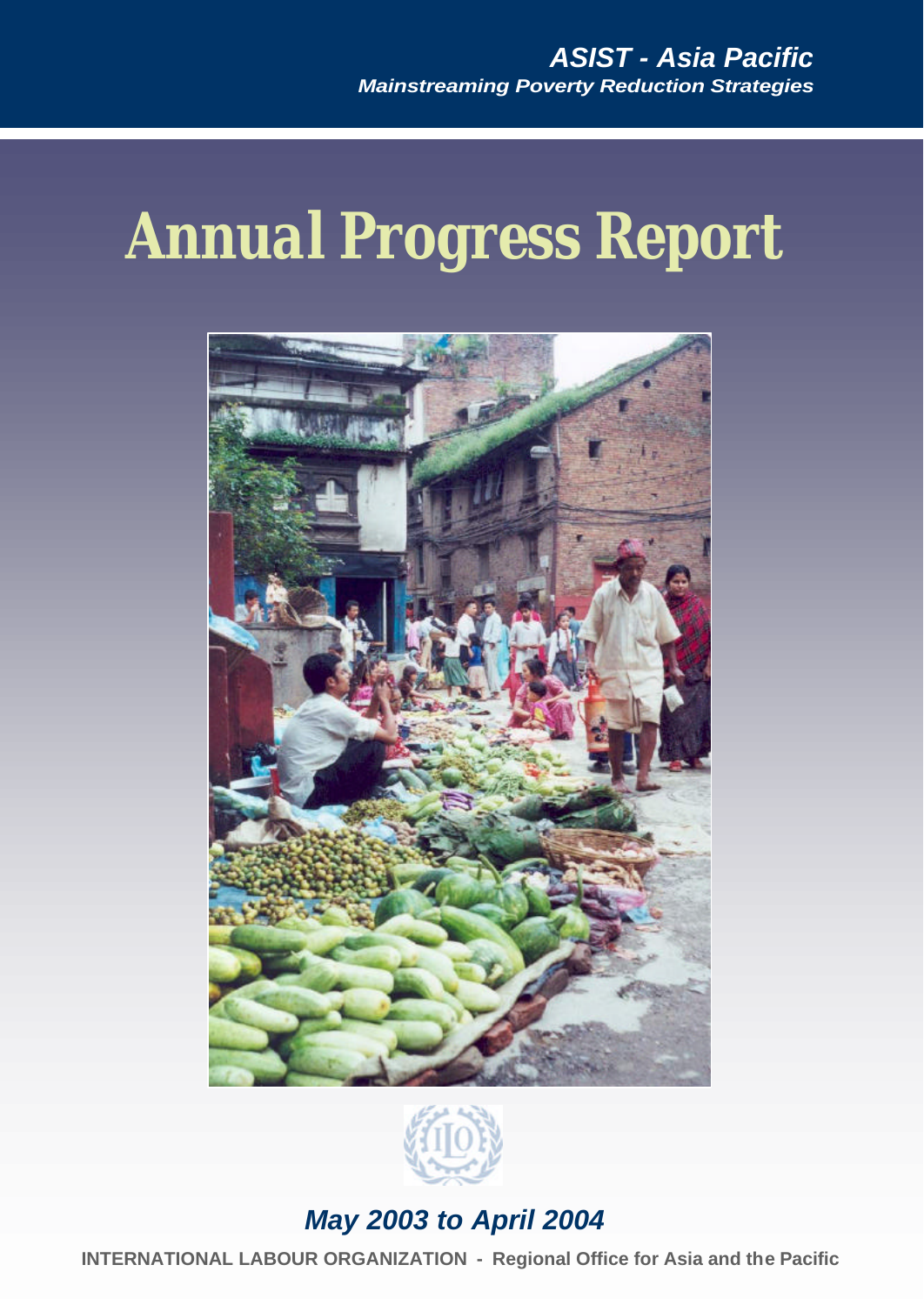# **Annual Progress Report May 2003 to April 2004**

**Table of Contents**

|                                                             | $\overline{\mathbf{5}}$ |
|-------------------------------------------------------------|-------------------------|
| 3. Accomplishments vis-à-vis Planned Outputs and Activities | 13                      |
|                                                             | 25                      |
|                                                             | 26                      |
|                                                             | 27                      |
|                                                             | 30                      |
|                                                             | 32                      |
| <b>Annex 3: Missions</b>                                    | 35                      |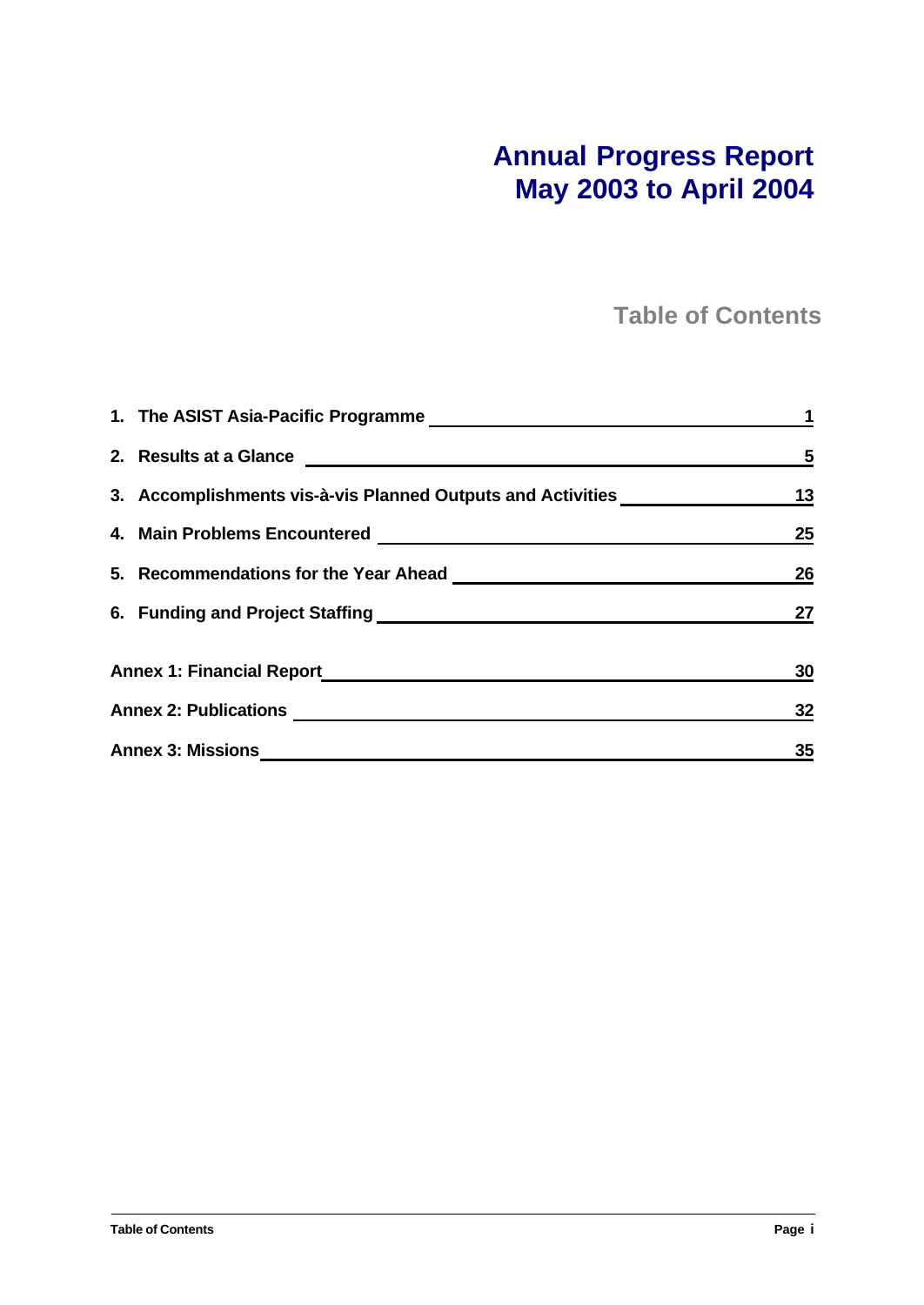# **1. The ASIST Asia Pacific Programme**



The ASIST AP programme is a regional programme of the ILO based in the ILO's regional office in Bangkok. It is defined technically within the framework of the Employment Intensive Investment Programme (EIIP) of the ILO. The overall objective of the ASIST AP programme is to develop and integrate local resources based strategies for sustainable pro poor infrastructure provision into country investment programmes.

The objectives and outputs of the ASIST AP programme are seen as part of this overall framework of objectives of the EIIP. Naturally, however, the ASIST AP programme has to respond to the particular characteristics of the region in which it operates, the requirements of the ILO constituents and the priorities of its external donors.

Whilst there is serious debate regarding the contribution of infrastructure to poverty reduction, there is little disagreement regarding the potential contribution that infrastructure could make. A more pro poor approach to infrastructure investments provides the opportunity to contribute to several of the Millennium Development Goals. Involving local people in defining and planning their investment priorities, using local skills and local labour to the extent possible, developing local entrepreneurs and the use of imaginative maintenance systems all contribute to poverty reduction. Perhaps the two most important aspects are ensuring that people get the infrastructure that they perceive as being important and providing income into the local communities in the implementation of the works. In both cases the approach of the ASIST AP programme can play an important role. First by using local level planning procedures which reflect the actual needs of the local people and then by ensuring that in implementation the maximum efficient use is made of local labour, local skills, local entrepreneurs and local organizations.

The foundation of the ASIST AP programme is the partnership with the constituents. The role of the programme is to assist our partners in Government to orient public investment towards local resource based infrastructure development. In turn this will create employment and provide income to the people, develop local skills, enhance participation and pro poor targeting, promote local enterprises and develop the capacity of decentralised local government organisations to implement rural infrastructure works.

The programme has continued to work at both the policy level and the implementation level. This provides the possibility of synergy between the two levels so that policy feeds into implementation and vice versa.

Of growing importance has been the issue of decentralization, which is a trend in all countries of the region. The decentralization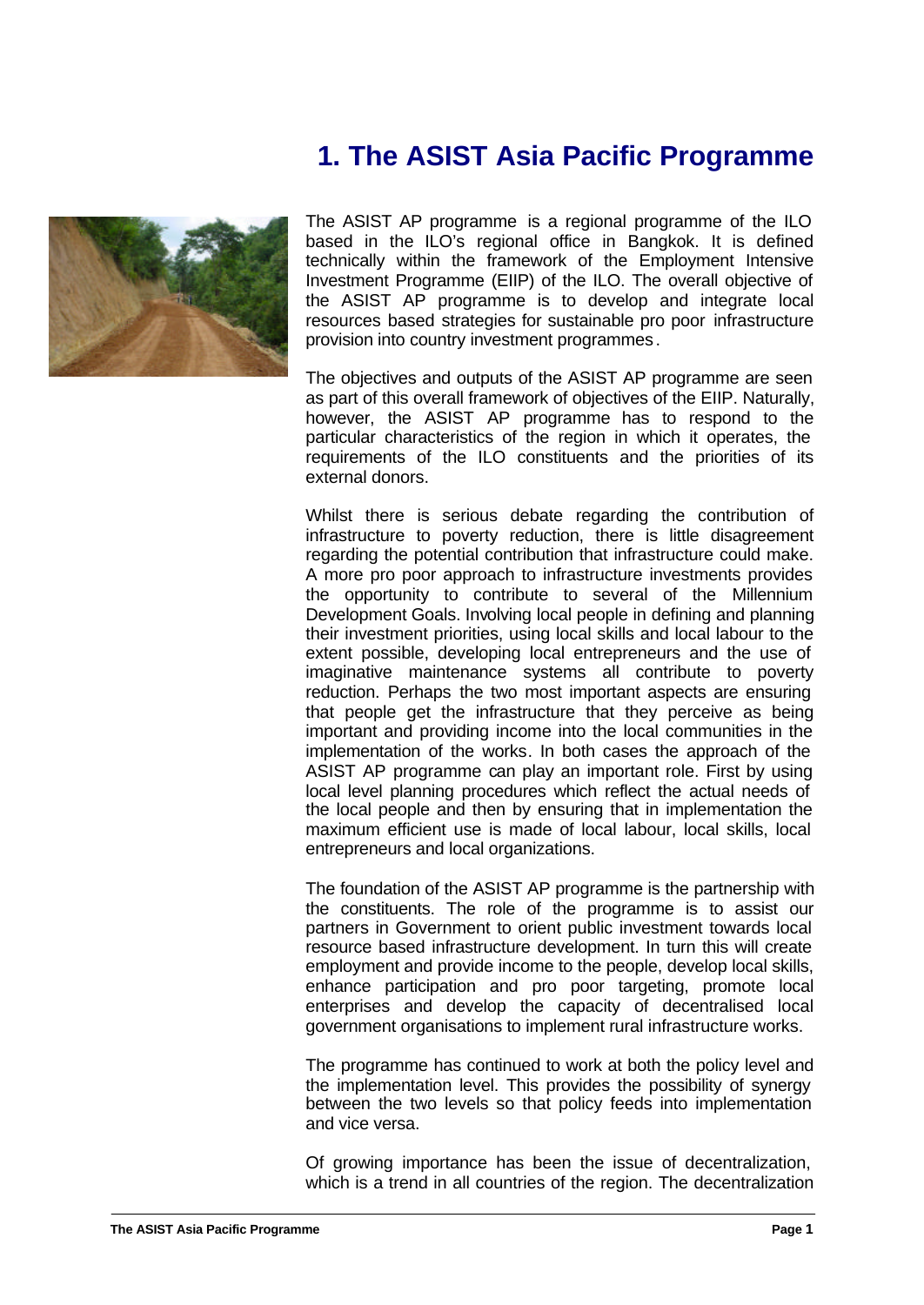of responsibilities and authority, essential for local decision making and the development of good governance is a key factor for the successful implementation of geographically dispersed programmes. Decentralisation provides both opportunities and challenges for the programme and consequently implies that ASIST AP has to have a fuller understanding of the decentralisation process.

From an ILO perspective, the programme is intent on integrating the decent work approach into its work and this in turn implies closer collaboration with ILO specialist working in the region.

At the practical level the programme is still founded on the principle of providing effective tools and procedures for the planning, design, implementation and maintenance of rural infrastructure. This focuses on local level planning, the use of labour based methods, the development of small contractors and the development of effective maintenance systems

ASIST AP is a long term programme of the ILO and responds to the changing economic and political environment in the region. Within defined objectives, it adjusts its activities in order to achieve those objectives in a changing environment and whilst learning from the experience over the years.

The programme is defined within a framework of rural infrastructure provision in which issues such as employment creation, decentralization, the optimum use of local resources, a focus on local participation and the promotion of good governance at re the key issues. It is at the heart of the ILO Decent Work agenda in that it is concerned with employment creation, the precursor of providing decent work.

# **GOAL AND OBJECTIVES**



The overall goal of the programme is to provide governments in the region with the means to improve the access of the population to employment and income opportunities and to economic and social goods and services through the effective provision of rural infrastructure

The programme is therefore concerned with key issues of poverty alleviation, employment generation and sustainable livelihoods. The approach to infrastructure being promoted by the EIIP, and therefore the ASIST AP, is one that sees these issues as fundamental. The use of local resources, planning on the basis of people's needs and the development of productive job opportunities through infrastructure development are therefore the foundation of the ASIST AP programme.

The main objective of the programme is to develop and integrate "Local Resources Based Strategies for Sustainable pro poor Infrastructure Provision" into country investment programmes.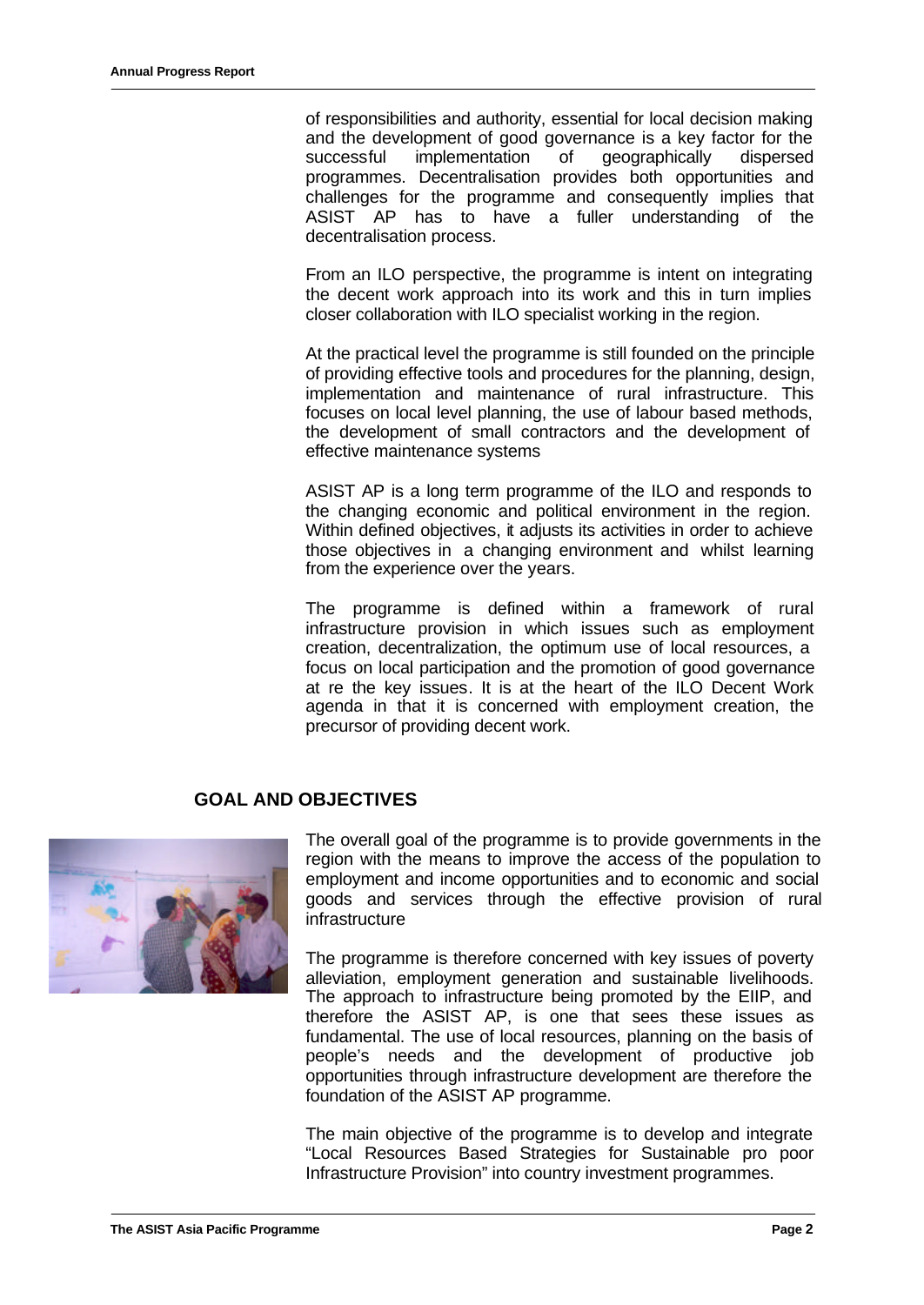Learning from the experience with the programme over the years, the ASIST AP has taken an approach which concentrates on a more general framework within which local resource based strategies are applied. By applying more effort to the overall framework within which infrastructure is implemented, the obstacles to the acceptance of local resource based strategies and other initiatives to promote the use of local resources for infrastructure can be overcome.

Local resource based strategies will be best accepted by the people who will directly benefit from their use. These are less likely to be people in central ministries and agencies. Decentralized programme financing, management and implementation provides the best potential for labour-based methods. However to take advantage of this potential requires that our focus is on assistance to the decentralized agencies in the effective use of the resources that they have available. This means understanding and assisting in the planning process, the management structure and the financial administration.

Taking the focus closer to the beneficiaries also means that one has to become much more preoccupied with community involvement. In dealing with community involvement in infrastructure, we need to look in detail at issues of ownership, responsibility, authority, private sector involvement and maintenance arrangements.

The programme will seek to influence policy and implementation of infrastructure works. The aim is to maximise the use of local resources within the constraints of technical and economic viability. Moreover the programme is concerned that the infrastructure implemented is sustained thus ensuring not only short term employment benefits but also long term potential for the improvement of access, sustainable employment opportunities, the development of skills and, hence, the reduction of poverty.



Infrastructure comprises the major portion of government investment. ASIST AP aims to assist Governments to use those investments so that, at no extra cost, they can be more beneficial to the poor.

With a more pro poor strategy in place, it is then very important that the capacity exists to implement it. It is for this reason that the ASIST AP puts a major emphasis on the development of a knowledge base which will be used to develop such capacity

The key elements of the ASIST AP programme are related to the whole cycle of infrastructure delivery from planning to maintenance. They are:

- Local level participatory planning of infrastructure;
- Developing small-scale private sector enterprises
- Cost-effective use of labour-based technology
- Local level infrastructure maintenance.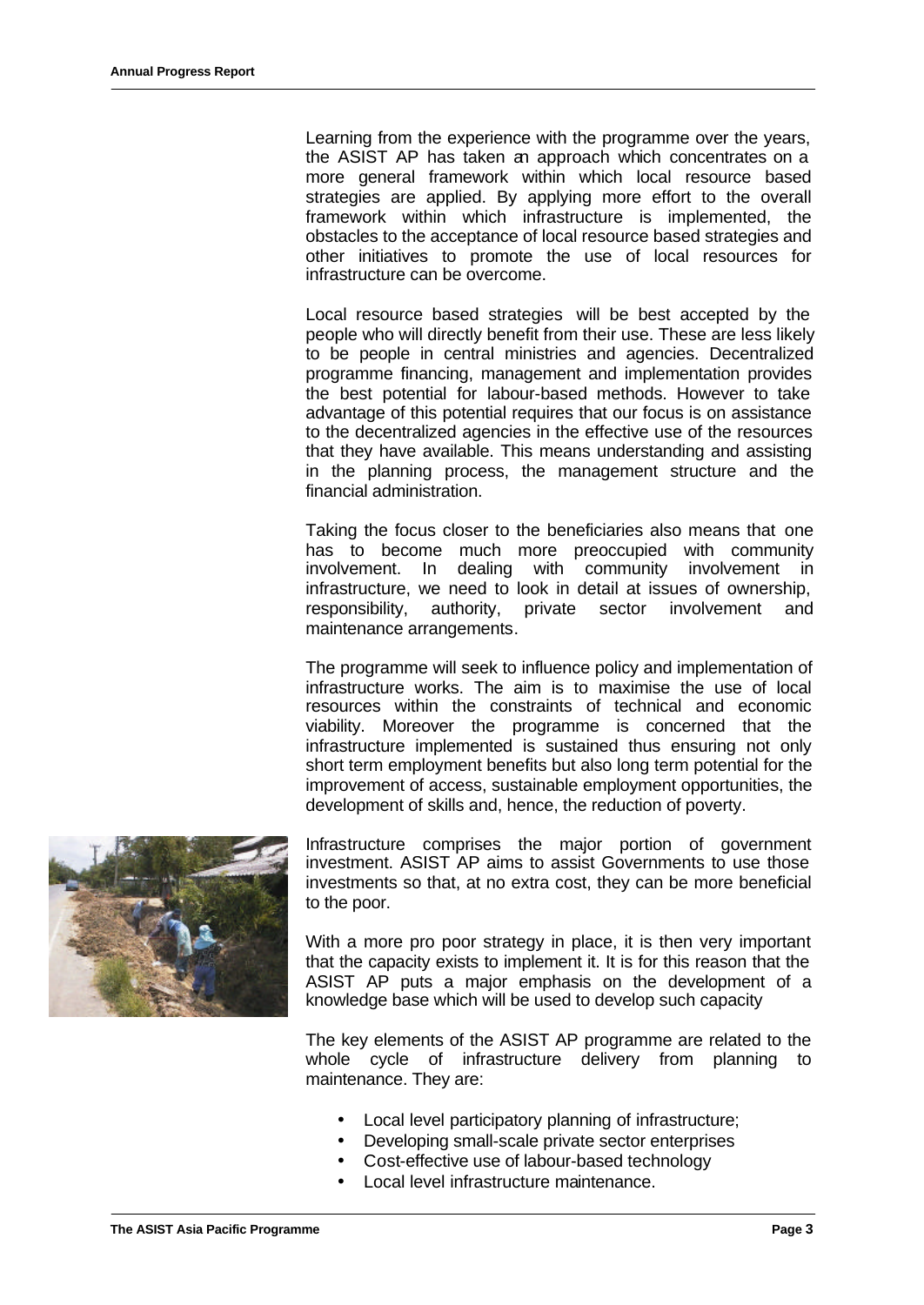ASIST AP started as a regional programme in mid-1998. Since then the core programme has been co-financed by the ILO, Danida, DFID and the Netherlands. Various country specific operations are financed by different donors. This report will summarise project activities and progress over the period May 2003 to April 2004.

During the period under review the programme has had to deal with the loss of Danida funding. Strenuous efforts have been made to replace this funding from other sources. On a more positive note the new phase of DFID funding coming on stream in early 2003 has permitted the programme to more effectively elaborate and implement a programme responding to the needs of the key stakeholders in the region. It has resulted in a greater concentration of activities in the countries where ASIST AP is fully operational and has permitted the programme to be more of a partner with both governments and donors.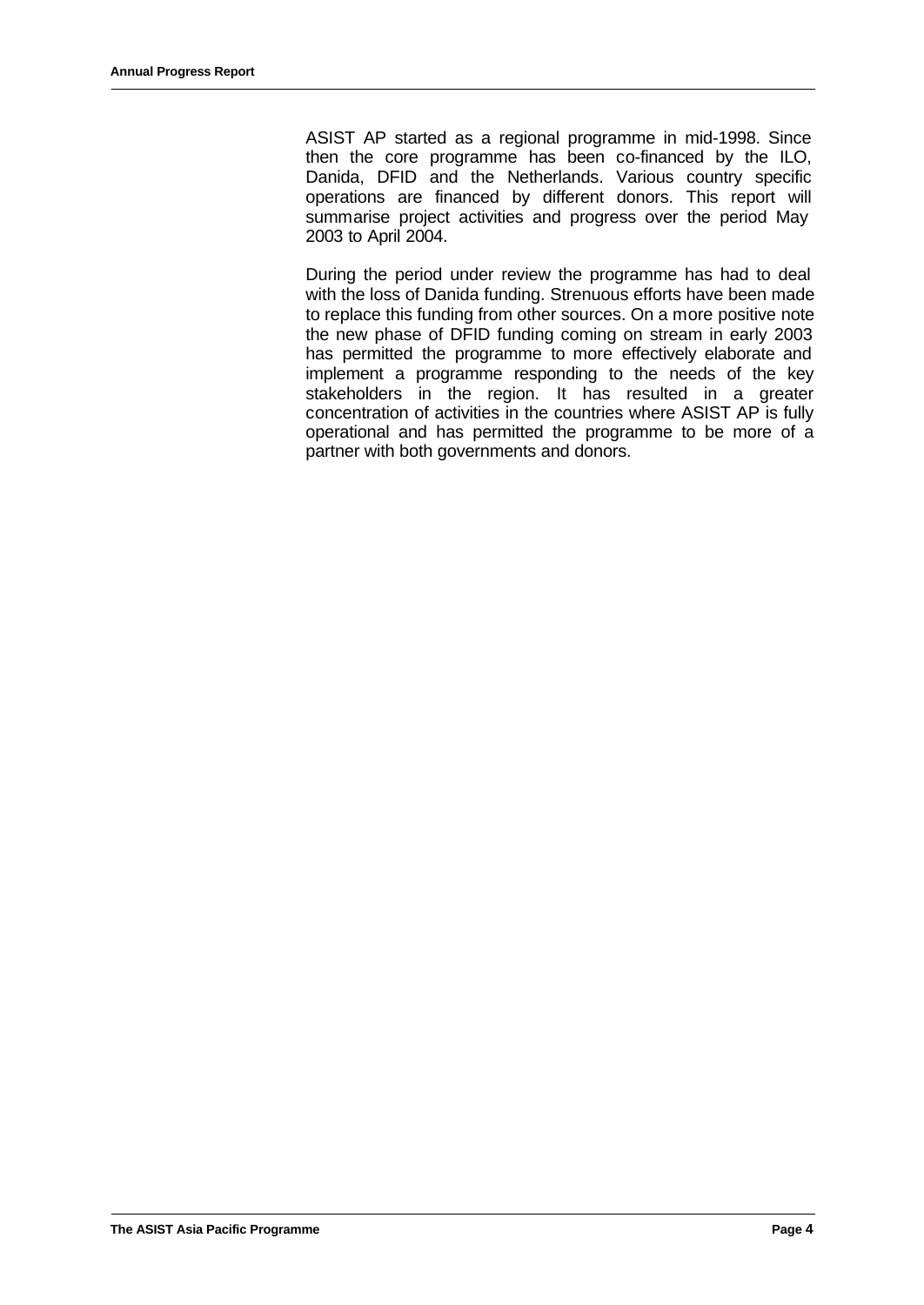# **2. Results at a Glance**

### **REGIONAL ACTIVITIES**



To achieve its objectives, the ASIST AP programme has to have the knowledge base which provides the substance of a local resource based strategy. When governments are convinced of the validity of the approach they will need the tools, procedures and training materials to permit them to put the approach into practice. Certainly the work at the country level serves to demonstrate aspects of the local resource based approach. However the long term sustainability of the ASIST AP approach will, to a large extent, depend on its ability to provide access to the means to implement the approach.

ASIST AP has therefore been placing great emphasis on developing the materials and best practices that can then be applied in the countries of the region. This applies both at the policy level, where governments need to see the benefits of investing in a local resource based approach and at the level of implementation, where the key players need basic guidelines and training materials.

During the period under review ASIST AP has been working on three key publications which reflect the emphasis on developing a knowledge base. Bringing together best practices from the countries where it is operational, a generic guideline on the use of the Integrated Rural Accessibility Planning has been produced.

The use of local resources is particularly appropriate at the level of local government. However often local governments lack capacity. ASIST AP has therefore produced a guideline on the building of capacity for the planning, implementation and maintenance of rural infrastructure works. This has been well received and served as a background document to the regional meeting on decentralisation and the delivery of rural infrastructure services held in Bangkok in November.

 At the policy level it is important to demonstrate the benefits of a more employment oriented approach to construction. For this reason a detailed comparison of the costs of building roads by labour based methods with the costs by equipment based methods in Cambodia has been published.

Building the knowledge base is vitally important. However it is also important to create awareness of the wealth of knowledge and information with a network of institutions and individuals. An example of this is the regional workshop on IRAP which brought together several key staff from the region working with IRAP to both refine and develop the process based on their experience.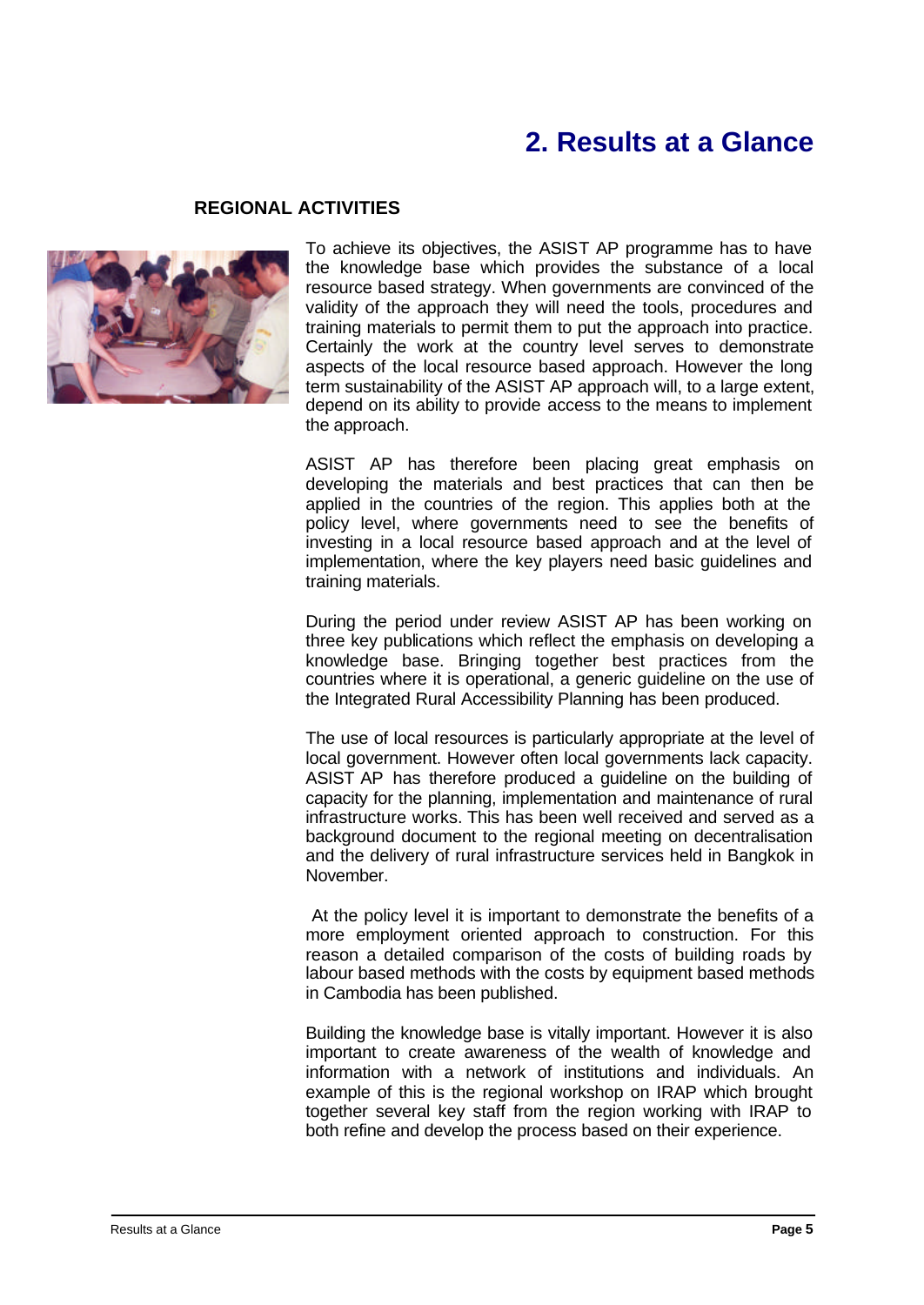The programme held a regional workshop on the delivery of infrastructure services in a decentralised system in November 2003 which was attended by senior staff from several countries of the region. Decentralisation is a key issue in most of the countries of the region and presents both an opportunity and a challenge for the pro poor delivery of services.

Reflecting the emphasis on building partnerships, ASIST AP has continued to build up its networking arrangements. Staff of ASIST AP have actively participated in the activities of the World Road Federation (PIARC), the International Focus Group on Rural Roads, the International Forum for Rural Transport and Development (IFRTD) and its country national forum groups. ASIST AP participates regularly in both the regional and international meetings of the IFRTD.

ASIST AP has developed a good working relationship with several department of the ADB. Moreover ASIST AP has been contracted by the ADB for the implementation of work in three loan projects.

The programme continues to be a member of the peer group reviewing **Netherlands Fund for Poverty Reduction (NFPR) and the DFID Poverty Reduction Fund (PRF)** project proposals. This entails assessing all infrastructure proposals being submitted to the ADB for NFPR and PRF funding.

ASIST AP aims to add value to government infrastructure programmes. For this reason, ASIST AP has participated in review and appraisal missions with the World Bank in Vietnam, Lao PDR and Nepal. In addition it is actively working with the World Bank in India on the major rural roads programme of the Federal Government, the PMGSY.



Several donors are providing support to rural infrastructure programmes in the region. To develop awareness of the ASIST AP and how collaboration could be improved, the ASIST AP Programme Coordinator visited Stockholm and London with **SIDA and DFID** respectively.

Presentations were made to several donors on the ASIST AP programme. In addition several visits were made to the ADB to discuss both with senior management the overall policy of ASIST AP but also with task managers on how ASIST AP could contribute to projects in their portfolios.

ASIST AP also recognises the need to demonstrate the poverty impact of its approach. For this reason simple base line surveys are now being promoted wherever possible in all the projects with which the programme is involved. So far such surveys have been carried out only in Lao PDR. However coverage is being broadened to cover the Philippines and Indonesia.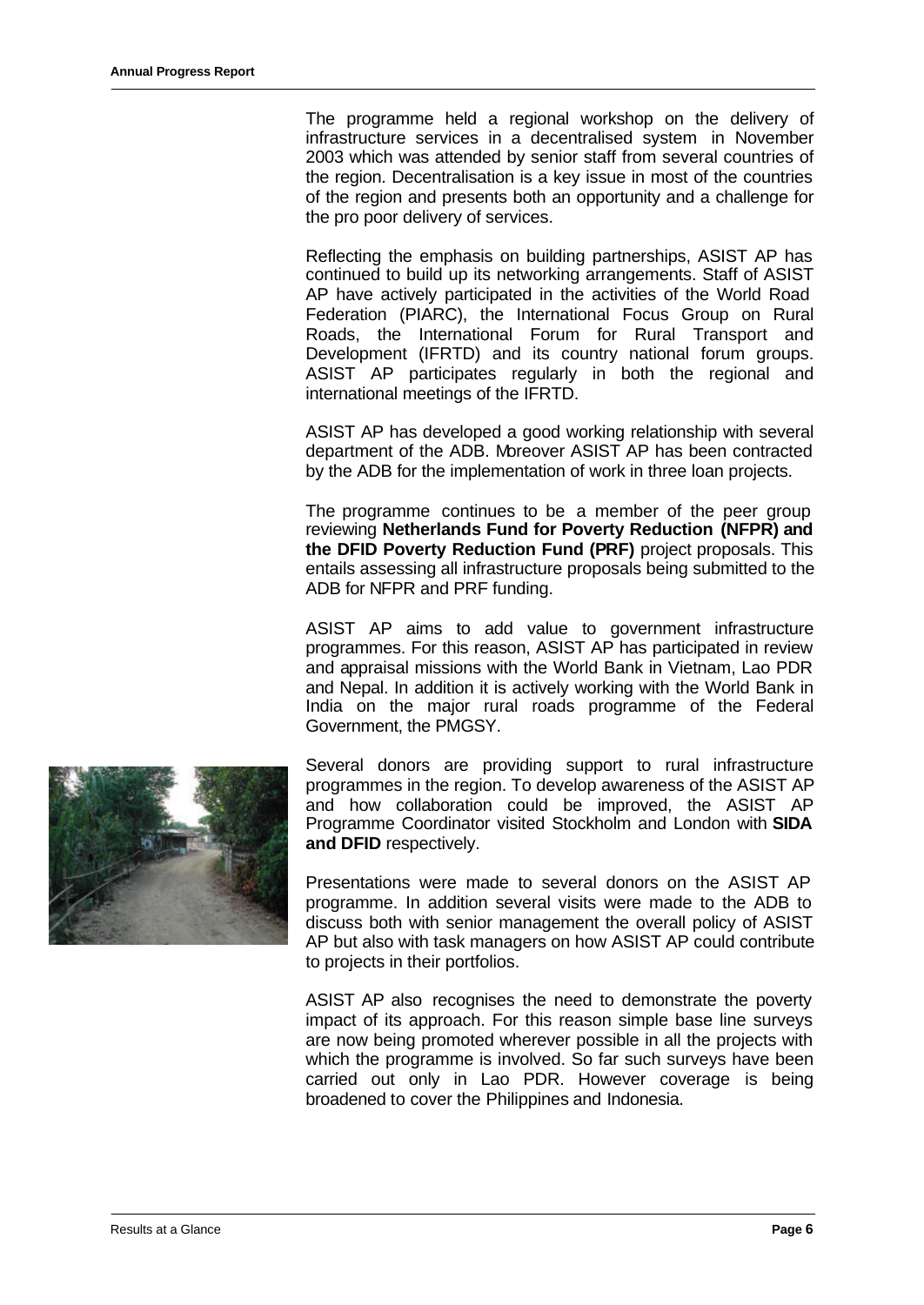ASIST AP is, of course, part of the ILO and efforts have been made to more effectively integrate the activities of the programme with other units of the ILO. This has been particularly evident in the three country surveys carried out on decent work in the infrastructure sector. Here there has been close collaboration with the units in the ILO dealing with labour standards and working conditions.

### **COUNTRY ACTIVITIES**

The country activities of ASIST serve to practically demonstrate the approach of the programme. In so doing, the programme is able to show that the approach is practical and achievable. In addition the country activities provide the possibility to refine and develop the tools and procedures that form the basis of the programme.



During the period under review, ASIST AP has, within the context of decentralisation, continued to provide technical advisory services, training and information on local level accessibility planning, labour-based technology, small contracting development and rural infrastructure maintenance systems in various countries in the region. The main countries of focus in the period under review were Philippines, Indonesia, the Solomon Islands, Thailand, Cambodia, Laos, Vietnam, Nepal Sri Lanka and India.

### **SOUTH EAST ASIA**

**Indonesia** has embarked on a process of decentralization. As a direct result, the Kabupaten (district) Governments have been entrusted with more responsibilities inter alia in the fields of infrastructure development, human resource development and socio-economic development. The budgets of the Kabupatens have almost doubled. An immediate need has emerged at the Kecamatan (sub-district) and Desa (commune) level for developing a capacity in, particularly, infrastructure planning.

The Gadja Mada University and ILO/ASIST-AP have taken this opportunity to assist the Government in the decentralization efforts. By strengthening the capacity at local level to identify, design, implement and maintain infrastructure priorities, knowledge will be gained about the structure, functioning and responsibilities of local Governments that will be useful for the replication of IRAP in other parts of Indonesia.

The main objective of this work project has been to demonstrate and test the use of IRAP procedures in two pilot districts, Bantul in Yogyakarta (Central Java) and Kutai in East Kalimantan (Borneo). The experiences and outputs have been used to develop guidelines and training materials that are specific for Indonesia.

ASIST AP is providing technical guidance and support to the government in the development of a national rural infrastructure policy. This work is being expedited by the inter-agency Co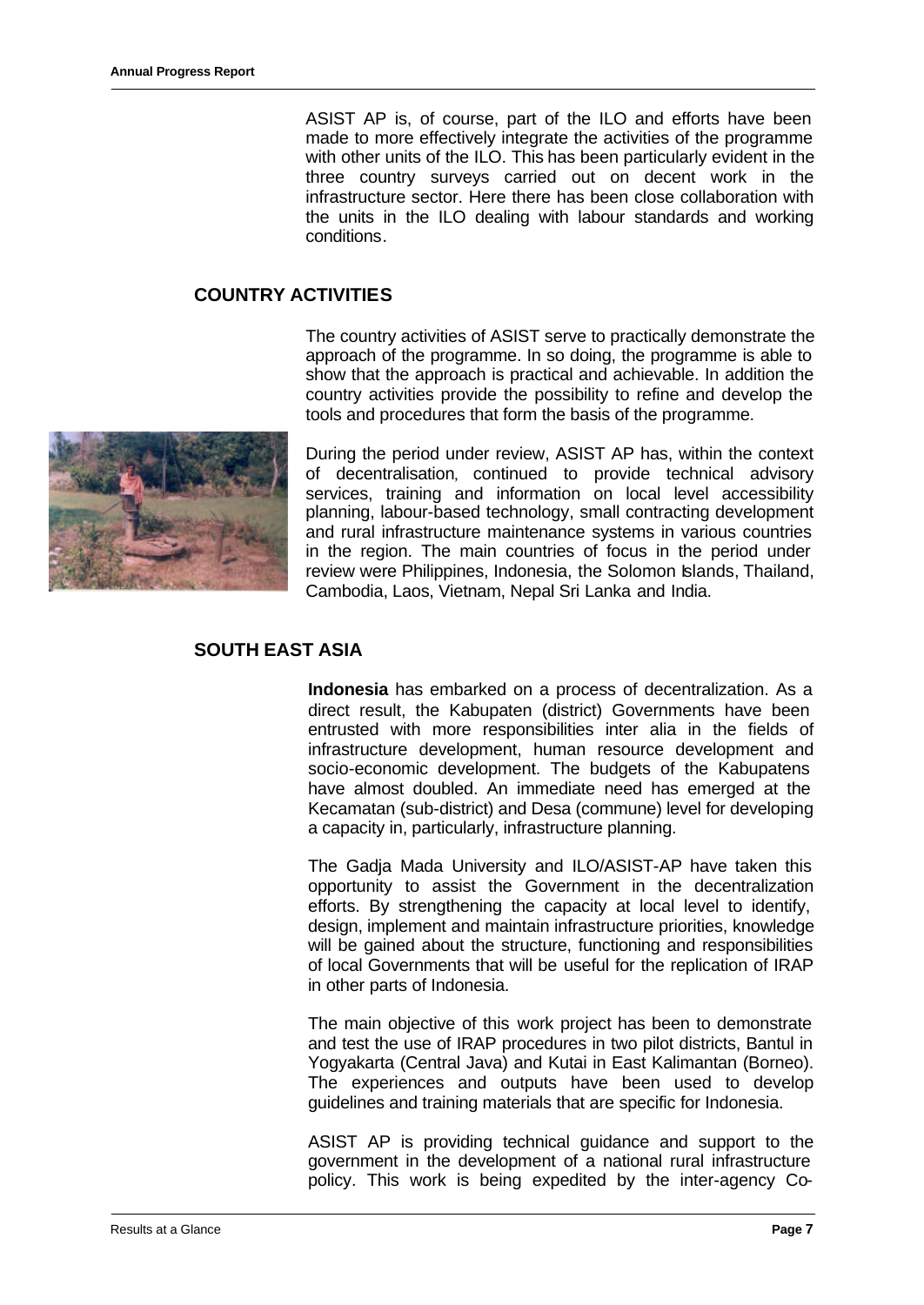ordinating Team for Rural Infrastructure Development (CTRID). This involves several government ministries and the major theme of the work has been to integrate local resource based approaches into the overall policy. The establishment of CTRID, facilitated by the ASIST AP, is considered as a milestone in the development of an Indonesian rural infrastructure strategy and it is demonstrating that different ministries and agencies can work together in the field of infrastructure development.

During the period under review, the Government and ASIST AP have been implementing the Sustainable Rural Infrastructure Demonstration Project (SRIDP). The project works at two levels. At the local level, the project is demonstrating procedures for local level infrastructure planning, implementation and maintenance making an optimum use of local resources. At the national level, it has been working with the CTRID to develop policies, strategies and programmes based on the experiences gained. It has developed country specific guidelines and is building capacity for using these guidelines in the province of East Nusa Tenggara.

Funding comes from ASIST AP, the central and local governments and the World Bank. A national team of 5 consultants is implementing activities in the technical fields of IRAP, labourbased technology, small-scale contracting, rural infrastructure maintenance and local economic development. ASIST AP is providing technical backstopping to this initiative.

During the period, the programme has continued to work on the demonstration of, and capacity building for, participatory local infrastructure planning tools. The demonstration is already bearing fruit in the sense that several Kabupatens (Districts) have requested similar programmes in their locality.

ASIST AP has continued its support to the Gadja Madah University and the Banding Institute of Technology to develop their capacity to provide effective support in dealing with service delivery to the rural poor. Amongst other work, they have implemented a series of infrastructure clinics for decentralised units on the range of ASIST AP activities.

In the **Philippines,** technical assistance has been provided to the Department of Agriculture to integrate local resource based strategies into a major ADB capital investment programme covering 40 Provinces of the country. This \$150 million project will provide farm to market roads, water supply and small scale irrigation through the decentralised local government units (LGUs).

The ASIST AP support is being used to advise the LGUs on the effective application of IRAP in the infrastructure selection and monitoring process and the effective application of labour based equipment supported methods of construction and maintenance.

In the first place the activities are concerned with assisting local government units (LGUs) to identify, prioritize and/or validate subprojects on water and rural roads. In the period under review,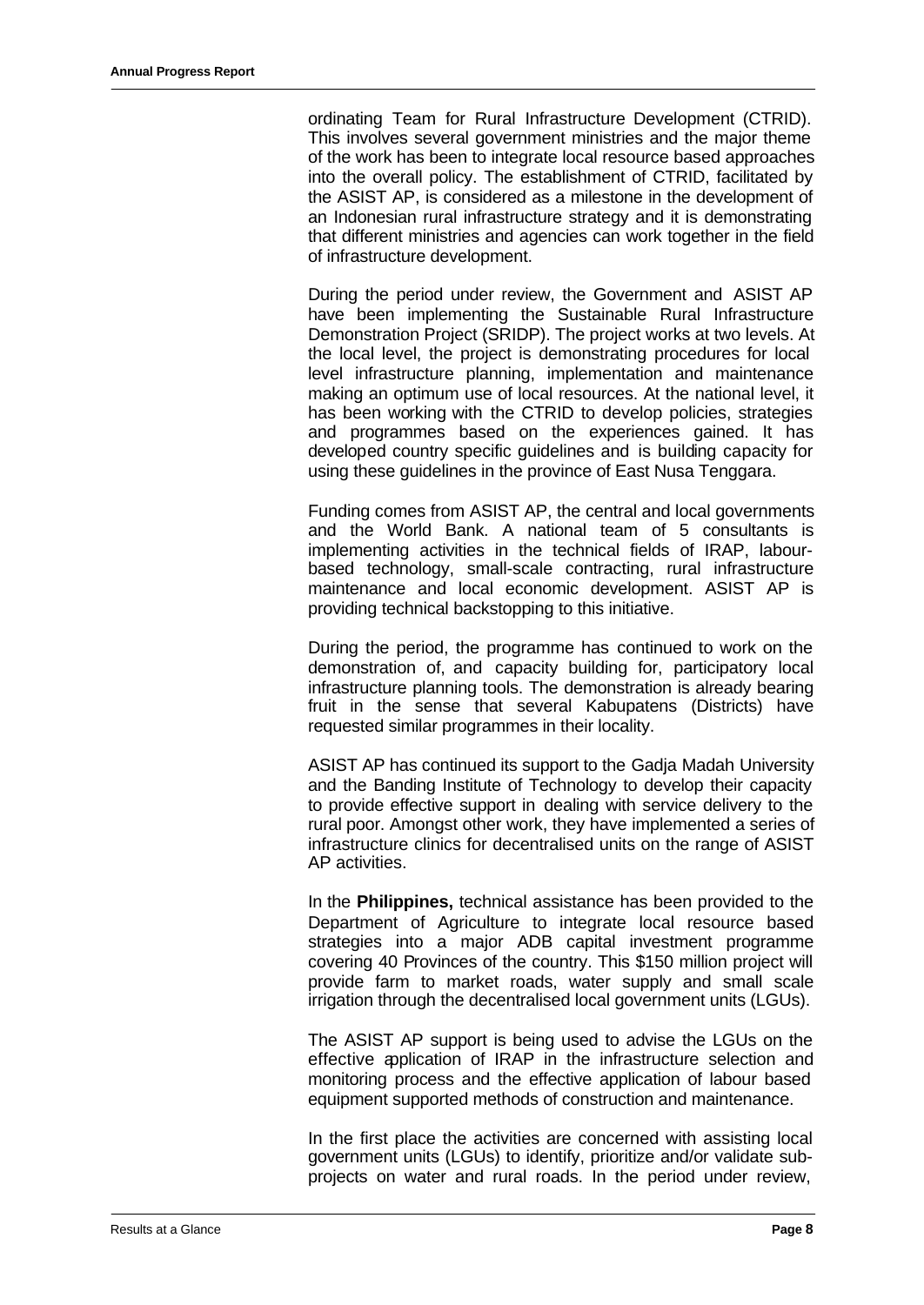training modules have been prepared and have been field tested in several LGUs. These will be incorporated into the overall LGU training programme being implemented by the loan consultants.

Specific training modules have been prepared on rural roads planning and rural water supply.

In the second place the activities have been concerned with the effective application of labour based rehabilitation and maintenance of rural roads. Whilst several LGUs expressed their interest in using labour based methods, contractual issues regarding the ADB loan have hampered implementation of the work. The works are to be carried out by contractors and the training budget of the loan prohibits the use of funds for training of private contractors. Considering these limitations that the parties face, both have agreed that it would not be productive to pursue activities on the introduction of LBES for construction and rehabilitation of rural roads in the project for the time being. In the meantime, ILO will assist in the delivery and conduct of training programmes on rural roads maintenance and planning.

Efforts were made to integrate the labour based approach in the contract documents. However the executing agency, on the advice of their loan consultants, have difficulty with these proposals.

In the **Solomon Islands,** ASIST AP has provided technical support to a Japanese Government funded project to provide employment through rural infrastructure works. The ILO, through the UNDP, is executing the technical assistance to this project which commenced in Mid 2003.

The main objective of the project is to contribute to the peace building process in the country through community rural infrastructure works.

In **East Timor**, ASIST AP has contributed to a the development of a labour based component in a project proposal being submitted to the EU by the Government. Further work has been done to identify training needs at the district level for the effective implemenation of labour based road works. It is intended to demonstate this work in the next reporting period In addition the training matereials have been translated into Bahasa.

# **EAST ASIA**

In **Cambodia,** the ILO has been sole sourced by the government to implement a local level planning component of an ADB funded rural infrastructure project. Work started on this component in April 2003 and ASIST AP is providing technical support in the implementation. The work is in two parts. At the implementation level the local level infrastructure planning procedures are being used to identify project interventions in the four Provinces covered by the project. At the institutional level, the work is concerned with establishing the use of integrated rural infrastructure planning

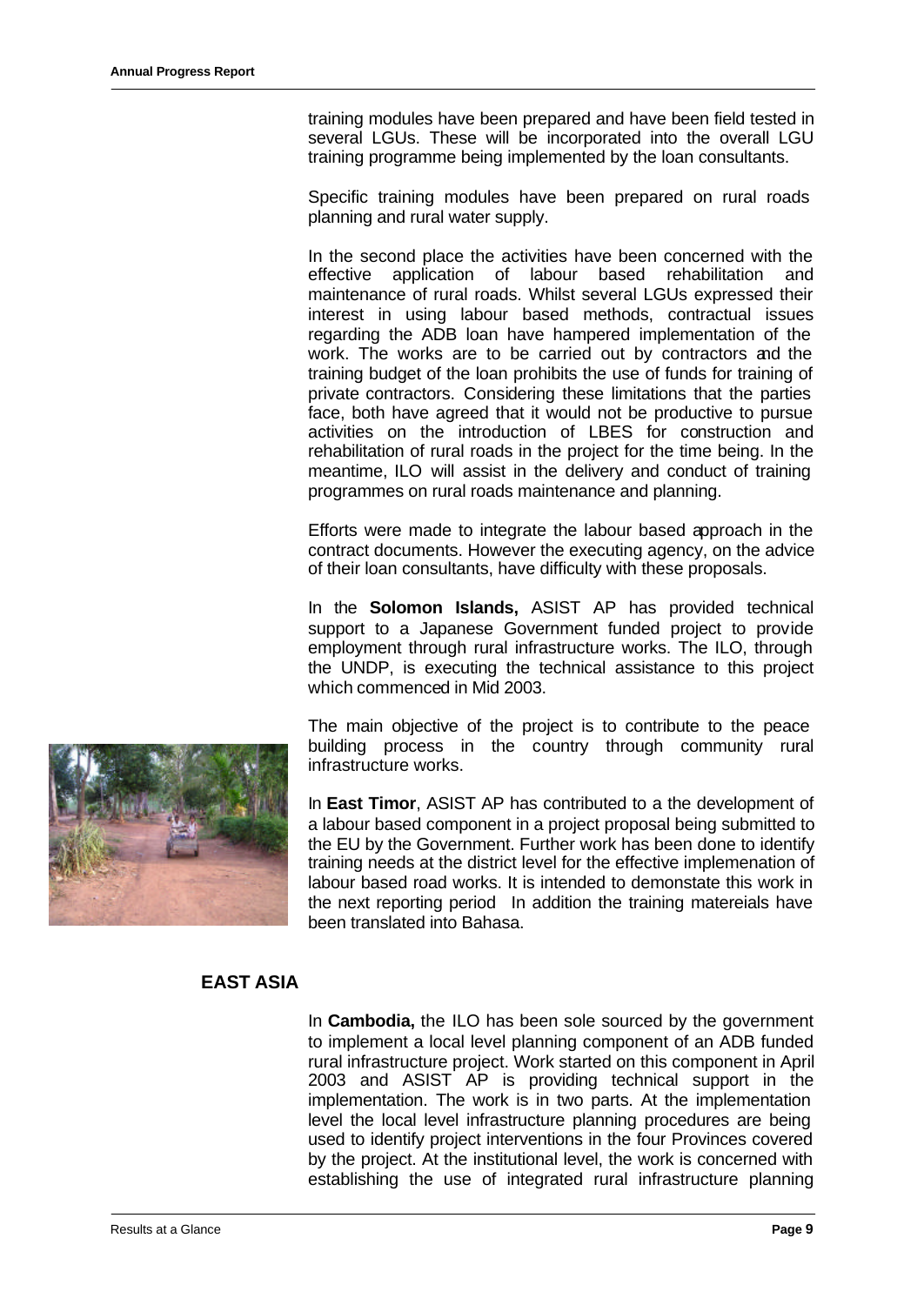procedures throughout the Ministry of Rural Development including its provincial offices

A study on the relative costs of labour based and equipment based road rehabilitation has been completed. This has looked both at the technology choice and the mode of implementation, whether through the private sector or by force account. The study provides a solid basis for policy decisions on the use of labour based methods in the rural roads sector.

ASIST AP staff have also contributed to the implementation of the infrastructure components of the PRSP.

In **Lao PDR** ASIST AP has continued its support to the rural road component of the ADB funded Shifting Cultivation Stabilisation Project in Houaphan Province. ASIST AP is supporting the local authorities in work supervision, as well as providing technical advice to contractors. As a parallel activity, a poverty impact study has been initiated.

ILO ASIST AP has been sole sourced by the Government to provide technical assistance for the implementation of the labour based small contractor rehabilitation of roads for another ADB funded project, the Small Holder Development Project in two Provinces in the centre of Lao PDR. The contract documentation relating to ILO's involvement is under preparation.

ASIST AP staff have been contributing to the work of the Ministry of Communications, Transport, Posts and Construction on rural road maintenance. The review of current practices on rural road maintenance financed by the ASIST AP has started and will be completed during the next reporting period. The work is being carried out in collaboration with the World Bank.

In **Thailand,** following the seminar organised by the Ministry of Interior Public Works Department and supported by ASIST AP on the potential for the decentralised government administration to integrate local level planning and small scale contracting technical guidelines, further work on local level participatory planning is now underway.

Thailand is one of the countries where surveys on decent work in the infrastructure sector have been conducted. The survey has been implemented and a final report is under preparation.

In **Vietnam,** during the period work with the World Bank on the increased involvement of local contractors in the road sector was completed. This was done in the context of the preparation of a major highway loan. ASIST AP was asked to look at the potential for employing local private contractors for routine and periodic maintenance. Such work has previously been the preserve of the State Owned Enterprises (SOEs). The work involved the refinement of contract procedures and providing proposals to develop the capacity of local private contractors.

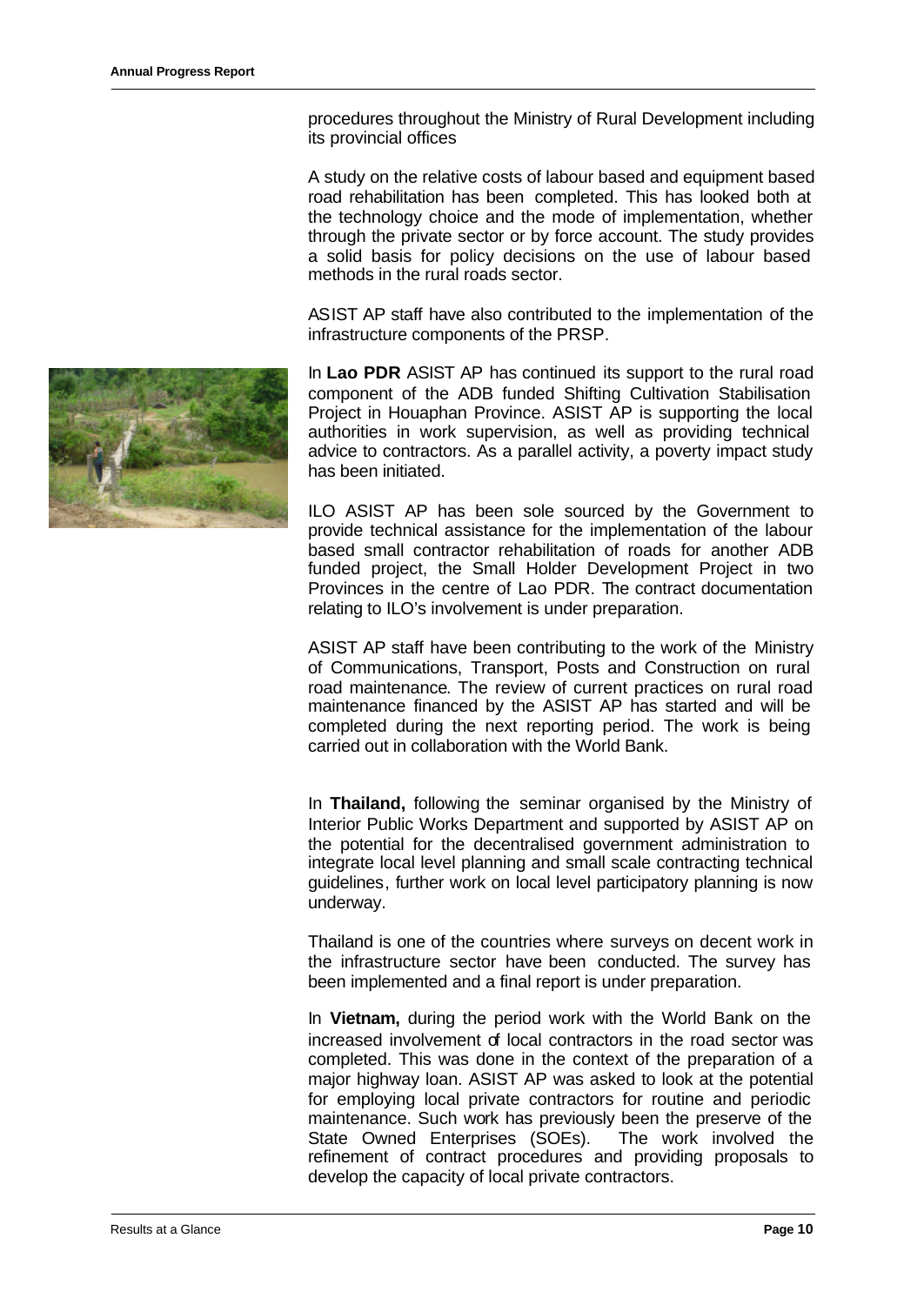#### **SOUTH ASIA**



In **India** work continued on the application of local level planning in Orissa. The work has been expanded to cover the planning of infrastructure in the context of local economic development at the Panchayat Raj levels. ILO has been financing the demonstration and development of the planning techniques and capacity building tools and has now prepared draft guidelines, training materials and manuals. Local expertise to replicate the process has been established both within the pool of local experts implementing activities and in selected Gram Panchayats. It is now proposed to scale up activities and to strengthen capacity across the districts in Orissa for using the tools as part of local economic development planning. Proposals have been discussed with DFID to effect this broadening of the work.

The Government is implementing a massive road programme covering the whole country with the attention of providing better access to villages. The programme, the PMGSY, is coordinated by the Ministry of Rural Development. Implementation is the responsibility of the State Governments. ASIST AP had previously participated in a nationwide workshop on the PMGSY and in collaboration with MRD and with support from the World Bank identified maintenance as being both a fundamental issue for the Programme but also a means of providing long term gainful employment in the rural areas.

ASIST AP has had several discussions with the MRD on the ways in which ASIST AP can assist the Ministry. Subsequent to discussions with officials in Madhya Pradesh it has been agreed that as an initial phase, ASIST AP will carry out a detailed rural road maintenance study. This will be followed by a state wide workshop to discuss the results of the survey with the stakeholders. It is also proposed to take up demonstration projects in selected pilot areas in subsequent phases. The idea is to demonstrate the improvements that can be made in relation to planning, training of staff and local contractors, improved maintenance techniques and work organisation.

 Discussions have also progressed with both the World Bank and the ADB on how ASIST AP can enhance and add value to the programmes of the two financing agencies in the area of maintenance. Initial discussions have been completed in both Himachal Pradesh and Assam in relation to major World Bank projects in these two states. The development of this work will take place in the next reporting period.

In **Nepal,** ASIST AP continued its support to the Ministry of Local Development and in particular the Department of Local Infrastructure Development, Agriculture and Roads (DOLIDAR).

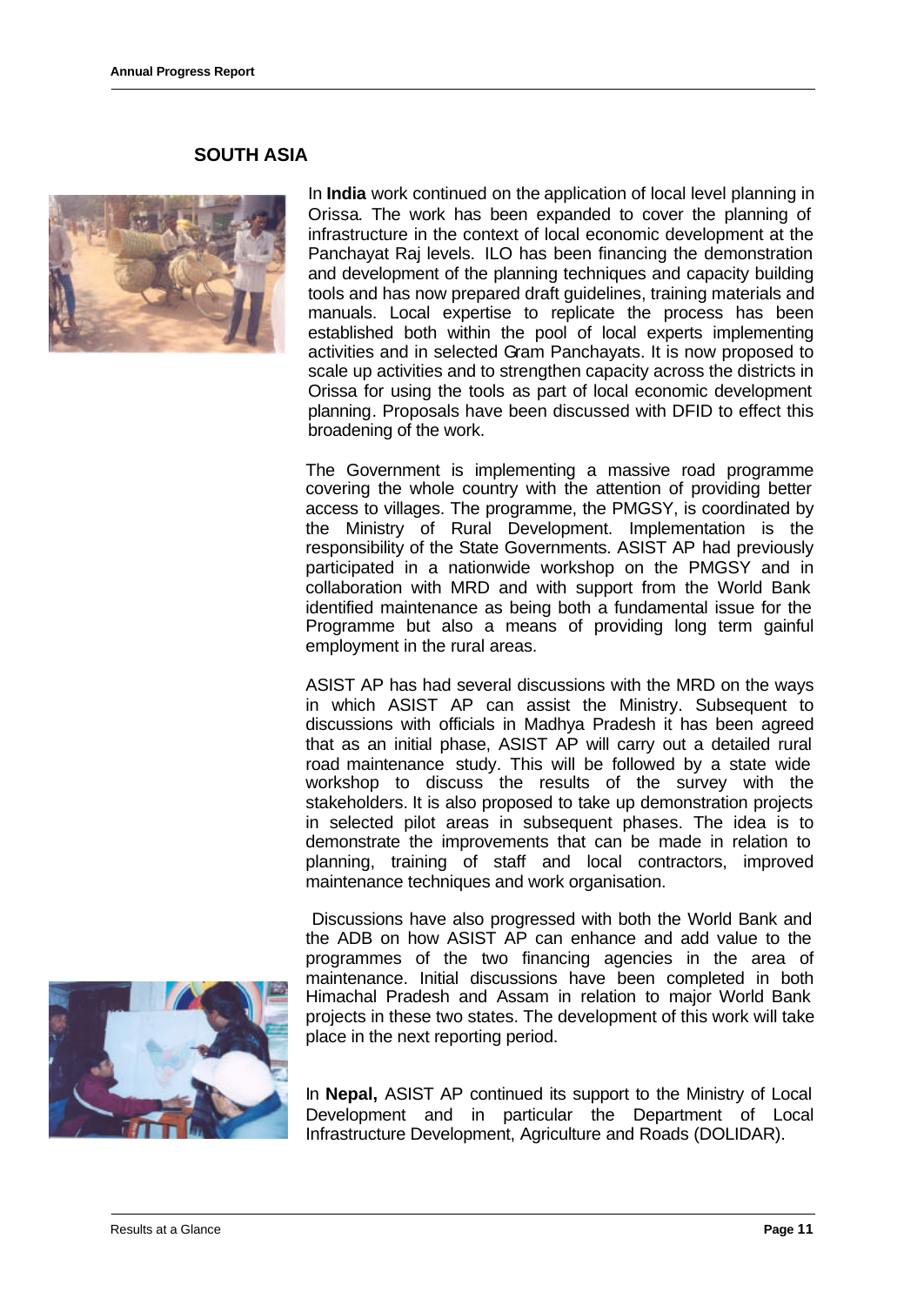IRAP guidelines in Nepali and English have been well received. They are now being tested on a broader scale in the Districts. In addition the DFID funded Rural Access Project has adopted IRAP as the planning tool of preference. It has been agreed with the World Bank and the MLD to include IRAP in the forthcoming Rural Access Infrastructure Project (RAIP).

During the review period, ASIST-AP has provided inputs to the preparation of the RAIP. This input has focused on the need for capacity building at the District level. In early 2004 ASIST AP in collaboration with DOLIDAR initiated a major Training Needs Assessment in relation to district capacity to deliver rural access infrastructure. This will provide the basis for the definition of a capacity building component of the project

Discussions were initiated with NORAD regarding funding for a capacity building programme in the Districts in relation to the delivery of rural infrastructure services. Unfortunately whilst generally supporting the proposal NORAD decided that funds were no longer available

ASIST-AP supported the recent UN Needs Assessment Team to identify the needs of crisis affected districts in western Nepal. Employment intensive infrastructure has become an important component in the follow-up project.

Nepal is the third country (with Thailand and the Philippines) of our regional decent work survey on the infrastructure sector. The survey has been completed and the results discussed with the representatives of the Government, Trade Unions and Employers organizations at a workshop in Kathmandu. The final report is now under preparation.



In **Sri Lanka,** ASIST AP, in collaboration with the Sri Lanka Institute of Local Governance, carried out a capacity assessment of the decentralised government agencies to deliver rural road infrastructure. The assessment also looked at the needs of the SLILG to be able to respond to its mandate of providing technical support to the decentralised agencies.

This work was closely coordinated with the World Bank, which is preparing a component on rural road rehabilitation and maintenance as part of a major road loan.

Support has also been given, through another World Bank project, to developing the capacity of selected Pradishya Sabahs and local contractors to effectively implement labour based road works.

As part of the Transitional Recovery Programme in the North and East, ILO will implement both demonstration and training programmes in selected areas on labour based road rehabilitation.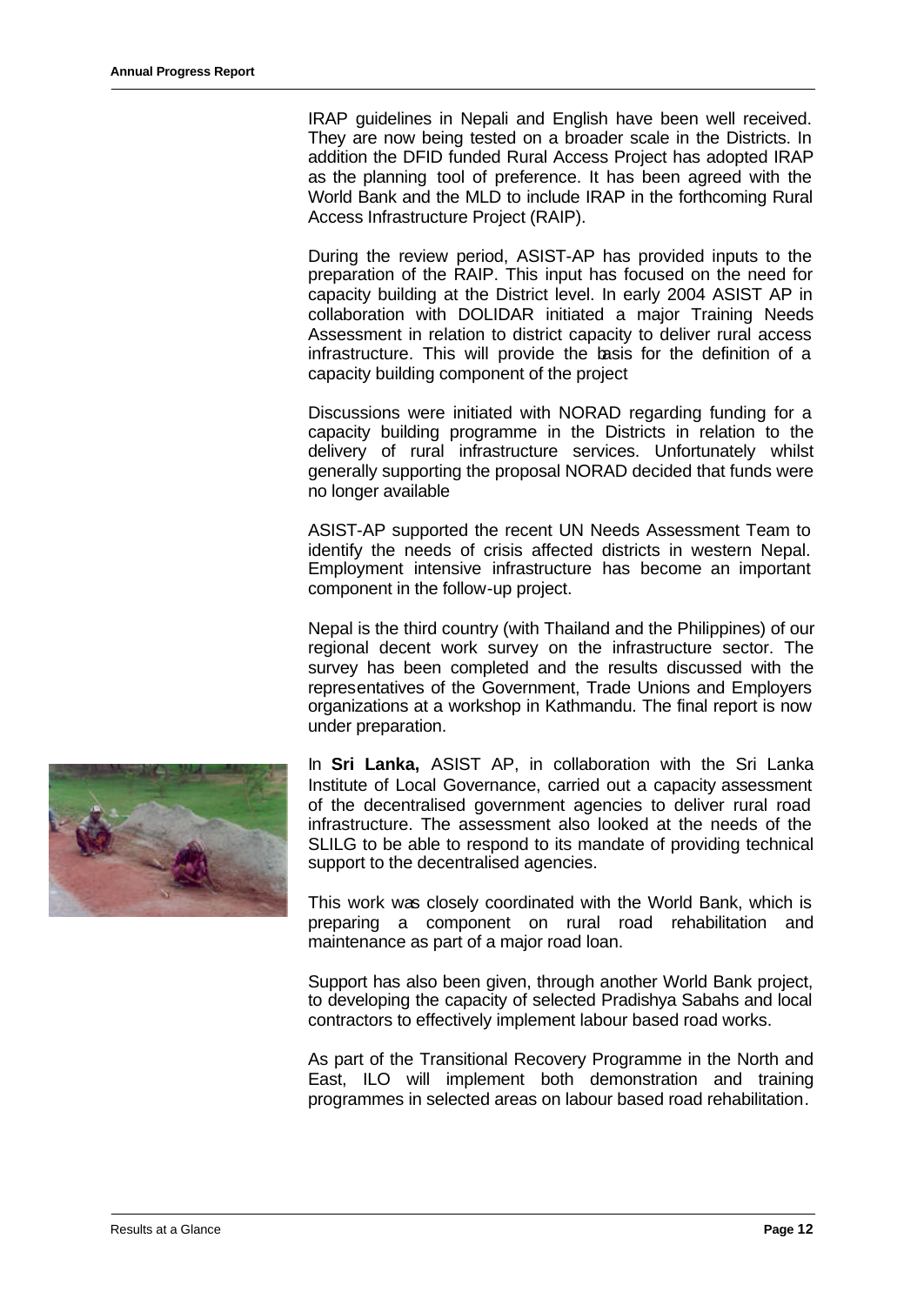# **3. Accomplishments vis-à-vis Planned Outputs and Activities**

To achieve the programme's objective several outputs have been defined, and are shown below. They can be seen as forming two groups. The first are related to the actual implementation of the programme strategy both in terms of the development of new projects and also in the monitoring of ongoing ones. The second group of outputs is concerned with providing the support framework and Knowledge Base for the operationalisation of the programme with our partners in the region.

# **Output 1: Programme strategy mainstreamed**

The foundation of the ASIST AP programme is the partnership with the constituents. The role of the programme is to assist our partners in Government to orient public investment towards local resource based infrastructure development thus creating employment and providing income to the people, developing local skills, enhancing participation and pro poor targeting, promoting local enterprises and developing the capacity of decentralised local government organisations.



Clearly this is not a time bound output. It is a process which will proceed at different speeds and different levels according to the situation of a particular country. Moreover the mainstreaming of the strategy will depend on a range of factors over which the programme has no control such as the state of the economy, the level of decentralization, the levels of unemployment, local politics, and the emphasis on poverty reduction in the country concerned.

This output will also be reinforced by the effectiveness of the other outputs of the programme. Clearly the more it is demonstrated that projects adopting the local resource based strategy are successful, the more likely it is that a Government or donors will promote the wider application of the strategy. Furthermore, the mainstreaming of the strategy will be supported by the development of appropriate materials, which form part of other outputs of the programme.

Our partners in the development of this output of the programme are the Governments themselves and those who provide a significant portion of the capital investment in public infrastructure, i.e. the donors and financing institutions.

In several countries in the region, the ILO is well known for its work on employment intensive infrastructure investment over the years. There is an appreciation of the objectivity of the advice that the ILO provides.

Initiatives such as the Poverty Reduction Strategy Papers, PRSP, the Comprehensive Development Framework and the strong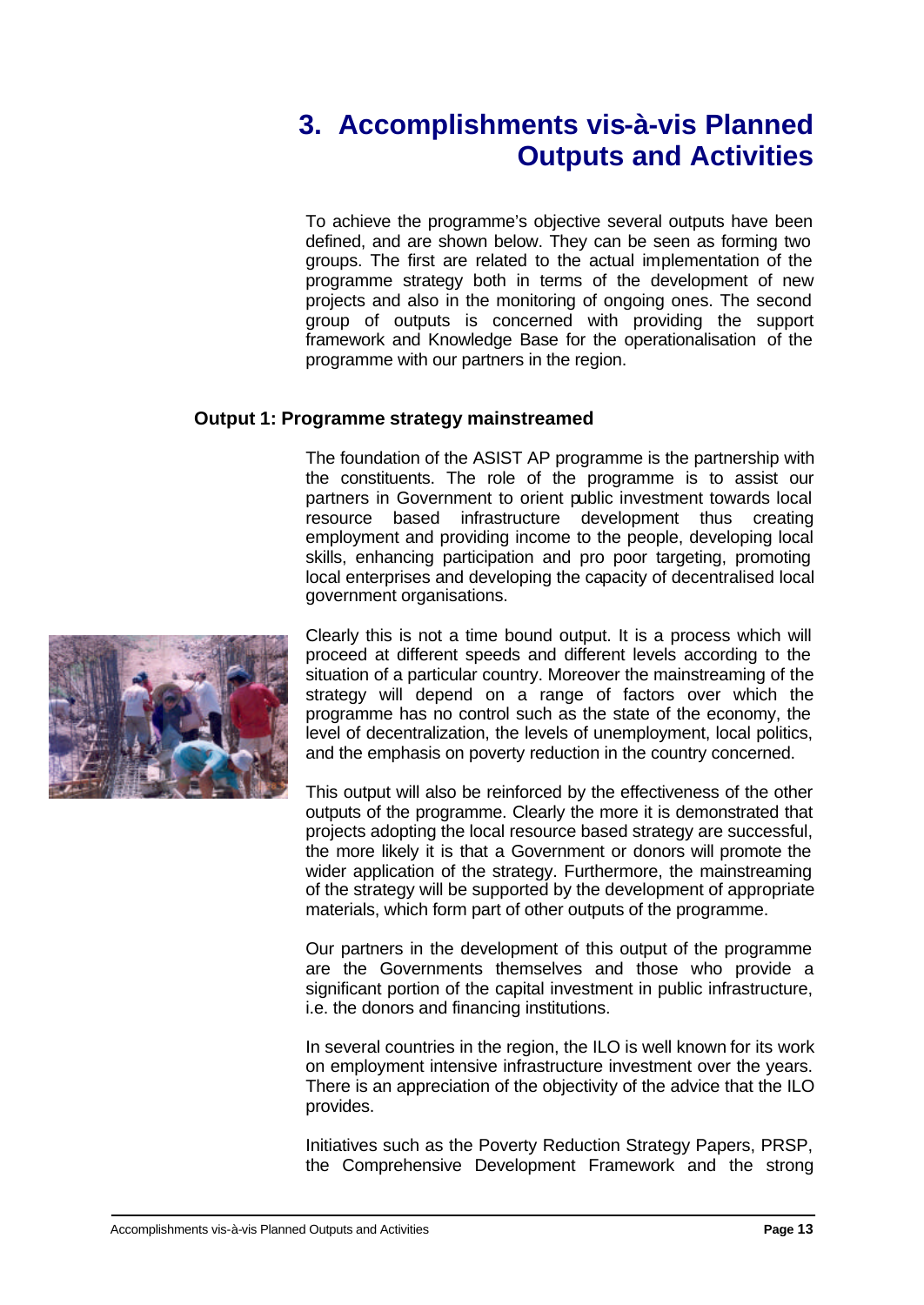

political commitment by the World Bank and the Asian Development Bank and the bilateral donors to poverty alleviation imply the creation of an environment in which the ILO policies and programmes have significant potential.

It is apparent from the work already carried out with the Banks that local resource based strategies promoted by ASIST AP are of considerable interest to these institutions. This is related to the fact that whilst the commitment to poverty alleviation may be there, the means to achieve this goal are less obvious. In addition the donors are looking for more than short-term projects but for institutional change. Project implementation is clearly important in terms of demonstration. However this needs to be accompanied by the provision of advice and assistance on the reforms that are required to effectively implement the local resource based infrastructure development strategy.

In summary we have the following progress under this output during this period in the different countries:

| <b>Country</b>         | <b>Progress with Government</b>                                                                                                                                                                                                                                            | <b>Progress with Development</b><br><b>Banks and other Donor</b><br><b>institutions</b>                       |
|------------------------|----------------------------------------------------------------------------------------------------------------------------------------------------------------------------------------------------------------------------------------------------------------------------|---------------------------------------------------------------------------------------------------------------|
| <b>South East Asia</b> |                                                                                                                                                                                                                                                                            |                                                                                                               |
| Indonesia              | Continuing support to the Central Team for<br>Rural Infrastructure Development (CTRID).<br>Assisting CTRID with the establishment of a<br>national rural infrastructure policy.<br>Integrating ASIST AP elements for poverty<br>alleviation and employment creation at the | World Bank funds used for<br>development of local<br>resources based strategies at<br>central and local level |
|                        | local level.<br>Developing local capacity for local resource<br>based infrastructure delivery                                                                                                                                                                              |                                                                                                               |
| Philippines            | IRAP established as local level planning tool.<br>Integrating both IRAP and labour based<br>equipment supported elements into a major<br>infrastructure loan project                                                                                                       | ADB agreeing that loan funds<br>should be used for ILO ASIST<br>inputs                                        |
| <b>East Timor</b>      | Government agrees to developing local<br>capacity for implementing labour based<br>programmes                                                                                                                                                                              | Labour based approach written<br>into an EU supported ILO<br>executed project                                 |
| Solomon<br>Islands     | Concept of efficient labour based production<br>of infrastructure accepted                                                                                                                                                                                                 | Japanese government<br>express interest to develop<br>upon the current labour based<br>project.               |
| <b>East Asia</b>       |                                                                                                                                                                                                                                                                            |                                                                                                               |
| Cambodia               | Government is mainstreaming EIIP strategies<br>in the Ministry of Rural Development<br>Discussions initiated on further development<br>of labour based small contractors with the<br>Ministry of Public Works and Transport                                                | WB and ADB agreed to<br>mainstream local resource<br>based elements in one<br>investment programme each       |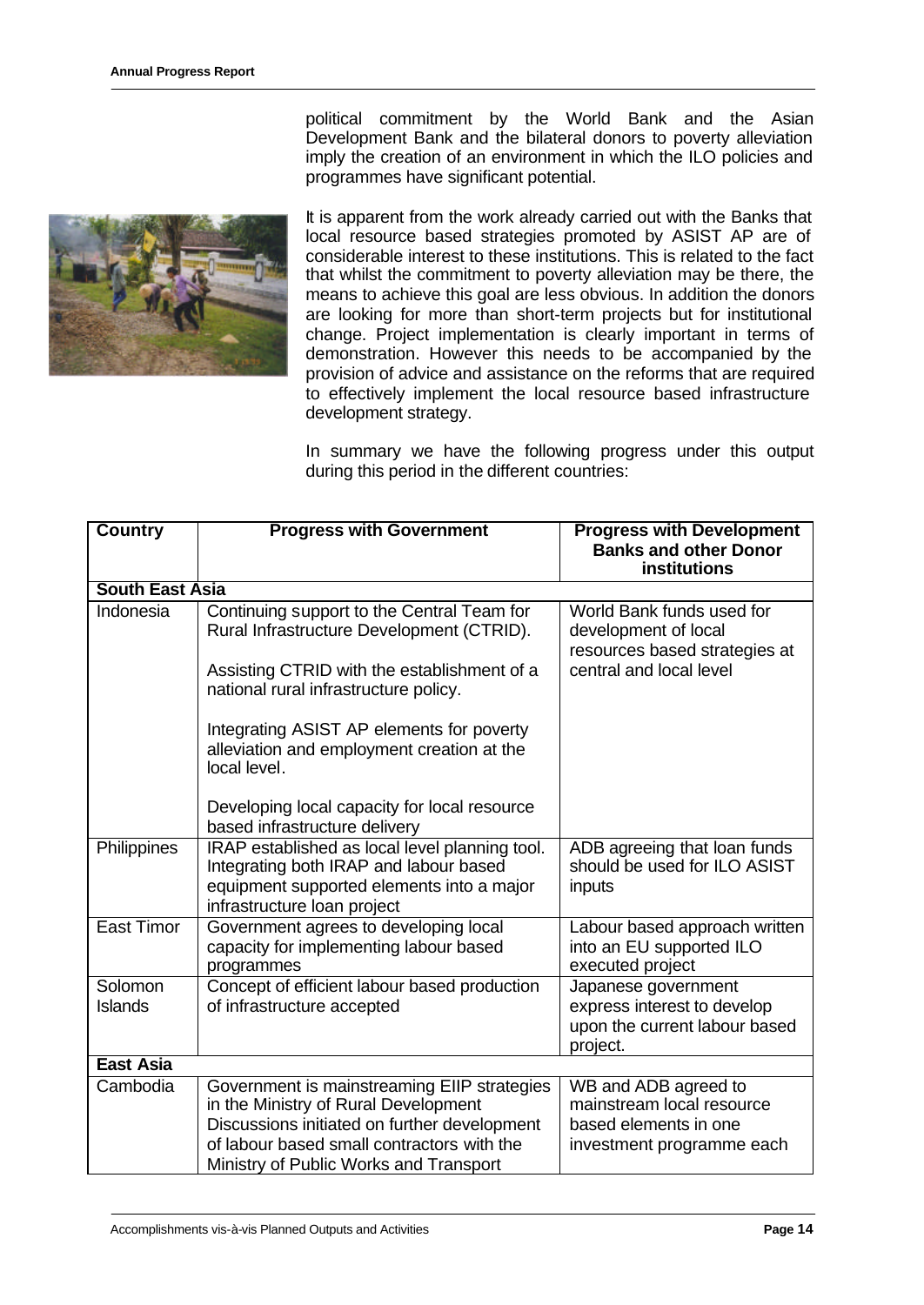| Laos              | IRAP procedures adopted as a tool for rural<br>road planning<br>ASIST AP working Government to provide<br>support with rural road maintenance                                                                          | ADB is financing a small<br>contractor labour based<br>component in one province<br>and have sole sourced ILO for<br>a second project in two other<br>Provinces.<br>World Bank working closely<br>with ASIST AP on<br>maintenance. |
|-------------------|------------------------------------------------------------------------------------------------------------------------------------------------------------------------------------------------------------------------|------------------------------------------------------------------------------------------------------------------------------------------------------------------------------------------------------------------------------------|
| Thailand          | Ministry of Interior have disseminated<br>planning tools and procedures for local<br>infrastructure development to all<br>decentralised government agencies.<br>Government officials engaged in decent work<br>survey. | <b>Discussions with JICA</b><br>regarding collaboration on<br>local level planning tools                                                                                                                                           |
| Vietnam           | Working closely with the Vietnam Road<br>Authority on development of local<br>contractors.                                                                                                                             | World Bank requesting ASIST<br>AP support for assessment of<br>contract procedures<br>ADB requesting ASIST AP<br>involvement in a major rural<br>infrastructure project                                                            |
| <b>South Asia</b> |                                                                                                                                                                                                                        |                                                                                                                                                                                                                                    |
| Afghanistan       | Government specifying labour based<br>methods for major infrastructure rehabilitation<br>programme                                                                                                                     | World Bank funds being used<br>by the ILO to develop local<br>capacity for labour based<br>delivery and local level<br>planning                                                                                                    |
| India             | Ministry of Rural Development requesting<br>assistance on employment intensive<br>maintenance.<br>State Government of Orissa planning to                                                                               | Working with World Bank in<br>three States and the ADB on<br>rural road maintenance issues<br>and on improving productivity<br>of gang labour in two states.<br>DFID considering funding of                                        |
|                   | mainstream IRAP                                                                                                                                                                                                        | mainstreaming IRAP.                                                                                                                                                                                                                |
| Nepal             | Government intending to mainstream IRAP<br>procedures.                                                                                                                                                                 | World Bank and the ADB<br>asking for further support on<br>building support at the local<br>level for infrastructure works                                                                                                         |
| Sri Lanka         | Working with Government to develop<br>capacity building programme in three<br>Provinces.                                                                                                                               | Working closely with World<br>Bank rural road project loan<br>preparation.                                                                                                                                                         |
|                   | Demonstrating labour based methods in the<br>North and East                                                                                                                                                            | Funding from Danida                                                                                                                                                                                                                |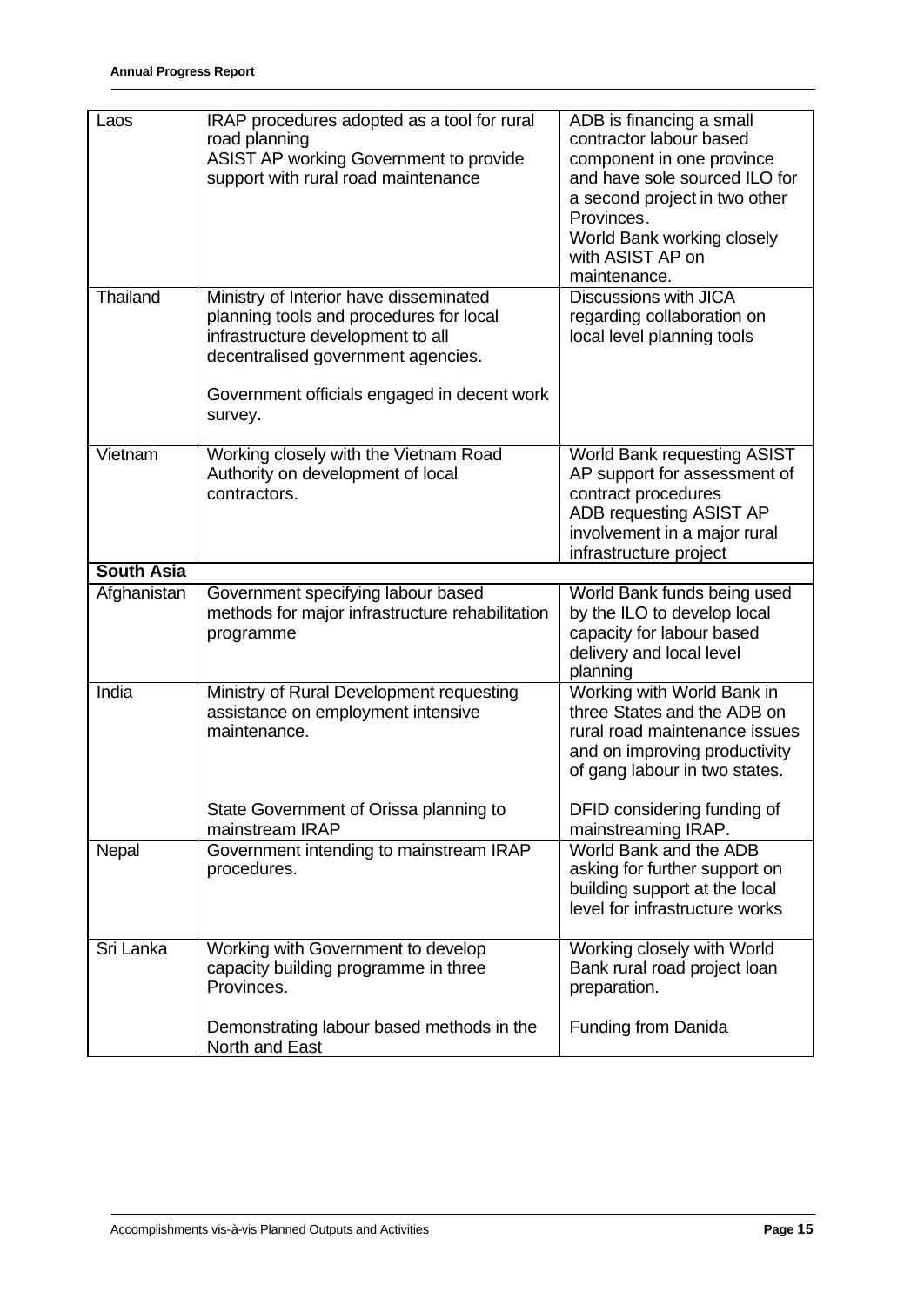### **Output 2: Resources mobilised for core and country level activities**



The Programme requires both core funding to support the staff and the operation and maintenance of the core programme and also funds to carry out its country level activities.

Core funding has been provided from the regular budget of the ILO, from Danida, from the Dutch Government and from DFID. These funds support the five international staff (including one associate expert) and three administrative support staff, consultants and the attendant logistic and administrative costs.

Danida funding has been provided from a block grant to the employment sector of the ILO. This funding was terminated by Danida in early 2003. Dutch funding for the associate experts working with the programme ended at the end of 2003.

The programme is in consultation with SIDA regarding core funding to support the programme in four countries – Cambodia, Lao PDR, Sri Lanka and Vietnam. There is a high probability that these discussions will result in funds for this work.

One test of the efficacy of ASIST AP is its ability to attract funds for the country level activities. Additional country specific funding is being provided and will be provided to the programme by the ILO itself, the World Bank and the Asian Development Bank. Currently the country specific operational funds allocated to ASIST AP represents some 30% of the total budget.

ASIST AP's programme is defined in terms of an ongoing process of achieving its objective. The extent to which the programme can proceed and also develop its activities to that objective is circumscribed by the resources available to it. For this reason ASIST AP will continuously be looking for additional core funding from existing and potential donors in order to be able to:

- ♦ Expand geographical coverage
- ♦ Deepen involvement with our existing country partners
- ♦ Broaden involvement with the financing agencies
- $\leftarrow$  Further develop the support facilities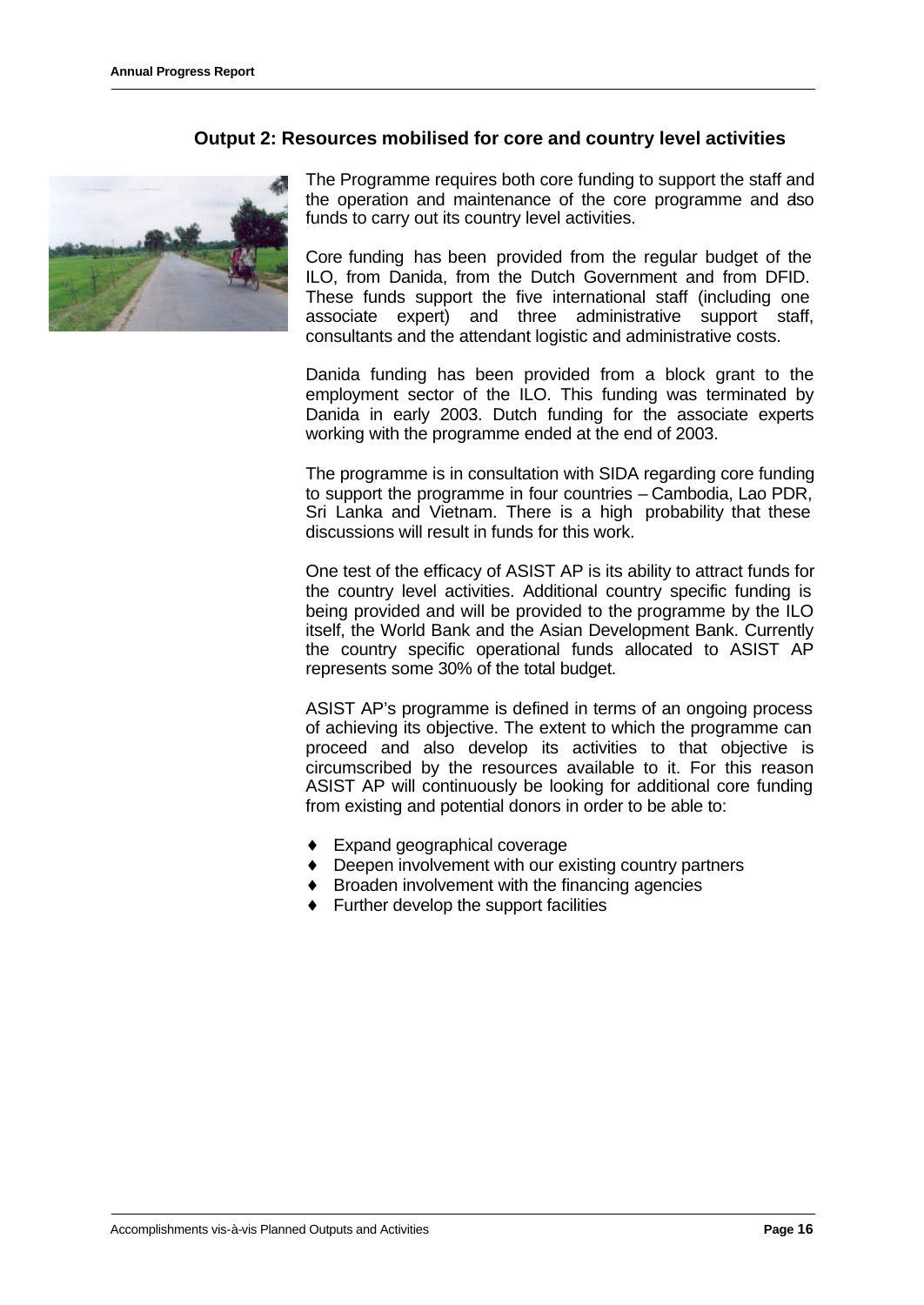# **ASIST AP Projection of funding for the period 2003 – 2005**

|                                    | <b>Source</b>          | 2004      | 2005      | 2006      | <b>Purpose</b>                      |
|------------------------------------|------------------------|-----------|-----------|-----------|-------------------------------------|
| <b>Core Funding</b>                |                        |           |           |           |                                     |
| <b>ILO Regional</b>                | <b>ILO</b>             | 140,000   | 140,000   | 140,000   | <b>ASIST AP Coordinator</b>         |
| Regional                           | <b>DFID</b>            | 918,276   | 705,640   |           | Core<br>Funding                     |
| Senior Engineer                    | <b>DFID</b>            | 130,000   | 130,000   | 130,000   | Detached<br>Engineer                |
| Infra. Specialist                  | <b>DFID</b>            | 81,000    | 40,000    |           | <b>APOS</b><br>position             |
|                                    |                        |           |           |           |                                     |
| <b>Sub Total Core</b>              |                        | 1,269,276 | 1,015,640 | 270,000   |                                     |
| <b>Current</b><br><b>Projects</b>  | Cambodia               | 445,630.8 | 19,763    |           | ADB NRDP project                    |
|                                    | Indonesia              | 60,000    |           |           | <b>WB SIRDP</b><br>project          |
|                                    | Philippines            | 106,885   | 5,990     |           | ADB INFRES project                  |
|                                    | Solomon Isl.           | 80,000    |           |           | Japanese funded<br>project          |
|                                    | <b>East Timor</b>      | 35,000    |           |           | Cash<br>Surplus                     |
| <b>Sub Total Projects</b>          |                        | 727,515.8 | 25,753    |           |                                     |
| <b>Pipeline</b><br><b>Projects</b> | Laos ADB               | 102,000   | 148,000   | 199,000   | Smallholder<br>development project  |
|                                    | Nepal ADB              |           | 188,000   | 141,000   | Institutional capacity<br>building  |
|                                    | Cambodia<br><b>ADB</b> |           | 733,333.3 | 733,333   | <b>Mainstreaming LBAT</b>           |
|                                    | Vietnam<br><b>ADB</b>  |           | 150,000   | 150,000   | Planning infrastructure<br>works    |
|                                    | Sri Lanka<br><b>WB</b> |           | 166,666.7 | 166,666.7 | <b>Local Government</b><br>capacity |
|                                    | Nepal WB               |           | 500,000   | 500,000   | Training for RAIP staff             |
| Cambodia<br><b>WB</b>              |                        |           | 100,000   | 100,000   | <b>IRAP in PRIP</b>                 |
| <b>Sub Total Pipeline</b>          |                        | 102,000   | 1,986,000 | 1,990,000 |                                     |
| <b>Grand Total</b>                 |                        | 2,098,792 | 3,027,393 | 2,260,000 |                                     |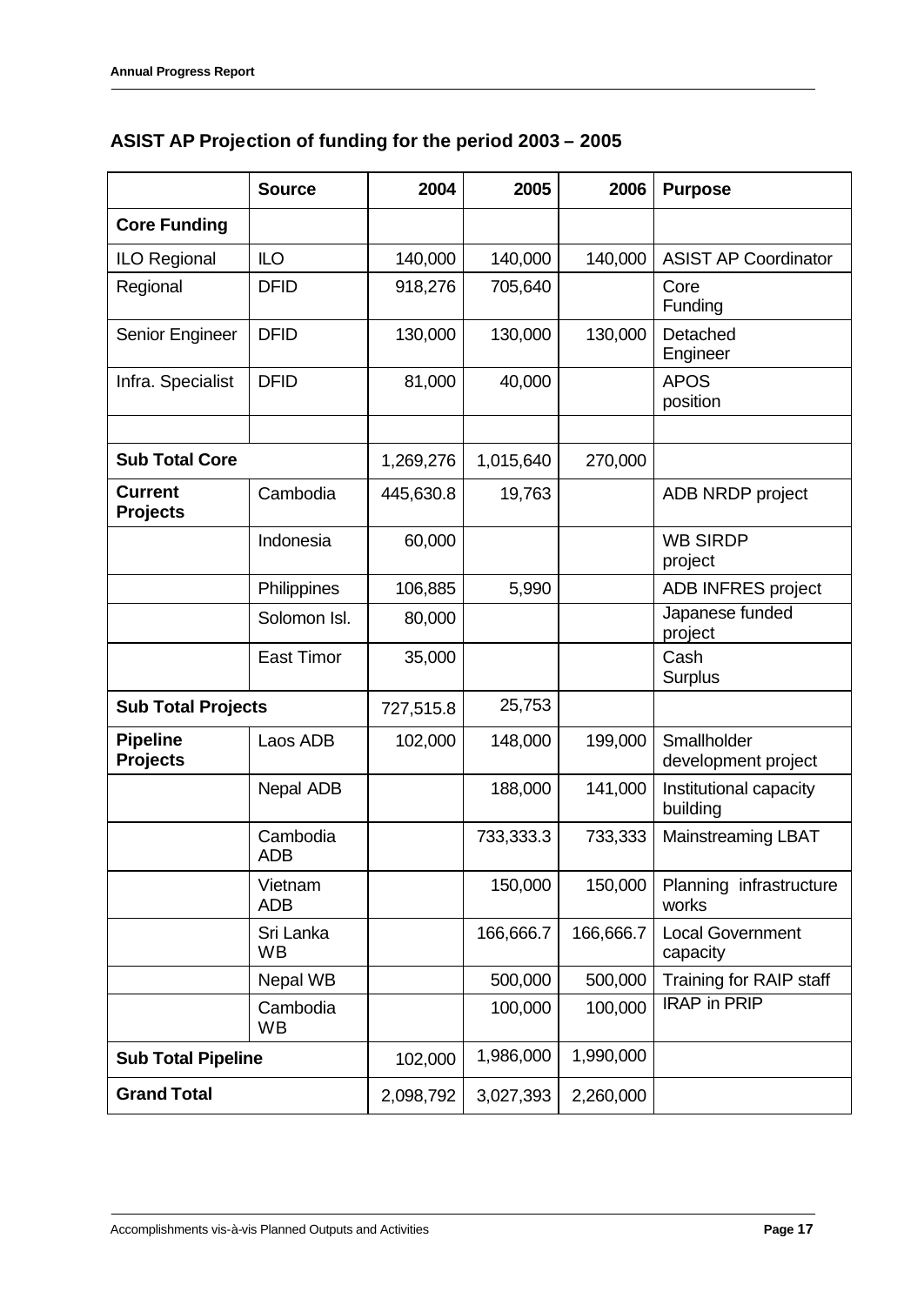The important issue to be noted here is that the level of funding for country projects is expected to rise considerably over the next two years. On the other hand the level of core funding presently envisaged will drop considerably from the end of 2005. There are clearly key issues that need to be addressed, especially by the ILO, in the next period to resolve this disparity.



### **Output 3: Local Resource Based Infrastructure country projects prepared and approved**.

In terms of the practical implementation of the local resource based approach, this output is the most important. It is where ASIST AP can work with partners in government and the donors to influence investments in the direction of a local resource based approach.

The opportunities for influencing investments are numerous, viz:



- At the planning stage one can ensure that the investments contemplated actually respond to the real needs of the people. This applies at the macro level where public investment can be directed towards employment intensive infrastructure development and at micro level where the participatory planning process pioneered by the ILO provides local planners with a tool which is both simple to use and yet effective in assessing the actual needs of the population.
- In the implementation of the infrastructure works, there are opportunities to maximize the use of local resources without compromising quality or cost by the use of efficient labourbased methods.
- In the actual execution of the works there is the potential for promoting the use of local contractors thus developing local skills.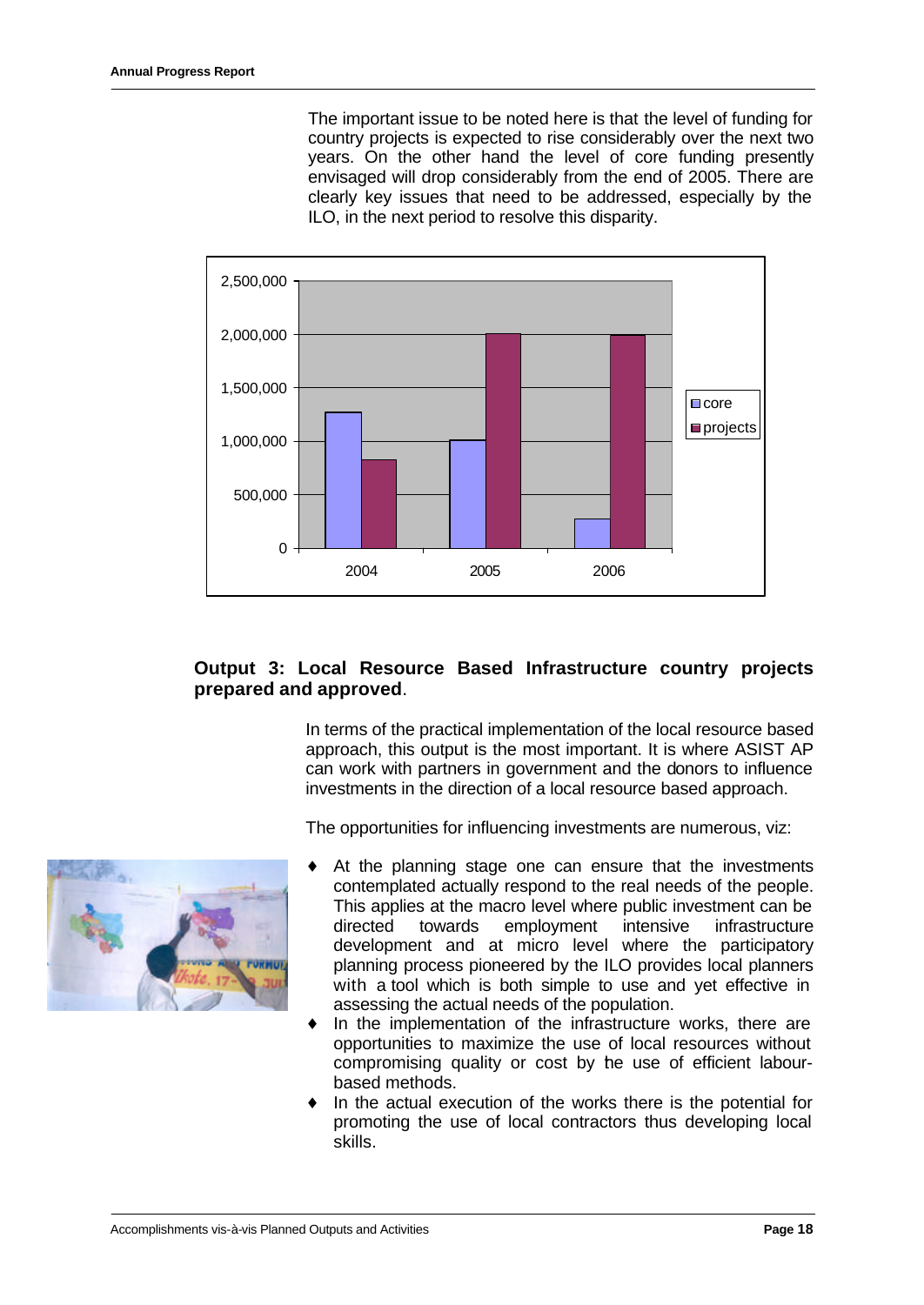- ♦ To ensure sustainability of the facilities provided, there is the opportunity to develop effective, locally based maintenance systems.
- $\bullet$  Finally, there is the potential for ensuring the application of the relevant labour standards

Over recent years there has been a move on the part of donors and financing institutions to put poverty alleviation at the forefront of their operations. This implies a concern to direct investments towards the root causes of poverty. In practice this means providing income to those without it and access to basic services and facilities where it is needed most.

The ASIST AP programme is in the privileged position of being able to provide advice and support in areas which are directly related to making investments in infrastructure poverty oriented.

The programme does not have major investment resources of its own. Rather it seeks to work with governments and donors to assist them to maximise the return on investment in relation to employment creation and poverty reduction.

The following table provides an overview of progress made in different countries in the region in the period under review:

| <b>Country</b>         | <b>Work with Central</b><br><b>Government in</b><br><b>Mainstreaming</b><br><b>Strategies into</b><br><b>Public Investment</b><br><b>Programmes</b> | <b>Work with Local</b><br><b>Governments in</b><br><b>Mainstreaming</b><br><b>Strategies into</b><br><b>Public Investment</b><br><b>Programmes</b> | Participate in<br><b>Developing</b><br><b>Donor-funded</b><br><b>Infrastructure</b><br><b>Projects</b> |
|------------------------|-----------------------------------------------------------------------------------------------------------------------------------------------------|----------------------------------------------------------------------------------------------------------------------------------------------------|--------------------------------------------------------------------------------------------------------|
| <b>South East Asia</b> |                                                                                                                                                     |                                                                                                                                                    |                                                                                                        |
| Indonesia              | $\checkmark\checkmark\checkmark$                                                                                                                    | $\checkmark$                                                                                                                                       |                                                                                                        |
| Philippines            | ✓✓                                                                                                                                                  | ✓✓                                                                                                                                                 |                                                                                                        |
| <b>East Timor</b>      |                                                                                                                                                     |                                                                                                                                                    |                                                                                                        |
| Solomon Islands        | $\checkmark$                                                                                                                                        |                                                                                                                                                    | ✓                                                                                                      |
| East Asia              |                                                                                                                                                     |                                                                                                                                                    |                                                                                                        |
| Cambodia               | $\checkmark\checkmark$                                                                                                                              | ✓✓✓                                                                                                                                                | ✓✓✓                                                                                                    |
| Laos                   | ✓✓                                                                                                                                                  |                                                                                                                                                    |                                                                                                        |
| <b>Thailand</b>        |                                                                                                                                                     |                                                                                                                                                    |                                                                                                        |
| Vietnam                |                                                                                                                                                     |                                                                                                                                                    | $\checkmark$                                                                                           |
| <b>South Asia</b>      |                                                                                                                                                     |                                                                                                                                                    |                                                                                                        |
| Afghanistan            | ✓✓                                                                                                                                                  |                                                                                                                                                    | $\checkmark$                                                                                           |
| <i><b>India</b></i>    |                                                                                                                                                     | ✓✓                                                                                                                                                 |                                                                                                        |
| Nepal                  | ✓✓                                                                                                                                                  |                                                                                                                                                    |                                                                                                        |
| Sri Lanka              | ✓✓                                                                                                                                                  |                                                                                                                                                    |                                                                                                        |

¸ *= beginning to develop*

¸¸ *= gaining momentum*

 $\sqrt{\checkmark} =$  substantial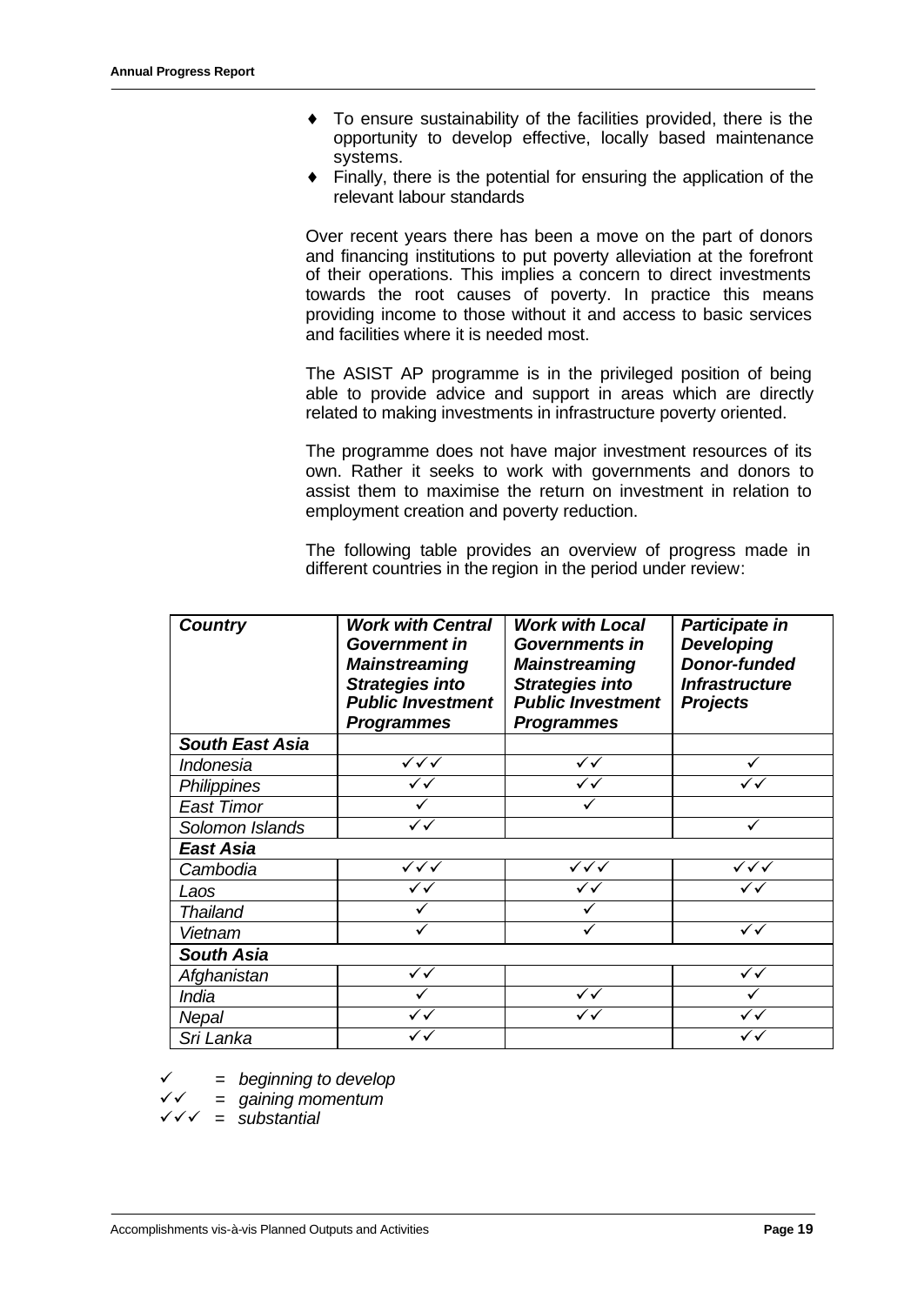# **Output 4: Local Resource Based Infrastructure country projects supervised**

ASIST AP will generally provide technical backstopping services to country projects. Clearly its role is to develop programmes and policies in relation to its overall objective. However, some of these projects will be directly implemented by the ILO, whilst in others ASIST AP will provide monitoring and supervision as requested and financed by the financing agency.

ASIST AP attempts to pursue a balanced approach in which a limited number of directly supported ILO projects are seen as part of an overall implementation strategy. In general ASIST AP strives to obtain directly implemented projects where it is clear that this allows a major contribution to be made to the overall strategy of sustainable infrastructure development. This also provides the opportunity for feedback from practical projects, the collection and analysis of data from these projects, empirical testing of new approaches and the further development of practical approaches to achieve the overall policy objective.

Specifically therefore the main activities under this output are:

- $\bullet$  technical backstopping
- providing monitoring and supervision facilities during implementation
- ♦ where appropriate providing technical assistance in the implementation of projects
- initiating poverty impact studies

The following table provides an overview of the projects technically backstopped by ASIST AP during the period under review:

|                        | Project                    | <b>Funding</b>                                    | <b>Status</b>                      |
|------------------------|----------------------------|---------------------------------------------------|------------------------------------|
| <b>South East Asia</b> |                            |                                                   |                                    |
| Indonesia              | <b>SRIDP</b>               | GOI/World<br><b>Bank</b>                          | Ongoing $(2003 - 2005)$            |
| Philippines            | <b>INFRES</b>              | <b>GOP/ADB</b>                                    | Ongoing (2003 - 2007)              |
| <b>East Timor</b>      | LB<br>Demonstration        | ILO                                               | Ongoing (2004-2006)                |
| Solomon Islands        | <b>CIRP</b>                | Japan                                             | Ongoing (2003 - 2004)              |
| <b>East Asia</b>       |                            |                                                   |                                    |
| Cambodia               | <b>NRDP</b><br><b>PRIP</b> | <b>RCG/ADB</b><br><b>RCG/World</b><br><b>Bank</b> | Ongoing (2003 - 2006)<br>Completed |
| Laos                   | Houaphan road<br>project   | <b>ADB</b>                                        | Ongoing (2002 - 2004)              |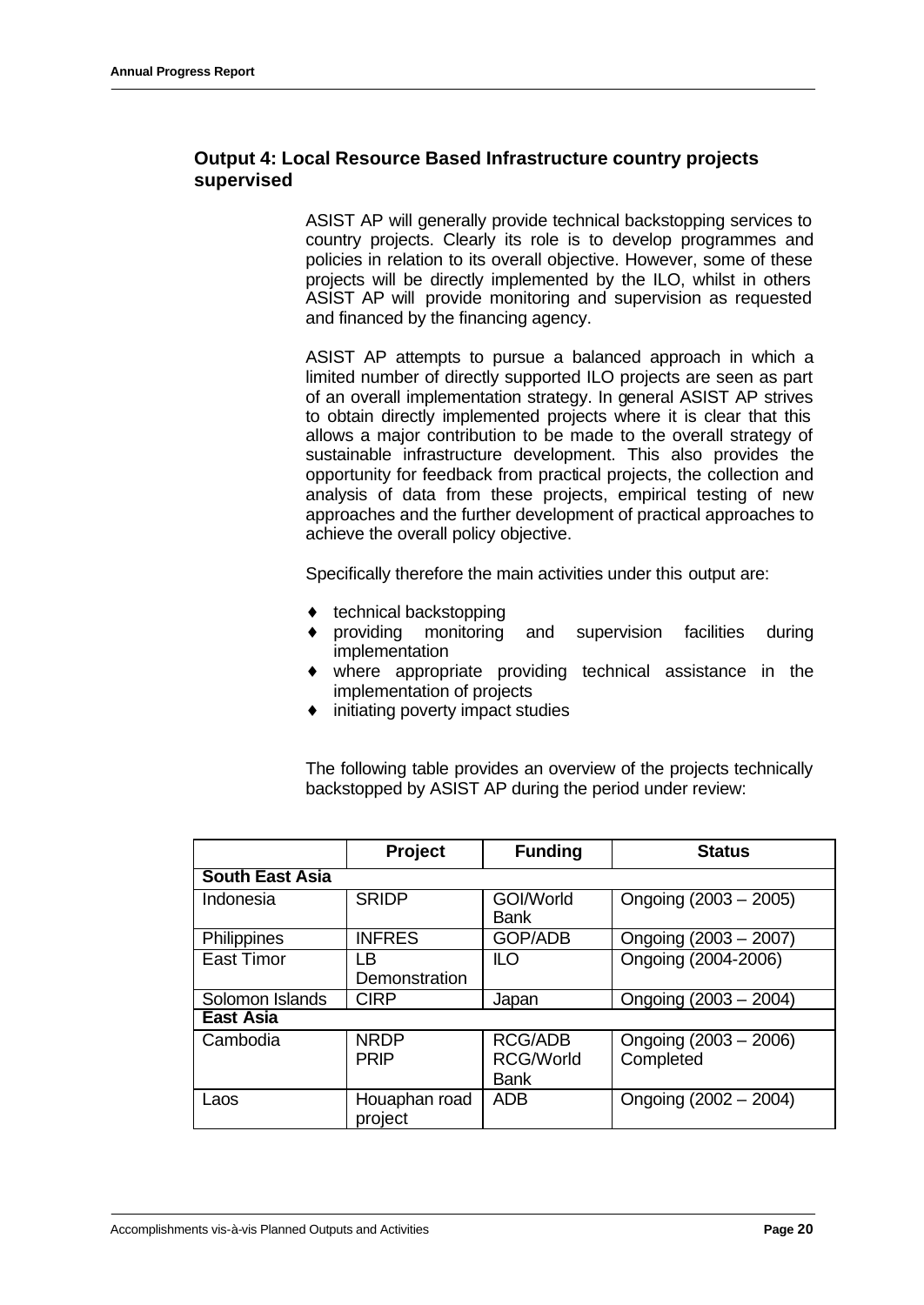### **Output 5: Strategy documents, training materials, technical manuals, university courses prepared**



Influencing policy in relation to public investment in infrastructure implies that the relevant tools and the capacity to use the tools are available to effect the changes proposed. ASIST AP assists countries in developing guidelines which set out how to mainstream local-resource based strategies and also include the implications of the strategy in terms of institutional change, management responsibilities and financial allocations.

The actual implementation of the overall strategy will require that the basic technical documentation exist. Fortunately the ILO has a significant amount of material already available. However much of this is generic and needs to be tailored to specific country situations. Furthermore additional materials need to be developed particularly in the area of small contracting and accessibility planning. To develop and strengthen capacity within the countries requires the development of country specific training curricula.

Clearly, it is important that there is a cadre of staff in the countries familiarizing themselves with the processes and procedures involved in a local resource based infrastructure development strategy. This will require training and hence the development of appropriate training materials. Again, much of these materials exist but will require adaptation to the particular country circumstances

It has often been suggested that one of the main reasons that alternative, more local resource based approaches to infrastructure development have not been adopted is the lack of specific educational training of those responsible for implementation. The ILO over the years has attempted to address this problem in conjunction with Universities and colleges by providing them with appropriate material for curricula development. The intention is that students who learn about alternative approaches to infrastructure planning and implementation during their training, will be more likely to accept these approaches when faced with the actual application of what they have learned.

During the period under review, special emphasis has been placed on the development of generic documentation such as the IRAP Guidelines and the book on decentralised capacity building.

The following table shows progress made under this output during the period under review. The table shows ongoing activities as to country strategy development, training materials and the development of university courses.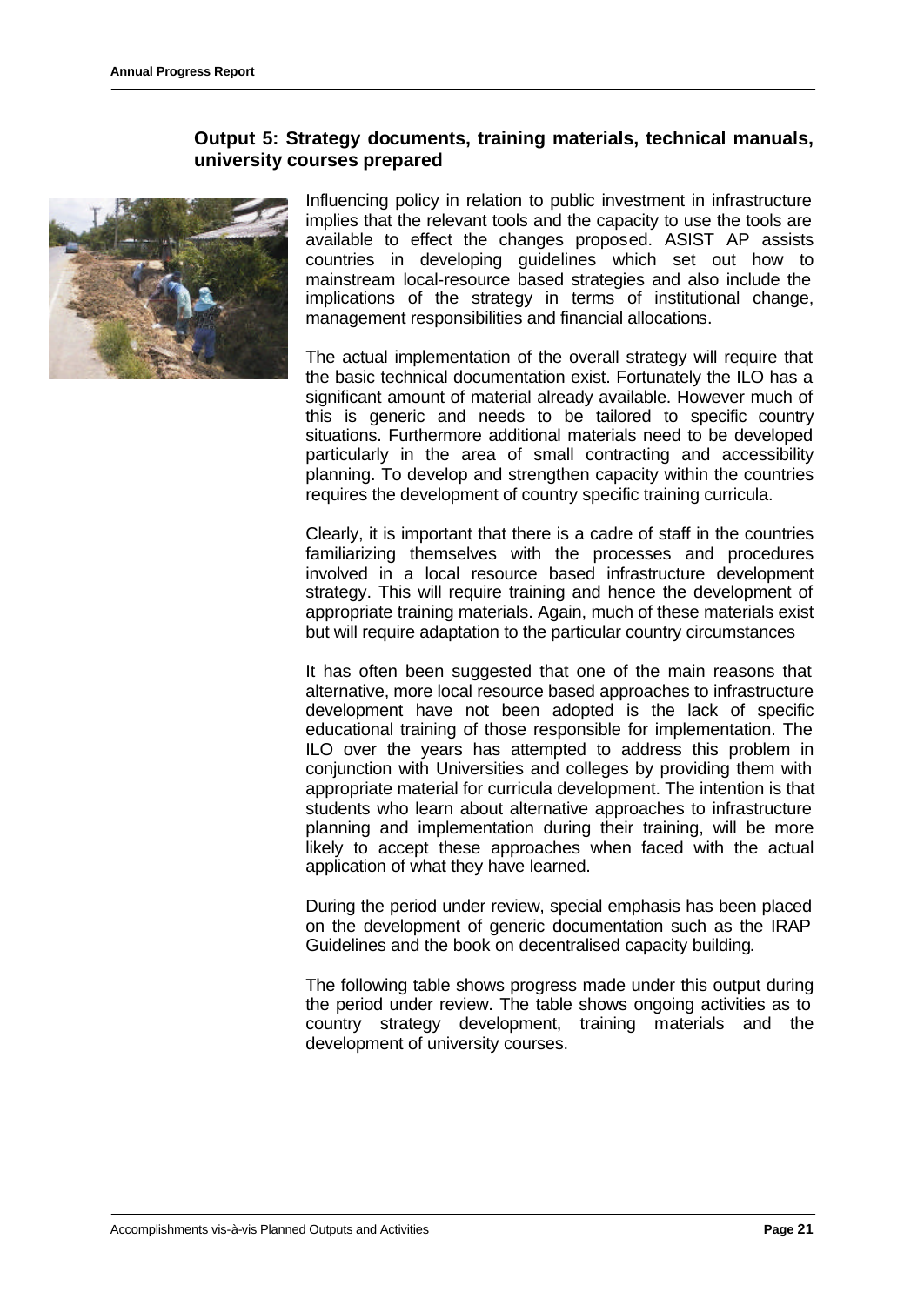|                        | <b>Developing</b><br><b>Strategies</b> | <b>Training</b><br><b>Materials</b> | <b>University</b><br><b>Course</b><br><b>Development</b> |  |
|------------------------|----------------------------------------|-------------------------------------|----------------------------------------------------------|--|
| <b>South East Asia</b> |                                        |                                     |                                                          |  |
| Indonesia              |                                        |                                     |                                                          |  |
| <b>Philippines</b>     |                                        |                                     |                                                          |  |
| <b>East Asia</b>       |                                        |                                     |                                                          |  |
| Cambodia               |                                        |                                     |                                                          |  |
| Laos                   |                                        |                                     |                                                          |  |
| Thailand               |                                        |                                     |                                                          |  |
| Vietnam                |                                        |                                     |                                                          |  |
| <b>South Asia</b>      |                                        |                                     |                                                          |  |
| India                  |                                        |                                     |                                                          |  |
| <b>Nepal</b>           |                                        |                                     |                                                          |  |

 $\checkmark$  shows work done in the period under review

### **Output 6: Managers, engineers, contractors and planners trained**

Within this output there are several functions of training specific to the activities of ASIST AP:

♦ awareness training on sustainable infrastructure

This would generally comprise short - one or two day - courses to introduce the concepts and to discuss their application.

additional training to support country project activities

The EIIP already has several projects in the region both on labourbased technology, small contractor development and on local level planning. Within these projects there are training components. ASIST AP provides additional training to these projects to augment specific areas of their work.

Tailor made courses to support the development of programmes



In many cases ASIST AP is working in partnership with donor and financing agencies in the development and eventual implementation of projects. This often requires specific training to build up the capacity of the staff involved in the countries concerned.

Experience and information sharing workshops

Much of the practical work of ASIST AP is related to the demonstration of the principles that underlie the programme. However at selected times and in relation to specific aspects of the work, it is constructive to bring our partners together to share information and experience of their work in this area. Not only does this provide the potential for cross fertilisation, it also puts the country specific work in a regional context.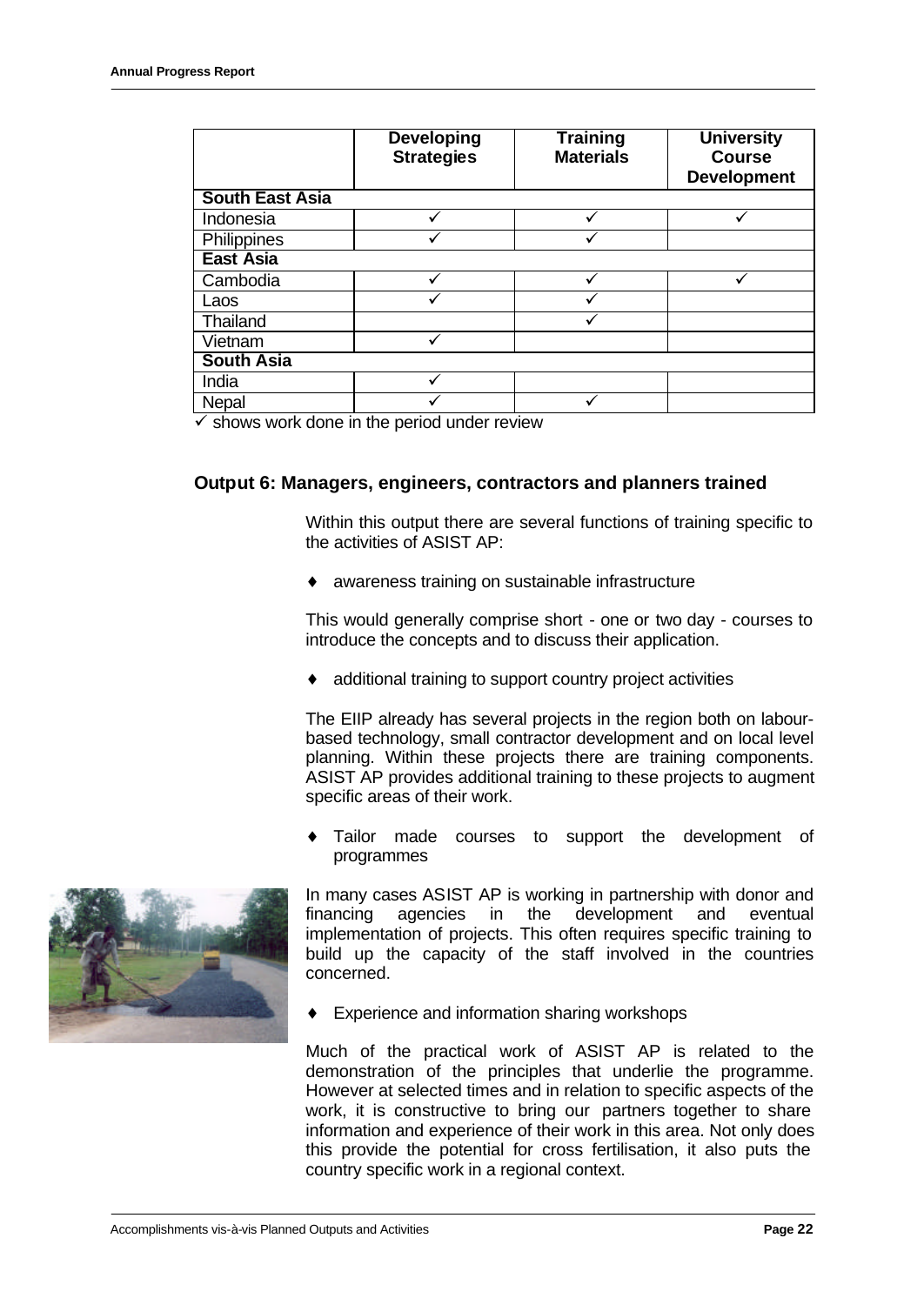Of particular note has been the training on boal level planning in Indonesia, the Philippines, Cambodia, India and Nepal, the training of both local contractors and local government officials on small scale contracting in Lao PDR, Sri Lanka and Nepal and the Regional workshop on local level planning procedures organised by ASIST AP in Bangkok.

The following table shows progress made under this output during the period under review:

| <b>Country</b>    | <b>Awareness</b> | <b>Programme</b><br><b>Support</b> | <b>Information</b><br><b>Dissemination</b> |
|-------------------|------------------|------------------------------------|--------------------------------------------|
| Philippines       |                  |                                    |                                            |
| Indonesia         |                  |                                    |                                            |
| <b>East Timor</b> |                  |                                    |                                            |
| Thailand          |                  |                                    |                                            |
| Laos              |                  |                                    |                                            |
| Cambodia          |                  |                                    |                                            |
| Vietnam           |                  |                                    |                                            |
| India             |                  |                                    |                                            |
| Nepal             |                  |                                    |                                            |
| Sri Lanka         |                  |                                    |                                            |

 $\checkmark$  Shows work progressing on the period under review

### **Output 7: Research papers produced**

Action oriented research provides the opportunity to consistently revitalise the key elements of the ASIST AP programme. Moreover, by involving the academic community in the programme, it provides both a sound intellectual basis for the work and channel for the promotion of the concepts within academic institutions and also with economic and social policy units within central and local governments.

Clearly the activities under this output are linked to those under Output 10. Moreover we intend to work closely with other key partners such as the International Forum for Rural Transport and Development (IFRTD).



One of the key issues that came out from the internal review carried out by Professor Howe<sup>1</sup> was the need for a solid research programme which would not only draw together existing source material but would investigate key relationships in the delivery of pro poor infrastructure services

Various elements of a research programme were implemented during the period under review.

The cost comparison study in Cambodia was finalized and published.

l <sup>1</sup> Professor John Howe: Independent Review of the ASIST AP Programme: 1998-2001. Bangkok 2001.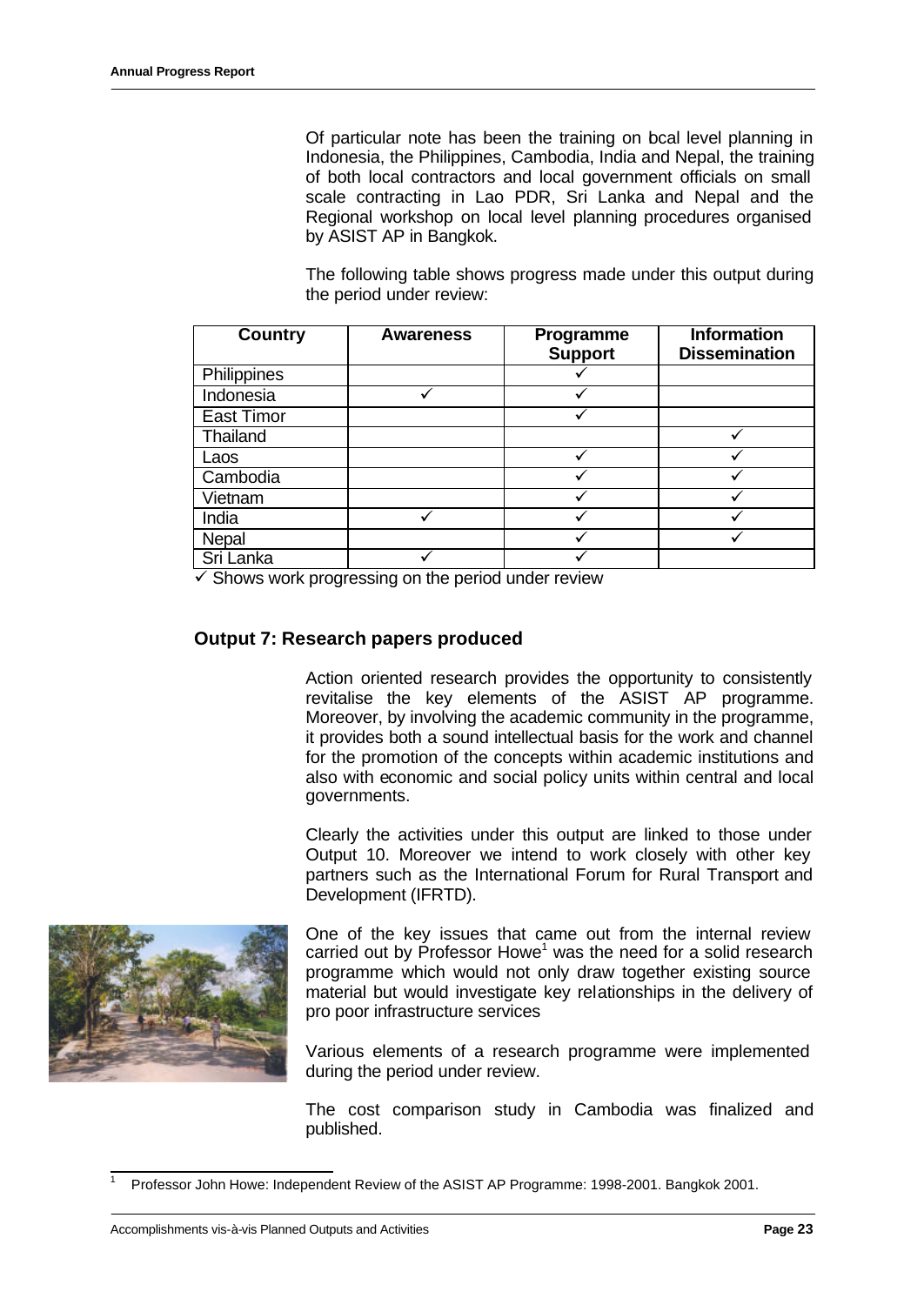A document on building local government capacity for rural infrastructure works was prepared bringing together a series of previous research work and published in preparation for the regional workshop on decentralisation and the delivery of rural infrastructure held in Bangkok in November of 2004.

A poverty impact study on rural roads has been initiated in Lao PDR.

The survey component of the research work on decent work in the infrastructure sector was completed.

#### **Output 8 and 9: Information services established and operational**

A technical enquiry service already exists for ASIST in Harare under the ASIST AF programme and there is no intention to duplicate this in Bangkok.

Nevertheless, due to an increased demand in the region, there is room for a simple system of library and dissemination, which can respond quickly to the demands of the regional partners.

A basic library of materials now exists in the ASIST AP office in Bangkok. This however needs to be made more accessible.

In addition, the ASIST AP technical team responds by email to technical inquiries coming from interested individuals. Technical enquiries to ASIST AP are registered and are currently at the level of some 30 per month.

Information on new events, progress, current activities and publications is also disseminated through the internet.

The ASIST AP web site, which will be eventually integrated into the overall EIIP site, has been periodically updated and we understand from comments received that it is much appreciated and visited.

### **Output 10: University Network operational**

Initially with Danida funding and subsequently under the first phase of DFID support to the programme, work started to develop a network between the regional universities in relation to the key issues being addressed by ASIST AP. The basis of this network has been established at Gadjah Mada University in Yogyakarta. The network was intended as an attempt to bring universities together to collaborate on curricula development, research and developing technical expertise. Partly due to limited funding the Network has been relatively limited in its development. ASIST AP is looking to find more effective ways – perhaps in collaboration with other regional networks to promote collaboration between the regional universities.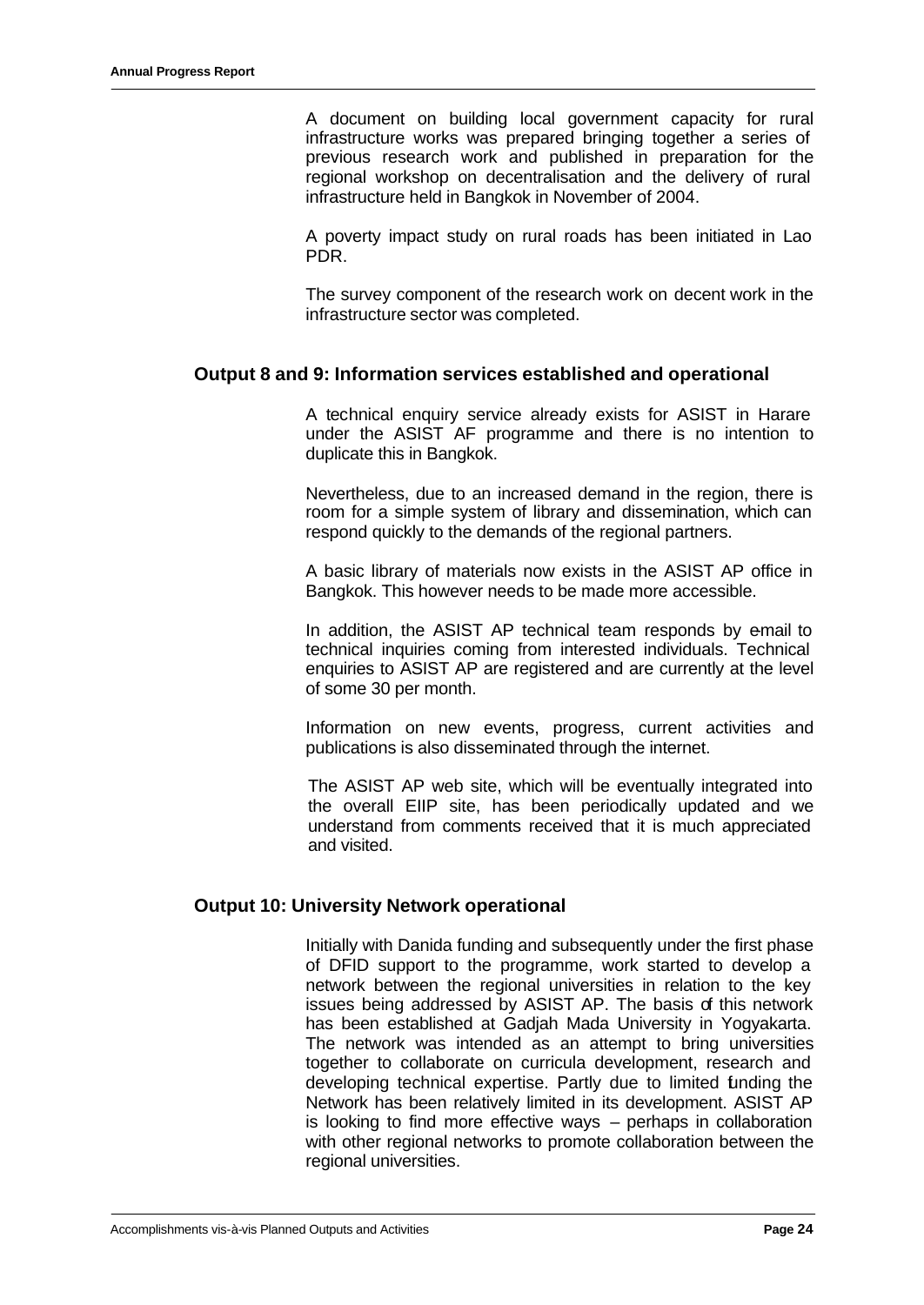# **4. Main Problems Encountered**

This chapter is intended to identify the main problems and issues in relation to project activities for the period from May1, 2003 to April 30<sup>th</sup> 2004.

#### **Resources and Sustainability**



ASIST AP's core resources have increased during the reporting period. The potential of the programme and demand for its services have also grown. The number of "active" countries and country activities have increased. In addition to the core team in Bangkok, there is now a need in a number of countries for developing local in-country teams to work full time on demonstrating, developing and mainstreaming the local resourcebased infrastructure development strategies. Teams are presently established in Indonesia, the Solomon Islands the Philippines, Cambodia, Afghanistan, Nepal and India. Additional resources will be allocated to develop teams in other countries, implement demonstration projects and increase possibilities of the core team to backstop country activities.

Despite this significant progress, the fact remains that the ASIST AP has assured funding until the end of 2005 only. Some progress has been made with SIDA who have expressed interest in providing funds for ASIST AP activities focused on four countries, Sri Lanka, Vietnam, Cambodia and Lao PDR.

As shown in the bar chart under Output 2, the lack of core funding after 2005 presents the ILO with a real dilemma. ASIST AP is being asked to execute several ADB and World Bank projects. All of these projects run past the year 2005. At that time the capacity to technically support these projects will be severely curtailed. This issue is presently under discussion with the ILO management.

# **Political Instability / Unrest**

Planned activities had to be adjusted in Nepal and the Solomon Islands due to political instability during the period under review.

The election process has also slowed down the work in the Philippines, Indonesia, India and Sri Lanka.

# **Slow Project Approval Process**

The approval and fund release for sub-projects or project components has proven to be time consuming and tedious. This risks to affect our credibility with our partners.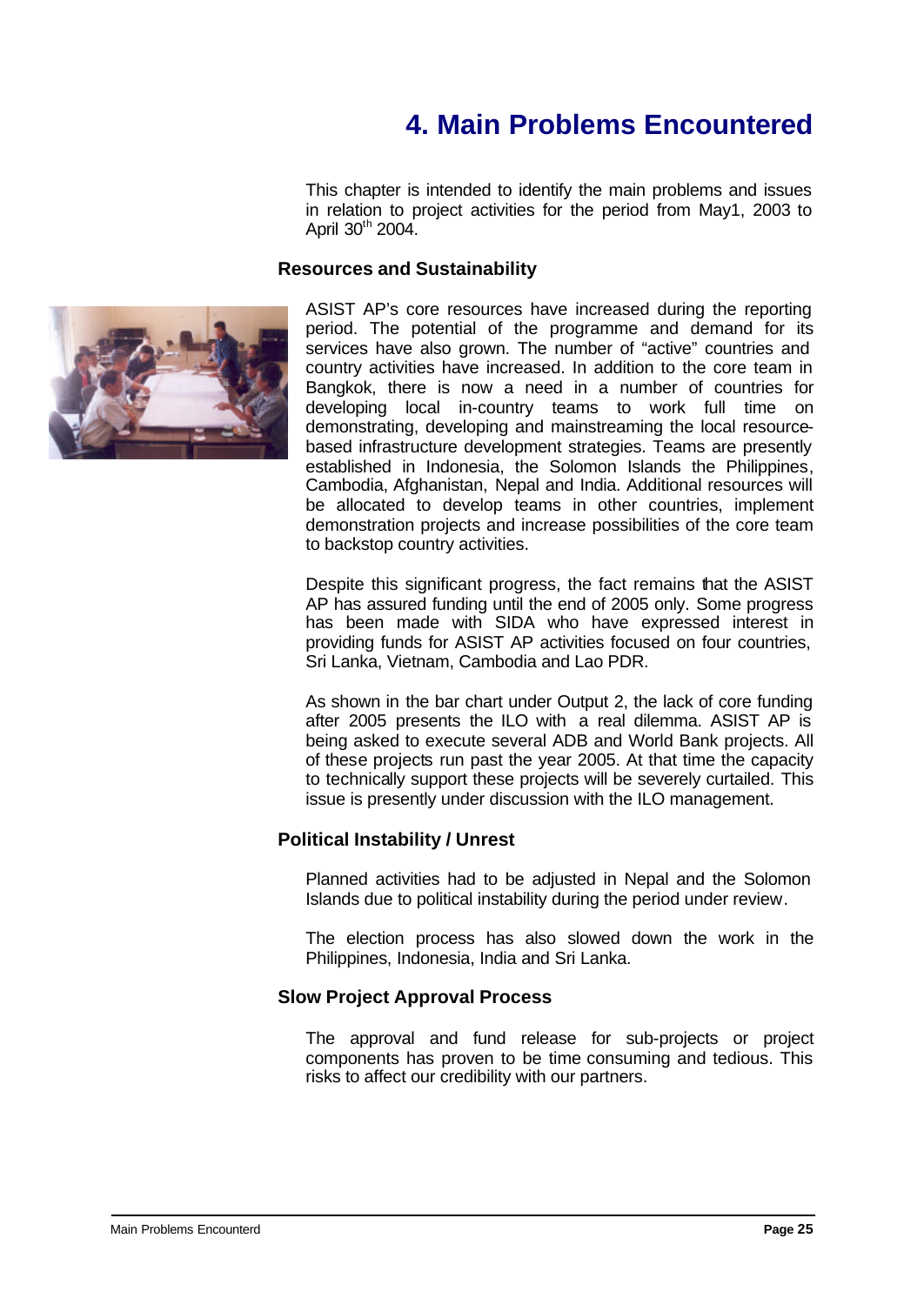# **5. Recommendations for the Year Ahead**

This chapter will recommend some general directions for the next year's ASIST AP work-programme. Based on the present activities, the priorities for next year's work-plan will include:

### **Resource Mobilisation**

- 1. Finalise funding from SIDA for work in four countries
- 2. Secure the potential offered by World Bank and ADB for funding of ASIST AP services.
- 3. Continue efforts to interest other donors, e.g. JBIC, in funding ASIST AP
- 4. The joint ILO/DFID mid term evaluation of ASIST AP.

# **Advisory Services**

- 1. Continue the technical support to the on-going external funded country projects in **Philippines, Indonesia, East Timor, Nepal, India, Sri Lanka, Lao PDR** and **Cambodia**.
- 2. Concentrate on the development of both policy and implementation work in **Nepal, India,** and **Indonesia.**
- 3. Develop an overall programme in **Sri Lanka**
- 4. Further develop the ASIST technical tools labour-based technology, small contractor development, local level planning and infrastructure maintenance systems - within the context of the decentralised delivery of infrastructure services.
- 5. Work collaboratively with DFID and SIDA country offices in the development of advisory services
- 6. Contribute to ADB and World Bank review, appraisal and evaluation activities.

# **Information**

- 1. Continue to disseminate technical information throughout the region.
- 2. Further develop the internet based information services thus improving access to information for our partners.
- 3. Continue research related to the four main ASIST technical areas.
- 4. Produce manuals on LBT, IRAP and maintenance planning
- 5. Produce technical briefs both on the key areas of work and on country specific activities

# **Training**

- 1. Develop generic and country specific training materials related to labour-based technology, local level planning and small contractor development.
- 2. Provide project related training.

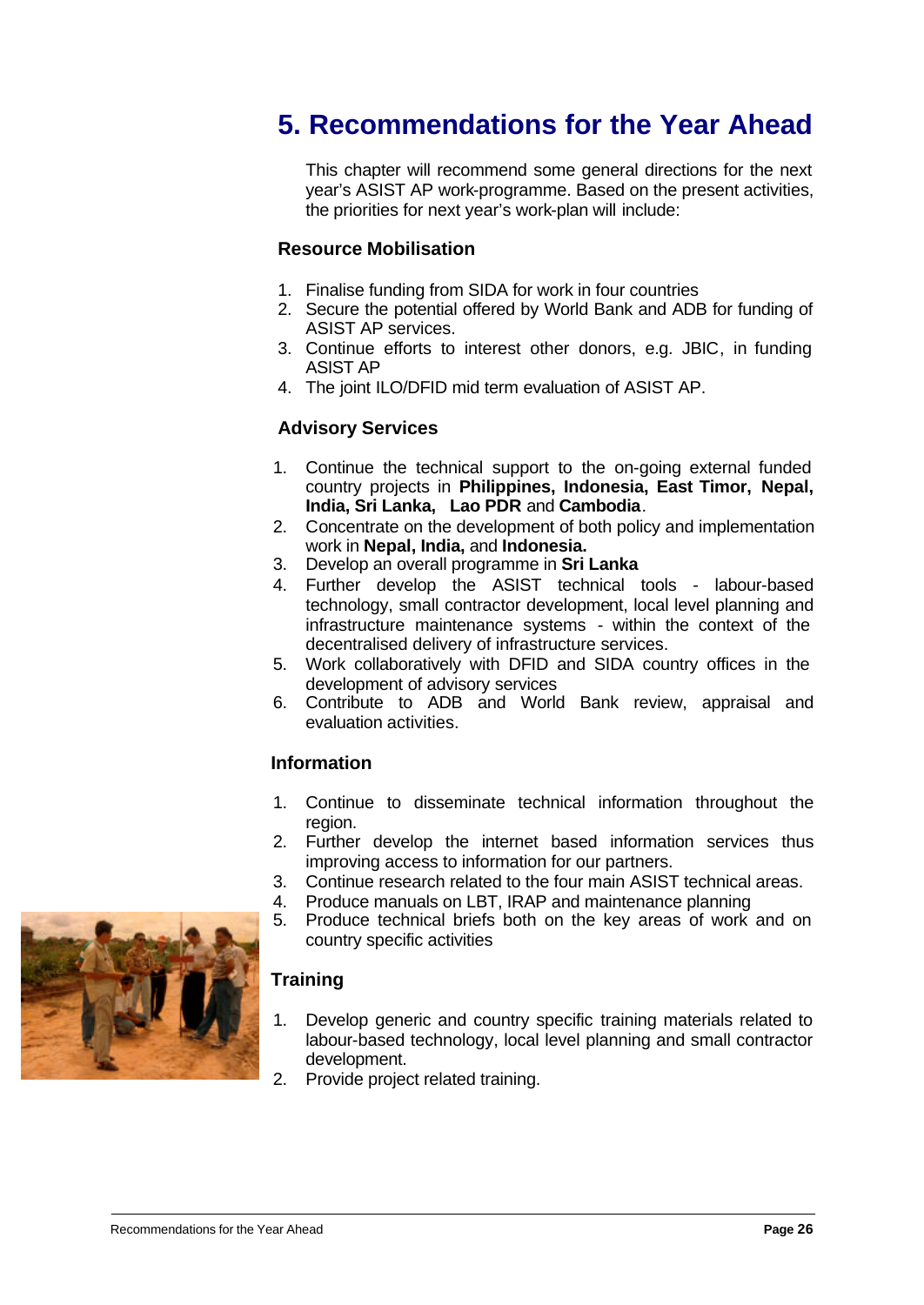# **6. Funding and Project Staffing**



The overall funding situation has improved during the period under review with the approval of the second phase of DFID funding. On the other hand Danida has been withdrawn and support from the Netherlands in the shape of associate experts has also stopped.

With the new phase of DFID funding coming on stream in early 2003, ASIST AP has been able to effectively elaborate and implement a programme responding to the needs of the key stakeholders in the region.

The present ASIST team presently consists of one Programme Coordinator, one Senior Development Planner, one Senior Rural Infrastructure Management Specialist, A DFID Senior Engineering Adviser and one Infrastructure Specialist. ASIST AP also has support staff of one office manager, one administrative secretary and one librarian/admin assistant.

In addition, ASIST AP is developing in-country teams to support the ASIST AP activities.

The following table summarizes the details.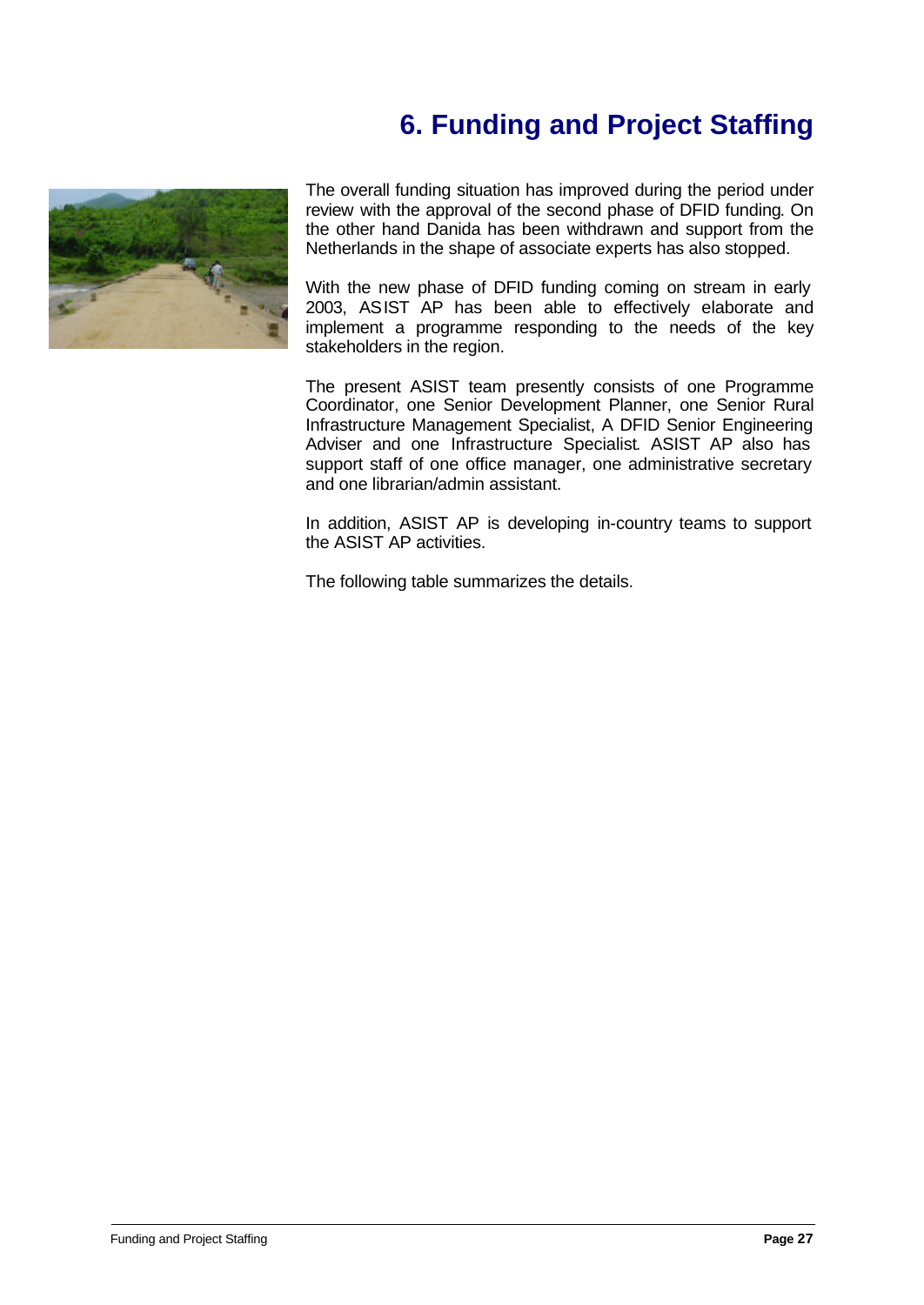# **ASIST AP core staff**

| <b>Position</b>                                                   | <b>Name/Nationality</b>                                               | Source of<br><b>Funds</b> | <b>Main Responsibility</b>                                                                                       |
|-------------------------------------------------------------------|-----------------------------------------------------------------------|---------------------------|------------------------------------------------------------------------------------------------------------------|
| Programme<br>Coordinator                                          | Geoff Edmonds (UK)                                                    | <b>ILO</b>                | Project management, donor<br>relations, technical issues,<br>country responsibilities                            |
| Senior<br>Development<br>Planner                                  | <b>Chris Donnges</b><br>(Netherlands)                                 | <b>DFID</b>               | Local level planning,<br>accessibility and rural<br>transport, country<br>responsibilities                       |
| <b>DFID Senior</b><br>Engineering<br><b>Adviser</b>               | Mike McCarthy<br>(UK)<br>Replaced by Martin<br>Sergeant in March 2004 | <b>DFID</b>               | Decent Work Issues, Urban<br>development, HIV/AIDS<br>Resource Mobilisation,<br>marketing and country<br>support |
| <b>Senior Rural</b><br>Infrastructure<br>Management<br>Specialist | Bjorn Johannessen<br>(Norway)                                         | Danida/DFID               | Small contractor<br>development, Labour based<br>technology, maintenance,<br>country responsibilities            |
| Infrastructure<br>Specialist                                      | Chloe Pearse (UK)                                                     | <b>DFID</b>               | IRAP, Decent Work                                                                                                |
| <b>Technical Expert</b>                                           | John van Rijn<br>(Netherlands)                                        | <b>Netherlands</b>        | Labour based technology,<br>maintenance, decent work.<br><b>Based in Kathmandu</b>                               |
| <b>Office Manager</b>                                             | Supaporn Runtasevee<br>(Thailand)                                     | Danida/DFID               | Office management, admin.<br>and finance                                                                         |
| Librarian/admin<br>assistant                                      | Thanida Voraurai<br>(Thailand)                                        | <b>DFID</b>               | Library, Technical enquiries                                                                                     |
| Administrative<br>secretary                                       | Chayanin Veerapong<br>(Thailand)                                      | <b>DFID</b>               | Filing, Travel, Contracts                                                                                        |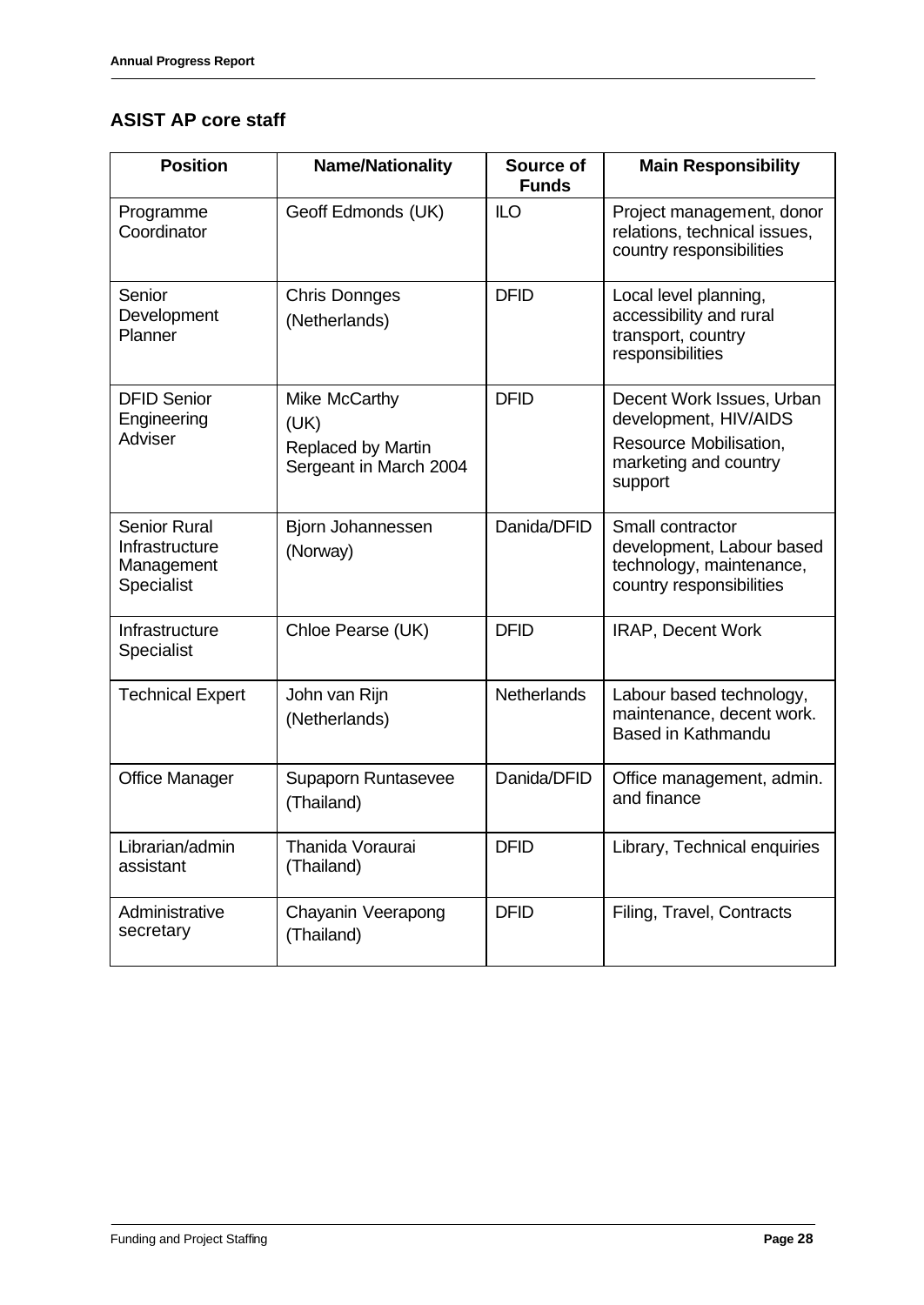# **ASIST AP in country staff**

| <b>Position</b>                                        | <b>Name/Institution/Nationality</b>                                    | Source of<br><b>Funds</b> | <b>Main Responsibility</b>                                                                                           |
|--------------------------------------------------------|------------------------------------------------------------------------|---------------------------|----------------------------------------------------------------------------------------------------------------------|
| Indonesia -<br><b>Collaboration with</b><br><b>GMU</b> | Gadja Madah University<br>(Indonesian)                                 | <b>WB</b>                 | <b>Demonstrate IRAP</b><br>procedures in<br>Indonesia and<br>develop country<br>specific materials and<br>guidelines |
| Indonesia – LBT<br>programme<br>development            | Krishna Pribathi<br>(Indonesian)                                       | <b>WB</b>                 | Main local consultant<br>for LBT programme<br>development project                                                    |
| Indonesia - IRAP<br>Coordinator                        | Roberto Akyuwen<br>(Indonesian)                                        | <b>WB</b>                 | Responsible for IRAP<br>demonstration project                                                                        |
| Philippines ILO-<br><b>INRES Coordinator</b>           | Martha Espano<br>(Filipina)                                            | ADB/GOP                   |                                                                                                                      |
| Lao PDR - LBT<br>Engineer                              | Pen Sonath<br>(Cambodian)                                              | <b>ADB</b>                | Responsible for<br>Houaphan LBT<br>project                                                                           |
| Lao PDR - Senior<br><b>LBT</b> coordinator             | <b>Pisit Tusanasorn</b><br>(Thailand)                                  | <b>DFID</b>               |                                                                                                                      |
| India $-$<br><b>Collaboration with</b><br><b>OFRTD</b> | Orissa Forum for Rural<br><b>Transport and Development</b><br>(Indian) | <b>DFID</b>               | <b>Demonstrate IRAP</b><br>procedures in Orissa<br>and develop Indian<br>specific materials and<br>guidelines        |
| India - National<br>Consultant<br>Coordinator          | D.P. Gupta                                                             | <b>DFID</b>               | <b>Representing ASIST</b><br>AP in India                                                                             |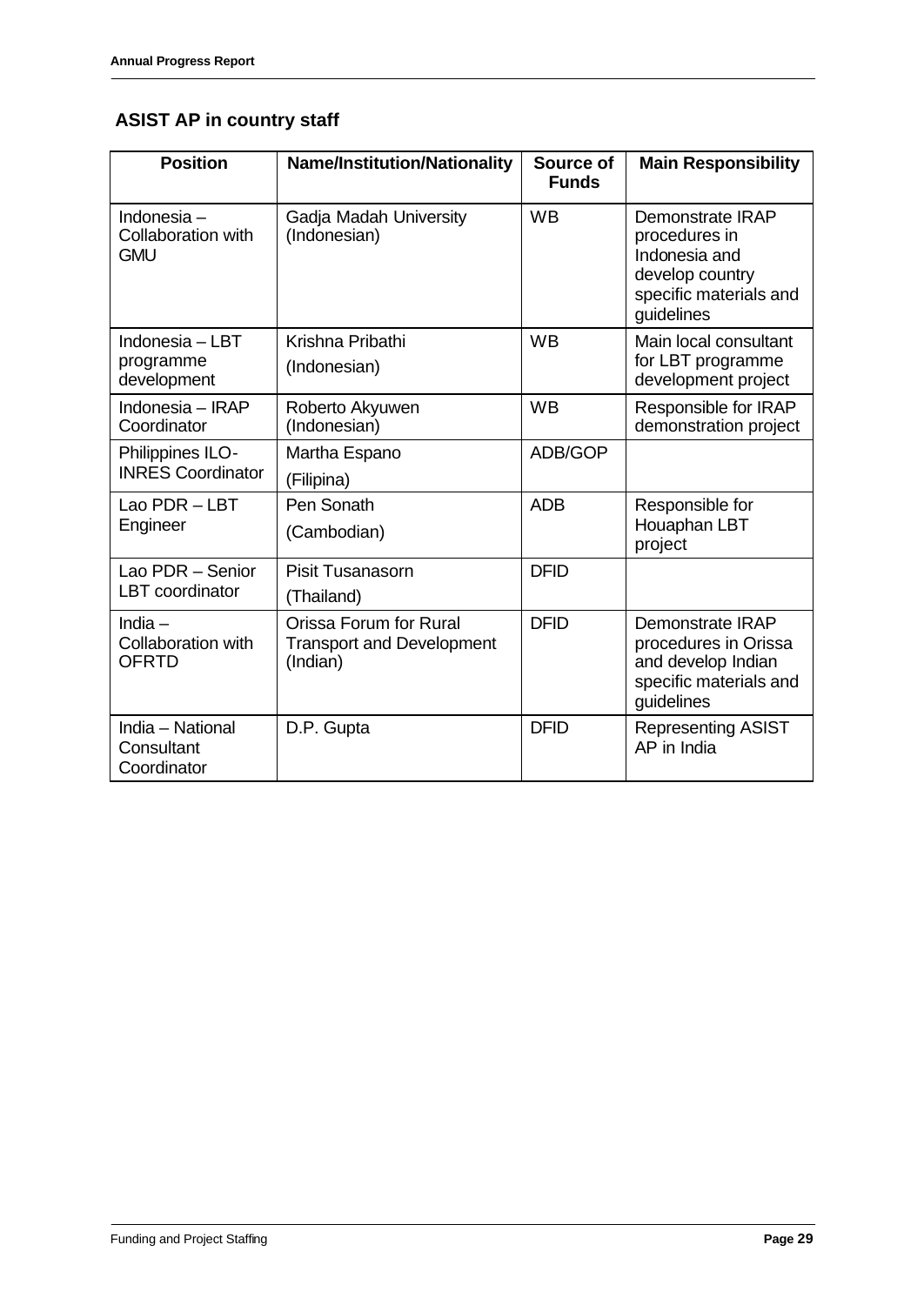# **Annex 1: Financial Report**

# Allocations | Commitment | Expenditure | Commitment | Allocation BL 2003 Amount Balance Balance 11.01 Rural Infrastructure Engineer | 123,900 | 101,606 | 0 | 22,294 11.02 Sr. Development Planner | 130,000 | 94,059 | 0 | 35,941 11.03 25,000 20,456 20,456 0 4,544 Development Planner 11.50 |International Consultants | 50,000| 17,276| 17,262| 14| 32,724 13.01 15,154 11,139 11,130 9 4,015 Administrative Support 13.02 |Support Staff | 9,866| 9,850| 9,808| 42| 16 15.01 63,000 34,890 17,793 17,097 28,110 Travel on official business 15.02 12,000 12,000 7,842 4,158 0 Official missions17.01 50,000 41,897 33,479 8,418 8,103 National Professional Staff 17.02 Local Consultants | 90,000 | 46,766 | 44,022 | 2,744 | 43,234 31 68,650 33,438 26,703 6,735 35,212 32 125,000 52,255 36,220 16,035 72,745 Meeting/Seminars 33.01 **|In-service Training |** 71,000**| 0| 0| 0| 71,000** 33.02 **|** In-service Training **|** 4,000 **|** 0 | 0 | 0 | 4,000 41 10,000 8,000 6,238 1,762 2,000 51.01 18,000 0 0 0 18,000 Operation & Maintenance of EQ 51.02 2,000 0 0 0 2,000 O & M of Equipment 53.01 Office Sundries | 6,800 | 6,783 | 6,783 | 0 | 17 53.02 Sundries 1,000 841| 159| 2,000 **877,370 491,415 434,242 57,173 385,955** 56,446 56,446 0 0 **933,816 490,688 385,955** Equipment **GRAND TOTAL** Provision for cost increase Programme Support Cost Sundries **TOTAL ASIST Asia Pacific DFID Contribution (Phase II) – RAS/02/M14/UKM (M.270.03.300.886)** Description **Financial Report - 2003** Fellowships Support Staff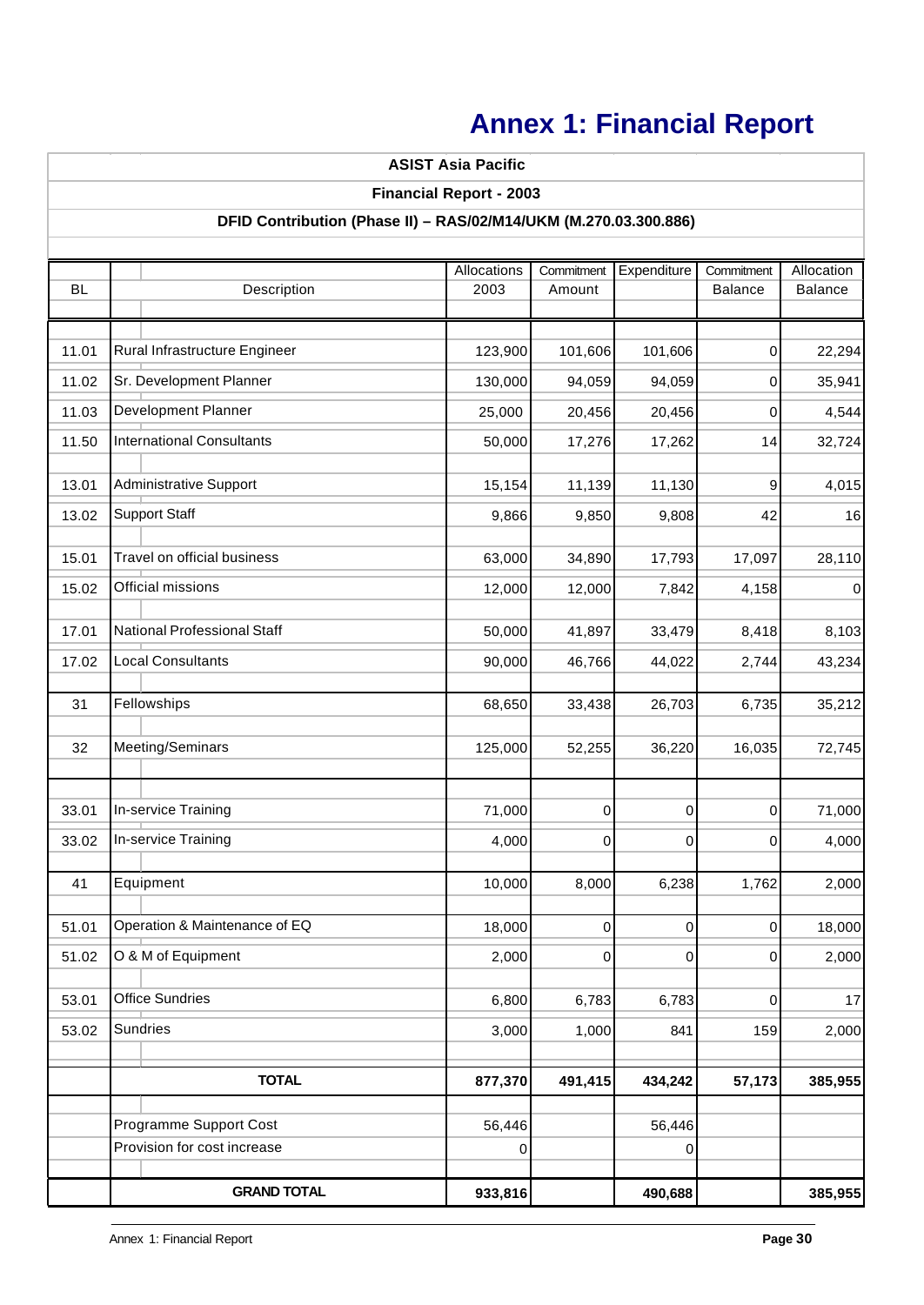|           | <b>ASIST Asia Pacific</b>                                                                          |                     |                      |             |                              |                              |  |  |
|-----------|----------------------------------------------------------------------------------------------------|---------------------|----------------------|-------------|------------------------------|------------------------------|--|--|
|           | <b>Financial Report - 2004</b><br>DFID Contribution (Phase II) - RAS/02/M14/UKM (M.270.03.300.886) |                     |                      |             |                              |                              |  |  |
|           |                                                                                                    |                     |                      |             |                              |                              |  |  |
| <b>BL</b> | Description                                                                                        | Allocations<br>2004 | Commitment<br>Amount | Expenditure | Commitment<br><b>Balance</b> | Allocation<br><b>Balance</b> |  |  |
|           |                                                                                                    |                     |                      |             |                              |                              |  |  |
| 11.01     | Senior Development Planner                                                                         | 165,000             | 161,952              | 107,978     | 53,974                       | 3,048                        |  |  |
| 11.02     | Rural Infrastructure Management Specialist                                                         | 165,000             | 152,099              | 99,608      | 52,491                       | 12,901                       |  |  |
| 11.03     | Development Planner                                                                                | 28,200              | 28,120               | 28,120      | 0                            | 80                           |  |  |
| 11.50     | <b>International Consultants</b>                                                                   | 142,738             | 98,944               | 31,566      | 67,378                       | 43,794                       |  |  |
|           |                                                                                                    |                     |                      |             |                              |                              |  |  |
| 13.01     | <b>Administrative Support</b>                                                                      | 30,000              | 22,400               | 14,021      | 8,379                        | 7,600                        |  |  |
| 13.02     | <b>Support Staff</b>                                                                               | 27,250              | 21,800               | 12,875      | 8,925                        | 5,450                        |  |  |
| 15.01     | Travel on official business                                                                        | 80,000              | 59,050               | 48,332      | 10,718                       | 20,950                       |  |  |
| 15.02     | <b>Official Missions</b>                                                                           | 26,158              | 15,000               | 8,403       | 6,597                        | 11,158                       |  |  |
| 17.01     | National Professional Staff                                                                        | 66,521              | 64,966               | 12,744      | 52,222                       | 1,555                        |  |  |
| 17.02     | <b>Local Consultants</b>                                                                           | 82,562              | 81,009               | 32,967      | 48,042                       | 1,553                        |  |  |
|           |                                                                                                    |                     |                      |             |                              |                              |  |  |
| 31        | Fellowships                                                                                        | 91,947              | 8,327                | 2,411       | 5,916                        | 83,620                       |  |  |
| 32        | Meeting/Seminars                                                                                   | 98,780              | 26,850               | 17,603      | 9,247                        | 71,930                       |  |  |
| 33.01     | In-service Training                                                                                | 80,435              | 0                    | 0           | 0                            | 80,435                       |  |  |
| 33.02     | In-service Training                                                                                | 10,000              | 0                    | 0           | 0                            | 10,000                       |  |  |
|           |                                                                                                    |                     |                      |             |                              |                              |  |  |
| 41        | Equipment                                                                                          | 10,765              | 7,530                | 6,432       | 1,098                        | 3,235                        |  |  |
| 51.01     | Operation & Maintenance of EQ                                                                      | 30,000              | 1,000                | 173         | 827                          | 29,000                       |  |  |
| 51.02     | O & M of Equipment                                                                                 | 5,000               | 690                  | 666         | 24                           | 4,310                        |  |  |
| 53.01     | <b>Office Sundries</b>                                                                             | 35,900              | 8,000                | 4,441       | 3,559                        | 27,900                       |  |  |
| 53.02     | <b>Sundries</b>                                                                                    | 6,158               | 4,300                | 4,247       | 53                           | 1,858                        |  |  |
| 53.03     | <b>Office Rental</b>                                                                               | 17,400              | 17,400               | 8,700       | 8,700                        | 0                            |  |  |
|           |                                                                                                    |                     |                      |             |                              |                              |  |  |
|           | <b>TOTAL</b>                                                                                       | 1,199,814           | 779,437              | 441,287     | 338,150                      | 420,377                      |  |  |
|           | Programme Support Cost                                                                             | 155,976             |                      | 155,976     |                              |                              |  |  |
|           | Provision for cost increase                                                                        | 92,719              |                      |             |                              |                              |  |  |
|           | <b>GRAND TOTAL</b>                                                                                 | 1,448,509           |                      |             |                              |                              |  |  |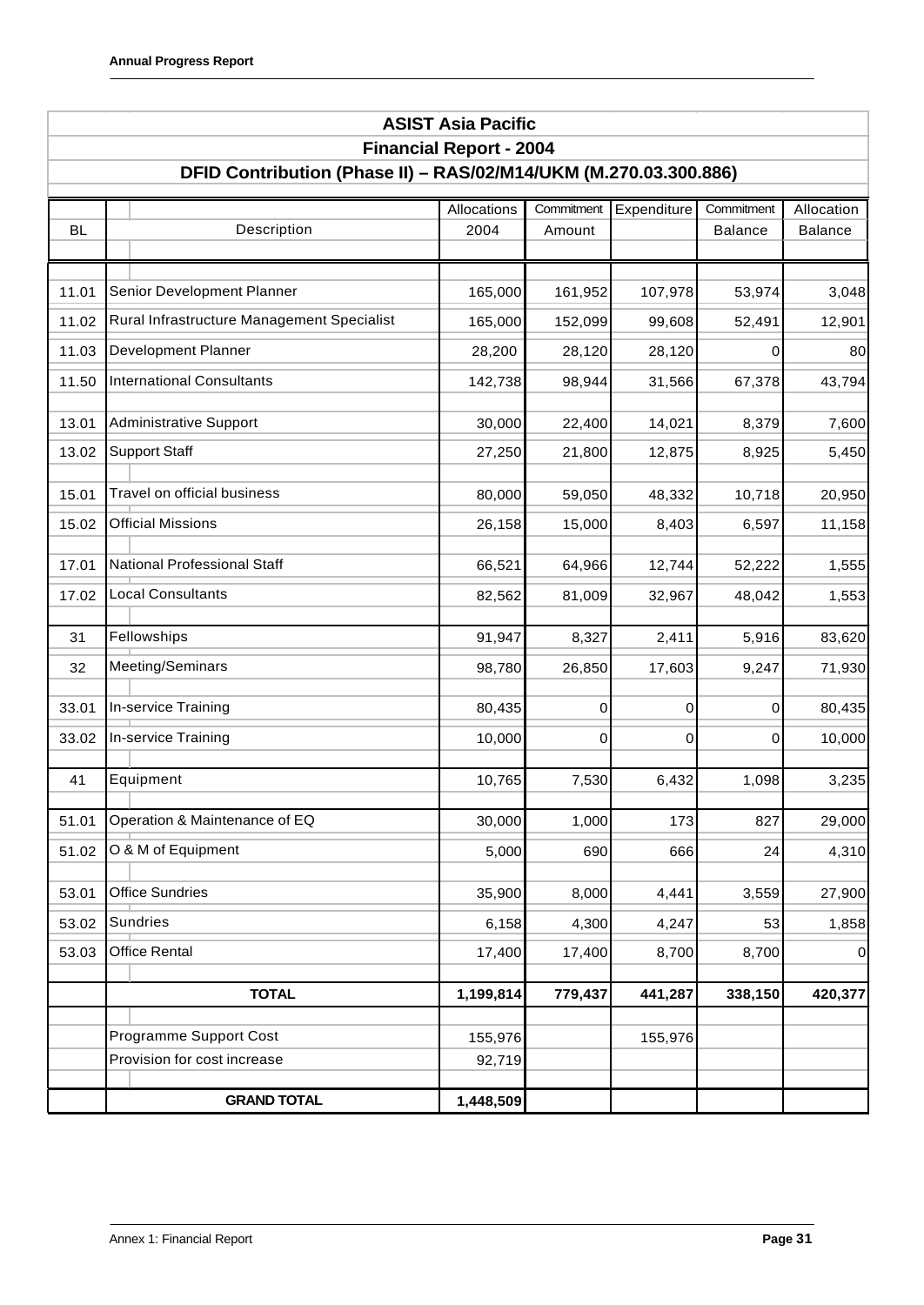# **Annex 2: Publications**

### **ASIST Programme**

ASIST-AP Programme Document.

Independent Review of ASIST-AP Programnme 1998-2001, John Howe.

Intermediate Progress Report November 2002.

Annual Progress Report May 2003.

Intermediate Progress Report November 2003.

#### **Decentralisation**

Forum on the pro-poor delivery of rural infrastructure services: the challenge of decentralization. Report of the regional meeting held in Bangkok 4-6<sup>th</sup> November 2003.

Building local government capacity for rural infrastructure works. Geoff Edmonds and Bjorn Johannessen. ILO Bangkok 2003

### **Planning**

Rural Transport and Local Government Units, How to improve rural transport for the rural poor, Chris Donnges, published in United Nations Transport and Communications Bulletin for Asia and the Pacific N0 71, p27-38. UN/ESCAP 2001.

### **Maintenance**

Rural Road Investment, Maintenance and Stability: Battambang Case Study. ILO Upstream Project Cambodia, May 2002.

### **Cambodia**

Socio Economic Series No 1, Traffic Characteristics around Puok Market, Bas Rozemuller, Sovithea Khun and Samrith Yan, International Labour Organisation.

Socio Economic Series No 2, Employment in ILO supported Road Construction and Maintenance, Judith Zweers and Alebachew Kassie, International Labour Organisation.

Socio Economic Series No 3, Household Travel and Transport Analysis, Bas Rozemuller, Panha Thou and Samrith Yan, International Labour Organisation.

Socio Economic Series No 4, Rural Inland Water Transport, Damien Vella, International Labour Organisation.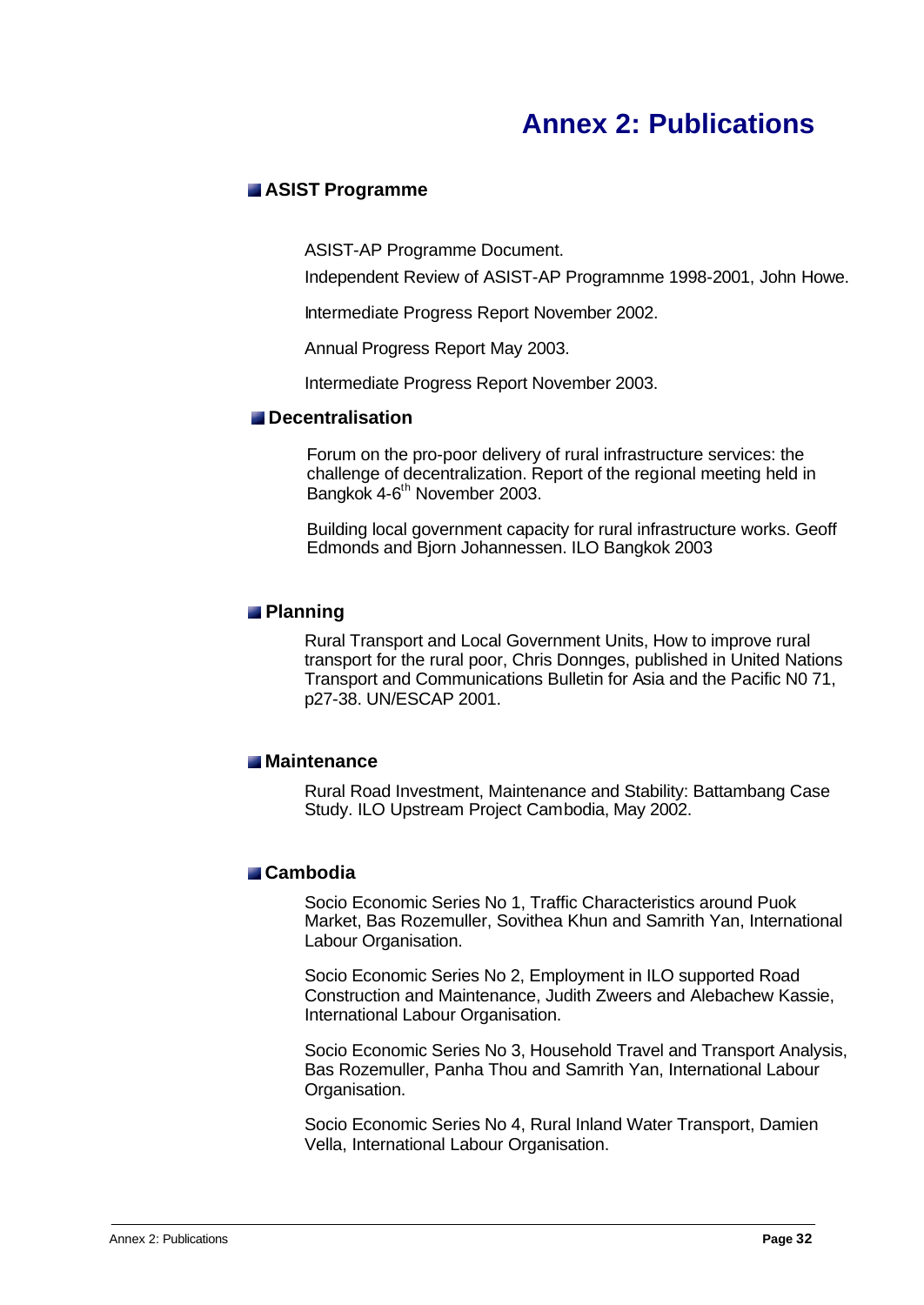Socio Economic Series No 5. Evaluation of Farm Level Impact of Barai Irrigation System, Allebachew Kassie, International Labour Organisation.

Socio Economic Series No 6. Outcomes of ILO support to the Bovel and Barai Irrigation Systems, Warren Hoye, International Labour Organisation.

Socio Economic Series No 7. Labour Contractors Progress Survey, Chhieu Veyara and Dara Johnston, International Labour Organisation.

Socio Economic Series No 8. Rural Transport Studies, Three Baseline Surveys in Cambodia, Bas Rozemuller, Panha Thou and Samrith Yan, International Labour Organisation.

Socio Economic Series No 9. Rural Transporters, A Survey of Transport Business in Rural Cambodia Title, Bas Rozemuller, Panha Thou and Samrith Yan, International Labour Organisation.

#### **India**

Strategy Document for a Labour-Based Programme in Jabalpur District, Madhya Pradesh, Kirit Vaidya, International Labour Organisation, 2002.

#### **Indonesia**

Poverty Strategy Document Indonesia, ASIST AP 2001.

Perspectives on Rural Infrastructure Development: Workshop findings, Identifying the Needs and Priorities of Local Governments. Danang Parikesit, ILO Consultant, January 2002.

Perspectives on Rural Infrastructure Development: Workshop findings, Role of the Central Government in the decentralization process of rural infrastructure development. Mary Braithwaite, ILO Consultant, December 2001.

The Yogyakarta Initiative: The Role of Rural Transport in Supporting Local Social and Economic Development, Danang Parikesit, ILO Consultant, January 2002.

### **Lao PDR**

Use of Labour-based works Technology in the Smallholder Development Project, Feasibility Study, Bjorn Johannessen, International Labour Organisation.

#### **Nepal**

Progress Report IRAP Piloting and other activities in Nepal, Period: January - March 2002, Ganesh K. Ghimire, IRAP Co-ordinator Nepal, ILO, 2002.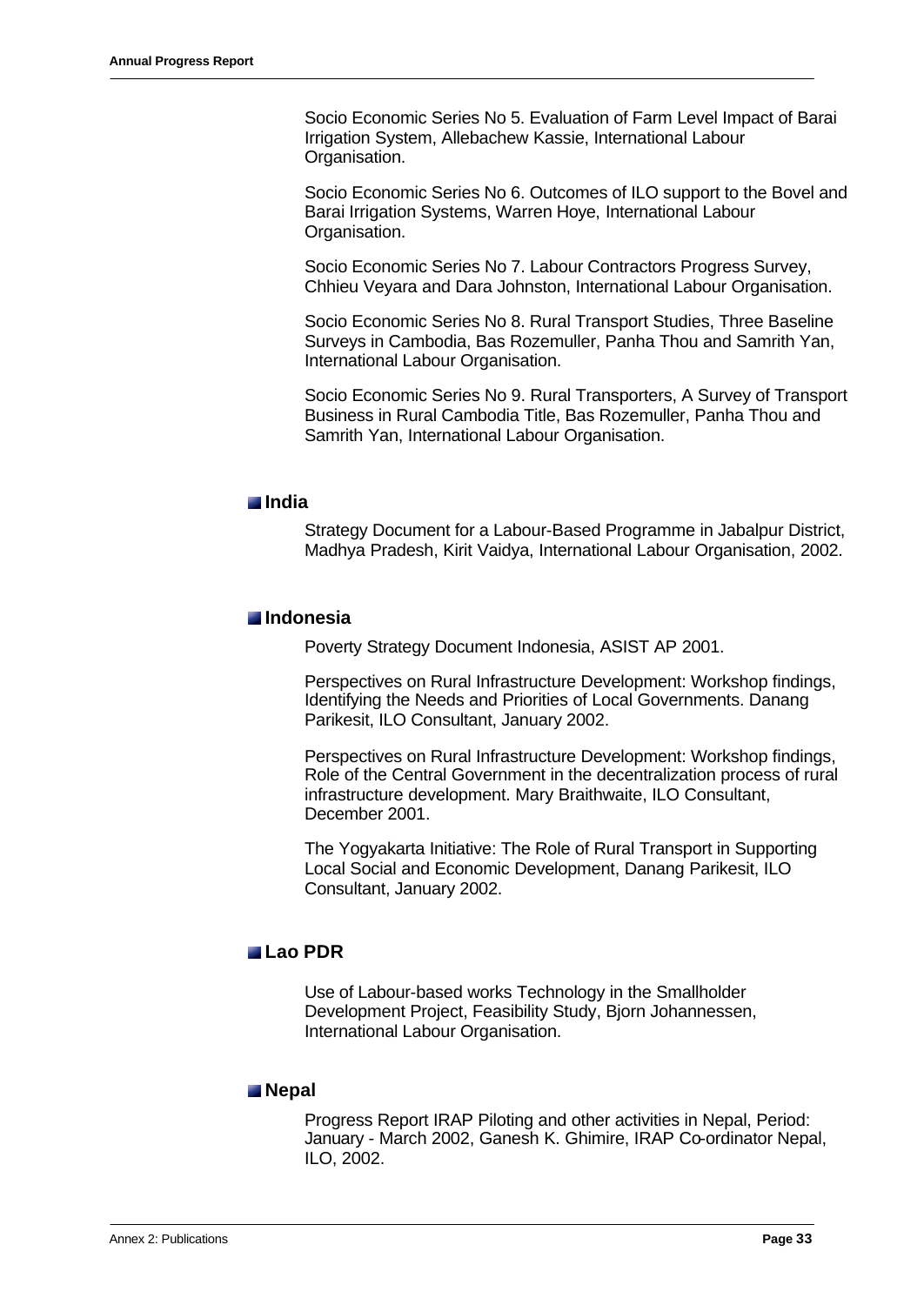### **Philippines**

History of Labour-based and Labour-based Technology in the Philippines and Implementation of LBES, P. A. Leoncio, ILO, September 2000.

Technical Audit for Labour-based/Equipment Supported Infrastructure Projects in the Philippines, P. A. Leoncio, ILO, January 2000.

### **Thailand**

TAO Guidelines for Local Planning and Appropriate Technology, Paul Munters 2001.

Advisory Report on Further Involvement ASIST AP, Dr. Aniruth Thongchai, 2002.

### **Vietnam**

Private Sector Participation in the Road Network Improvement Project, Mission Report, Bjorn Johannessen, November 2002.

Small-Scale Contracting for Infrastructure Works in Vietnam, Peter Bentall, December 2001.

Local Resource-Based Infrastructure Planning in Vietnam, Nori T. Palarca, 2001.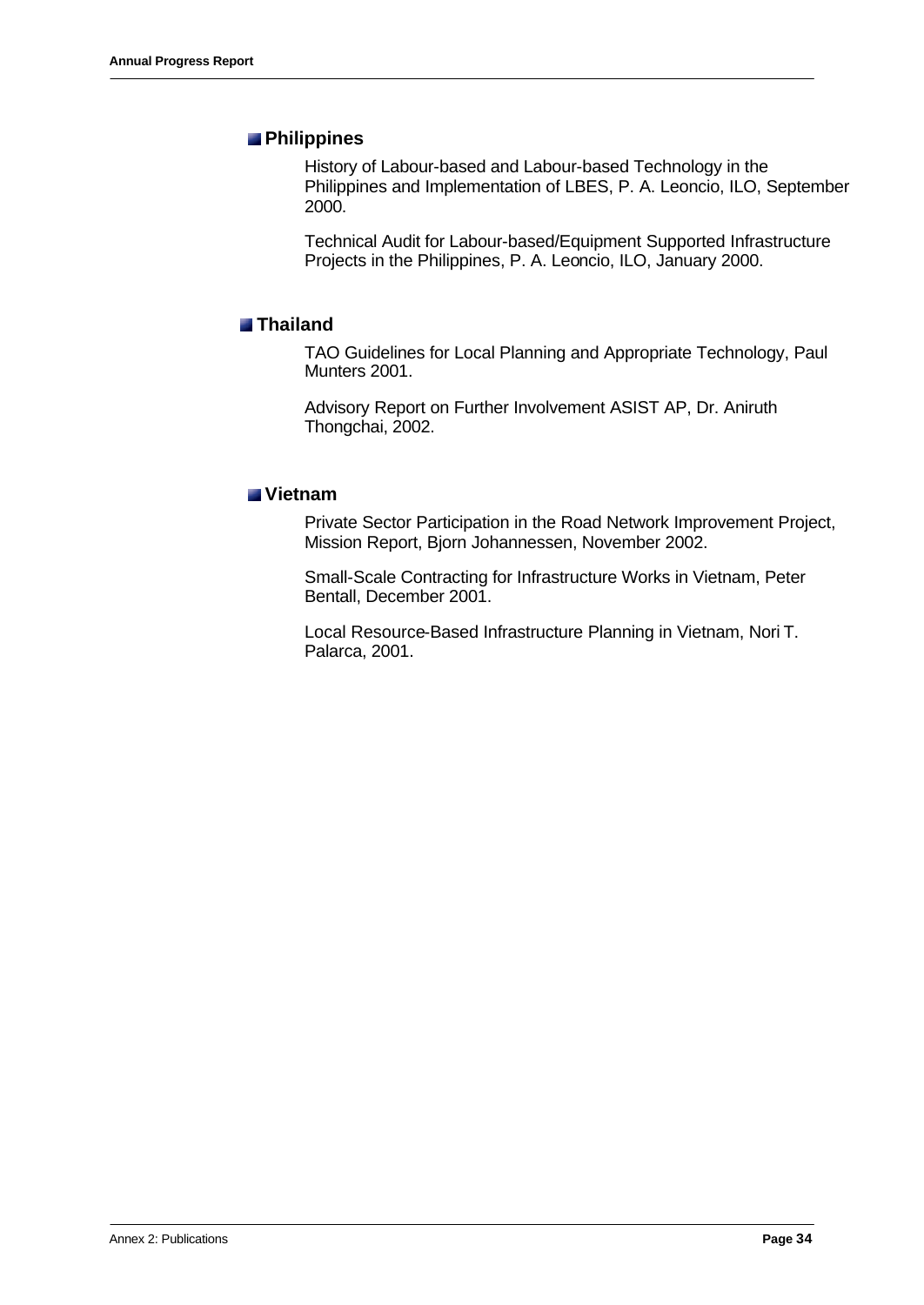# **Annex 3: Missions Missions: May 2003 – April 2004**

| <b>Month</b>     | <b>Name</b>                            | <b>Duration</b>       | <b>Country</b> | <b>Objectives</b>                                                                                                                                                                   |
|------------------|----------------------------------------|-----------------------|----------------|-------------------------------------------------------------------------------------------------------------------------------------------------------------------------------------|
| <b>May 2003</b>  |                                        |                       |                |                                                                                                                                                                                     |
|                  |                                        |                       |                |                                                                                                                                                                                     |
|                  | <b>Geoff Edmonds</b>                   | 18-23 May 2003        | Myanmar        | Appraisal of a pilot project on labour-based road<br>works to be executed by the ILO                                                                                                |
|                  | Geoff Edmonds and Bjorn<br>Johannessen | 26 May - 4 Jun. 2003  | India          | To discuss with state government officials in<br>Madhya Pradesh and donor agencies in Delhi the<br>development of the ASIST-AP programme                                            |
|                  | <b>Chris Donnges</b>                   | 25-28 May 2003        | Indonesia      | 1. To discuss with the team of local consultants<br>the implementation of the CTRID project<br>To monitor ongoing IRAP activities<br>To participate in a workshop<br>3.             |
|                  | Bjorn Johannessen                      | 18-23 May 2003        | Myanmar        | Appraisal of a pilot project on labour-based road<br>works to be executed by the ILO                                                                                                |
| <b>June 2002</b> |                                        |                       |                |                                                                                                                                                                                     |
|                  | <b>Geoff Edmonds</b>                   | 18-21 Jun. 2003       | Sri Lanka      | To participate in the third meeting of the<br>International Focus Group on Rural Road<br>Engineering and the PIARC C20 committee<br>meeting                                         |
|                  | <b>Geoff Edmonds</b>                   | 29 Jun. - 2 Jul. 2003 | Philippines    | To define and plan work activities with<br>Government staff for the INFRES project                                                                                                  |
|                  | <b>Chris Donnges</b>                   | 16-19 Jun. 2003       | Nepal          | To follow up on ASIST-AP Nepal work<br>1.<br>To meet with donors<br>To assist the new ASIST country coordinator<br>3.                                                               |
|                  | Mike McCarthy                          | 8-26 Jun. 2002        | Sri Lanka      | To develop an Infrastructure-related Training<br>Programme<br>2. To develop a Demonstration Programme for<br>Infrastructure Rehabilitation and Repair in<br>Conflict affected areas |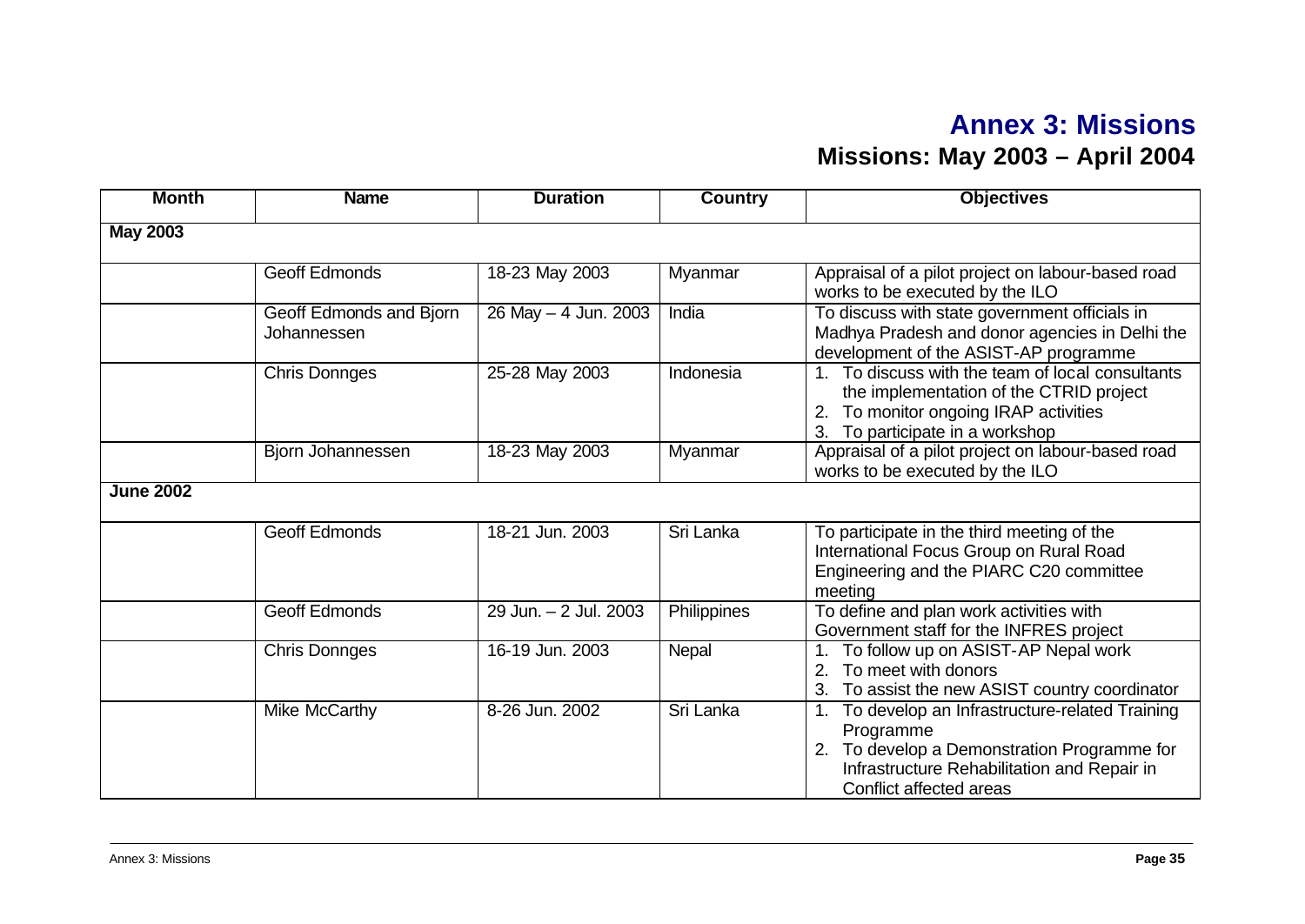|                  |                      |                 |                         | 3. To help improve the WFP's Quality o Work in      |
|------------------|----------------------|-----------------|-------------------------|-----------------------------------------------------|
|                  |                      |                 |                         | the Food for Work programme                         |
|                  | Bjorn Johannessen    | 16-21 Jun. 2003 | Sri Lanka               | To participate in the third meeting of the          |
|                  |                      |                 |                         | International Focus Group on Rural Road             |
|                  |                      |                 |                         | Engineering and the PIARC C20 committee             |
|                  |                      |                 |                         | meeting                                             |
| <b>July 2003</b> |                      |                 |                         |                                                     |
|                  |                      |                 |                         |                                                     |
|                  | <b>Geoff Edmonds</b> | 27-28 Jul. 2003 | Philippines             | To attend the ADB workshop on infrastructure        |
|                  |                      |                 |                         | and poverty alleviation                             |
|                  | Bjorn Johannessen    | 28-31 Jul. 2003 | Indonesia               | Technical back stopping of project consultant and   |
|                  |                      |                 |                         | monitoring of project progress                      |
|                  | <b>Mike McCarthy</b> | 14-18 Jul. 2003 | $\overline{\mathsf{U}}$ | To participate the APOS and IUDG Conference         |
| August 2003      |                      |                 |                         |                                                     |
|                  |                      |                 |                         |                                                     |
|                  | <b>Geoff Edmonds</b> | 27-29 Aug. 2003 | Philippines             | To discuss work programme for INFRES project        |
|                  |                      |                 |                         | with the Department of Agriculture                  |
|                  | <b>Chris Donnges</b> | 18-22 Aug. 2003 | Indonesia               | To attend the SDIRP workshop                        |
|                  |                      |                 |                         |                                                     |
|                  | Bjorn Johannessen    | 13-22 Aug. 2003 | Vietnam                 | Assisting the World Bank and Government in          |
|                  |                      |                 |                         | studying options for facilitating greater           |
|                  |                      |                 |                         | involvement of the private construction industry in |
|                  |                      |                 |                         | road maintenance                                    |
| September 2003   |                      |                 |                         |                                                     |
|                  |                      |                 |                         |                                                     |
|                  | <b>Geoff Edmonds</b> | 10-11 Sep. 2003 | Philippines             | To discuss implementation of ILO assistance to      |
|                  |                      |                 |                         | the Department of Agriculture                       |
|                  | <b>Geoff Edmonds</b> | 15-23 Sep. 2003 | India                   | To discuss with government officials the ILO-       |
|                  |                      |                 |                         | ASIST-AP programme                                  |
|                  | <b>Geoff Edmonds</b> | 24-29 Sep. 2003 | Philippines             | To work with INFERS project and set up training     |
|                  |                      |                 |                         | activities                                          |
|                  | Chris Donnges        | 21-25 Sep. 2003 | Bangladesh              | To participate the regional IFRTD meeting           |
|                  | Bjorn Johannessen    | 15-25 Sep. 2003 | Nepal                   | To prepare and define the training component for    |
|                  |                      |                 |                         | the proposed Nepal Access Improvement Project       |
|                  |                      |                 |                         |                                                     |
|                  |                      |                 |                         |                                                     |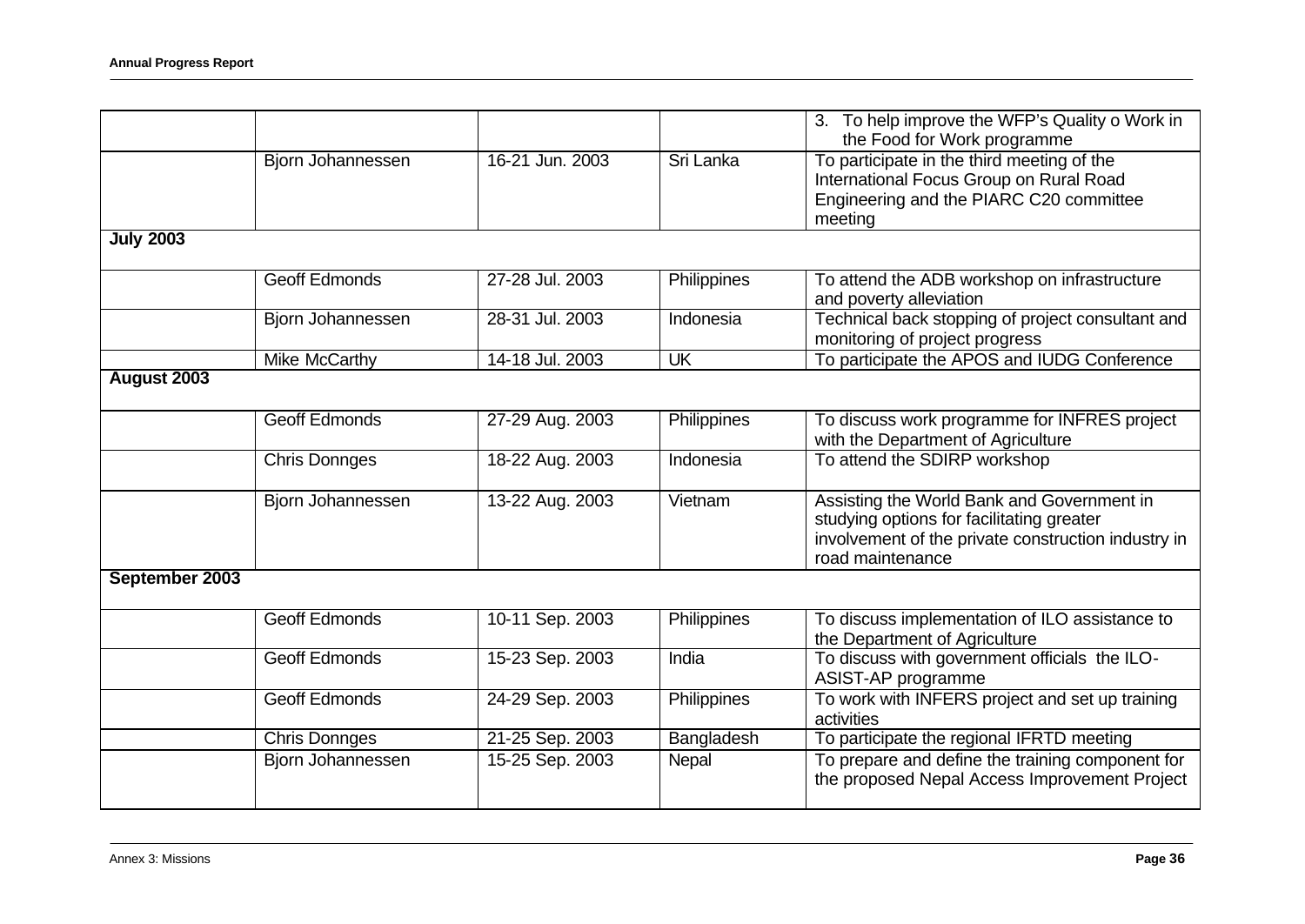| October 2003  |                      |                 |                          |                                                                                                                                                                                                                                       |
|---------------|----------------------|-----------------|--------------------------|---------------------------------------------------------------------------------------------------------------------------------------------------------------------------------------------------------------------------------------|
|               | <b>Geoff Edmonds</b> | 6-8 Oct. 2003   | Sweden                   | To discuss SIDA collaboration with ASIST AP                                                                                                                                                                                           |
|               | <b>Chris Donnges</b> | 6-11 Oct. 2003  | Vietnam                  | To start IRAP demonstration activities<br>1.<br>2. Meeting with Government, DFID and World<br><b>Bank</b>                                                                                                                             |
|               | Bjorn Johannessen    | 8-18 Oct. 2003  | Lao PDR                  | 1. To continue formulation of technical support to<br>ADB funded Small Holder Development<br>Project<br>2. Explore further collaboration between ILO,<br>Government of Lao and World Bank on rural<br>road maintenance                |
| November 2003 |                      |                 |                          |                                                                                                                                                                                                                                       |
|               | <b>Geoff Edmonds</b> | 16-22 Nov. 2003 | Italy and<br>Switzerland | 1. To participate in the Inter-regional workshop<br>on Employment-Intensive Investment Policies<br>and Programme (Turin, Italy)<br>2. To discuss on ASIST-AP programme with<br>EIIP staff (Geneva, Switzerland)                       |
|               | <b>Geoff Edmonds</b> | 25-27 Nov. 2003 | <b>Philippines</b>       | To discuss ASIST-AP work plans for the INFRES<br>project with Department of Agriculture staff                                                                                                                                         |
|               | <b>Chris Donnges</b> | 26-29 Nov. 2003 | Nepal                    | To discuss and develop joint activities with<br><b>DoLiDAR</b>                                                                                                                                                                        |
| December 2003 |                      |                 |                          |                                                                                                                                                                                                                                       |
|               | <b>Chris Donnges</b> | 9-12 Dec. 2003  | Indonesia                | 1. To follow up on SRIDP project activities<br>2. To participate in the Workshop at GMU                                                                                                                                               |
|               | Bjorn Johannessen    | 3-7 Dec. 2003   | India                    | 1. To discuss with Chairman of the Seminar<br><b>Scientific Committee</b><br>2. To attend the Indian Roads Congress's<br>Seminar on Integrated Development of Rural<br>and Arterial Road Network for Socio-<br><b>Economic Growth</b> |
|               | <b>Chloe Pearse</b>  | 14-12 Jan. 2004 | Laos                     | 1. Training of enumerators<br>2. Monitoring of road impact survey                                                                                                                                                                     |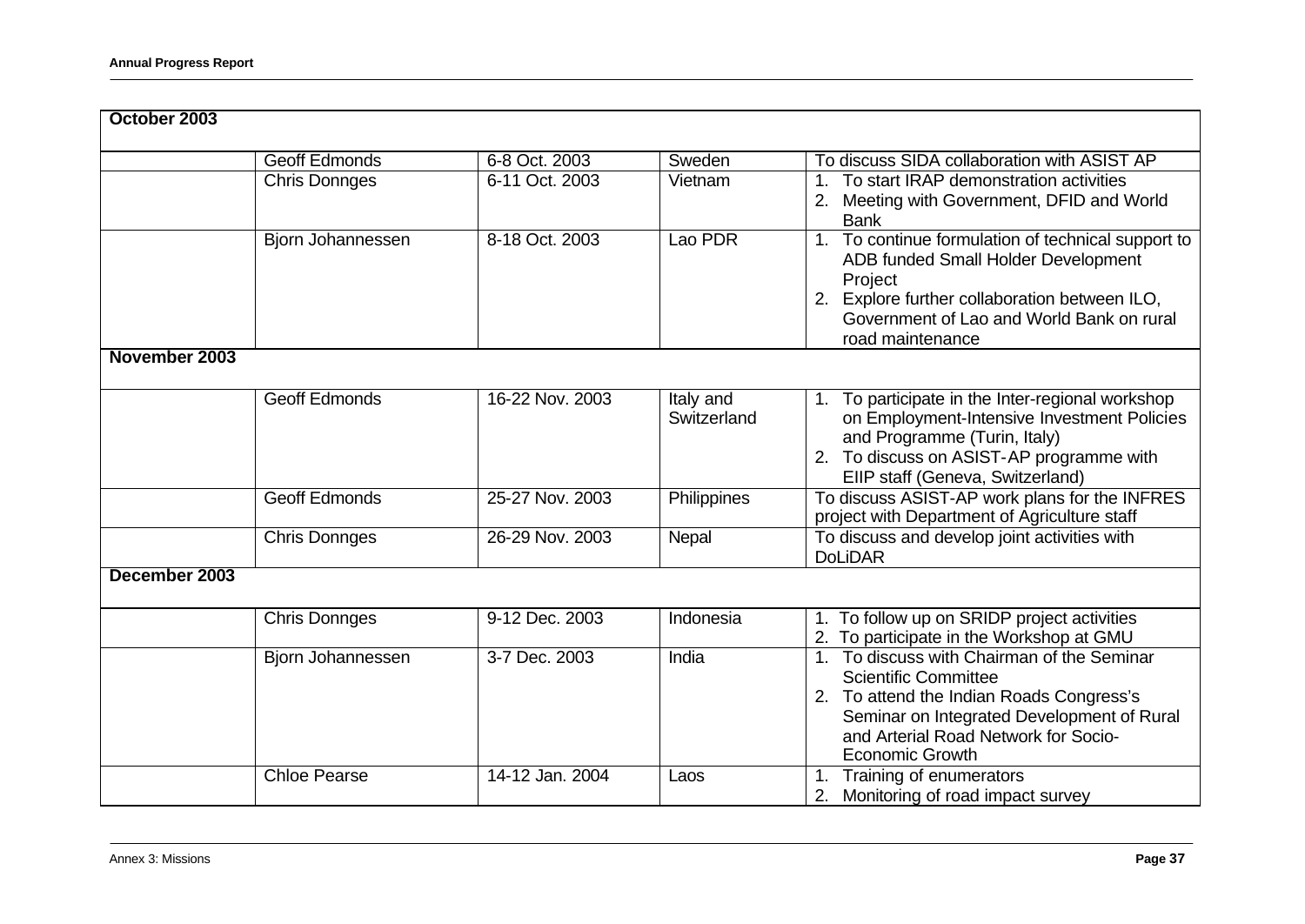| January 2004                           |                             |                        |                                                                                                                                                                                          |
|----------------------------------------|-----------------------------|------------------------|------------------------------------------------------------------------------------------------------------------------------------------------------------------------------------------|
| <b>Geoff Edmonds</b>                   | 12-14 Jan. 2004             | <b>Philippines</b>     | To provide inputs into the ASIST-AP programme<br>of work with the ADB funded INFRES project                                                                                              |
| Geoff Edmonds and Bjorn<br>Johannessen | $25$ Jan. $-5$ Feb.<br>2004 | India                  | To take the initiative of undertaking s details study<br>of maintenance of rural roads in Madhya Pradesh<br>with the assistance of international consultants<br>and domestic consultants |
| <b>Chris Donnges</b>                   | 12-15 Jan. 2004             | Nepal                  | To participate in a DOLIDAR/ILO workshop to<br>discuss IRAP procedures                                                                                                                   |
| <b>Chris Donnges</b>                   | 28-30 Jan. 2004             | Cambodia               | To participate in the NRDP project evaluation and<br>planning meeting                                                                                                                    |
|                                        |                             |                        | assistance of international consultants and<br>domestic consultants                                                                                                                      |
| <b>Chloe Pearse</b>                    | 13-16 Jan. 2004             | Nepal                  | 1. To attend IRAP workshop<br>2. To familiar with IRAP in Nepal                                                                                                                          |
| <b>Chloe Pearse</b>                    | 26 Jan. - 1 Feb.<br>2004    | India                  | Mission to Orissa to work with partners on IRAP.                                                                                                                                         |
| February 2004                          |                             |                        |                                                                                                                                                                                          |
| <b>Geoff Edmonds</b>                   | 15-22 Feb. 2004             | Sri Lanka              | To develop programme of assistance                                                                                                                                                       |
| <b>Chris Donnges</b>                   | 7-11 Feb. 2004              | Nepal                  | 1. To participate in an ILO ASIST workshop on<br>local level planning<br>2. To follow up on project activities                                                                           |
| <b>Chris Donnges</b>                   | 16-18 Feb. 2004             | Philippines            | Technical inputs for ADB IRAP project                                                                                                                                                    |
| Bjorn Johannessen                      | 18-27 Feb. 2004             | Nepal                  | To participate in the preparation of the World<br>Bank financed Rural Access Improvement Project                                                                                         |
| <b>March 2004</b>                      |                             |                        |                                                                                                                                                                                          |
| <b>Geoff Edmonds</b>                   | 7-12 Mar. 2004              | Sri Lanka and<br>India | To develop the ILO ASIST-AP programme in Sri<br>Lanka and India                                                                                                                          |
| <b>Chris Donnges</b>                   | 28-30 Mar. 2004             | Cambodia               | To attend the 4 <sup>th</sup> Regional IRAP Workshop                                                                                                                                     |
| <b>Chris Donnges</b>                   | 3-10 Mar. 2004              | Solomon Islands        | To back step the project and develop a future<br>strategy                                                                                                                                |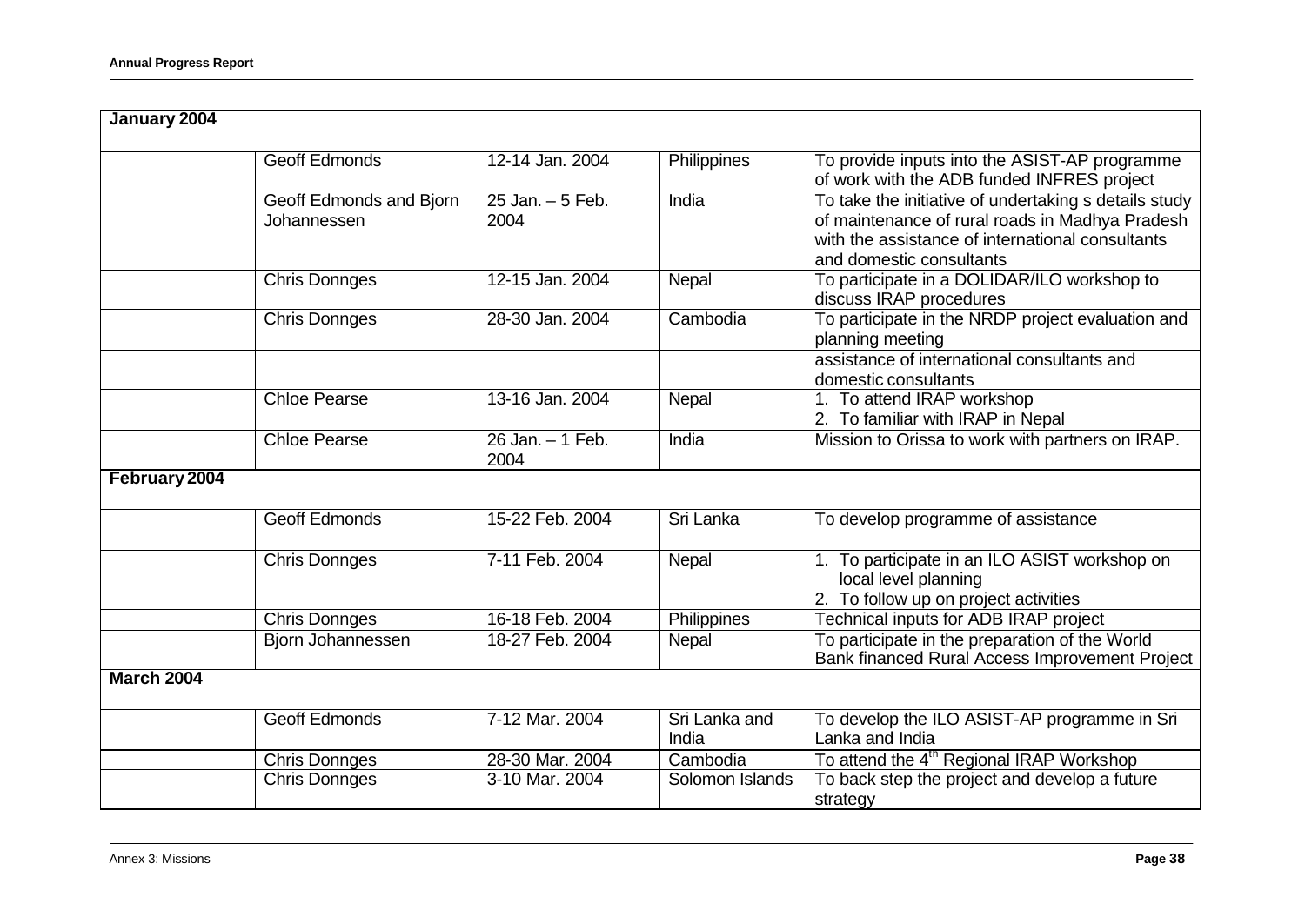|            | <b>Chris Donnges</b>                 | 15-19 Mar. 2004           | Indonesia   | To discuss Timor Leste component of Cash<br>Surplus proposal and participate in project<br>meeting of SRIDP |
|------------|--------------------------------------|---------------------------|-------------|-------------------------------------------------------------------------------------------------------------|
|            | <b>Chris Donnges</b>                 | 23-25 Mar. 2004           | Philippines | To conduct training on local level for the municipal<br>government                                          |
|            | <b>Chloe Pearse</b>                  | 28 Mar. - 1 Apr.<br>2004  | Cambodia    | To attend the 4 <sup>th</sup> Regional IRAP Workshop                                                        |
|            | Bjorn Johannessen                    | 11-15 Mar. 2004           | China       | To attend the 4 <sup>th</sup> Meeting of the International<br>Focus Group on Rural Road Engineering         |
|            | <b>Martin Sergeant</b>               | 28 Mar. $-1$ Apr.<br>2004 | Cambodia    | To attend the 4 <sup>th</sup> Regional IRAP Workshop                                                        |
|            | <b>Chloe Pearse</b>                  | 13-19 Mar. 2004           | Nepal       | To visit IRAP pilot project village and attend<br>Decent Work workshop                                      |
| April 2004 |                                      |                           |             |                                                                                                             |
|            | <b>Geoff Edmonds</b>                 | 28 Apr. - 1 May 2004      | Sri Lanka   | To monitor and develop ASIST-AP activities in Sri<br>Lanka                                                  |
|            | Martin Sergeant and Geoff<br>Edmonds | 20-22 Apr. 2004           | Philippines | To discuss ASIST-AP support to ADB funded<br>projects with ADB staff                                        |